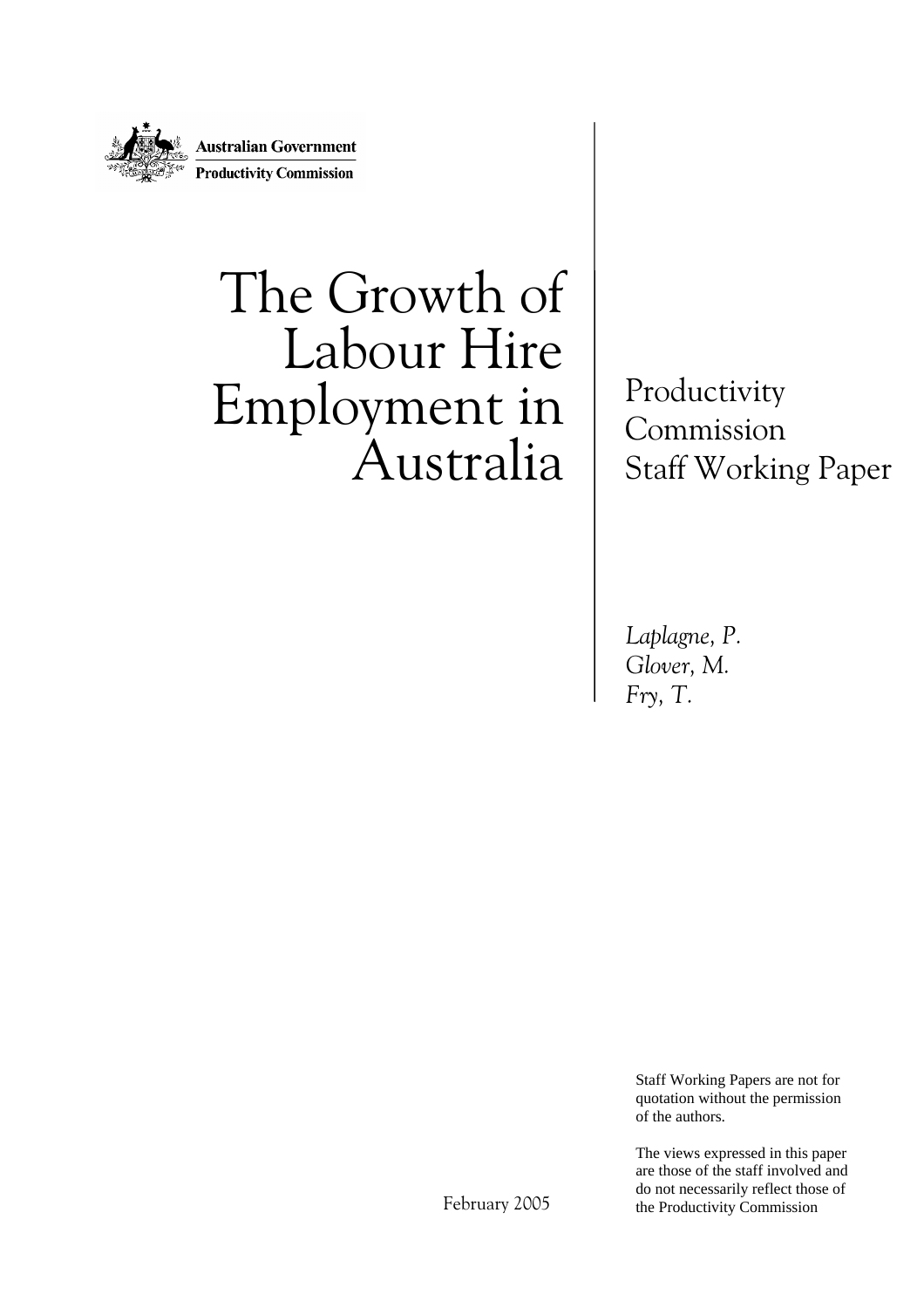#### **Inquiries about this staff working paper:**

Media and Publications Productivity Commission Locked Bag 2 Collins St East Melbourne VIC 8003

Tel: (03) 9653 2244 Fax: (03) 9653 2303 Email: maps@pc.gov.au

#### **General inquiries:**

Tel: (03) 9653 2100 or (02) 6240 3200

#### **Citation, with permission from the author(s), should read:**

Laplagne, P., Glover, M. and Fry, T. 2005, *The Growth of Labour Hire Employment in Australia*, Productivity Commission Staff Working Paper, Melbourne, February.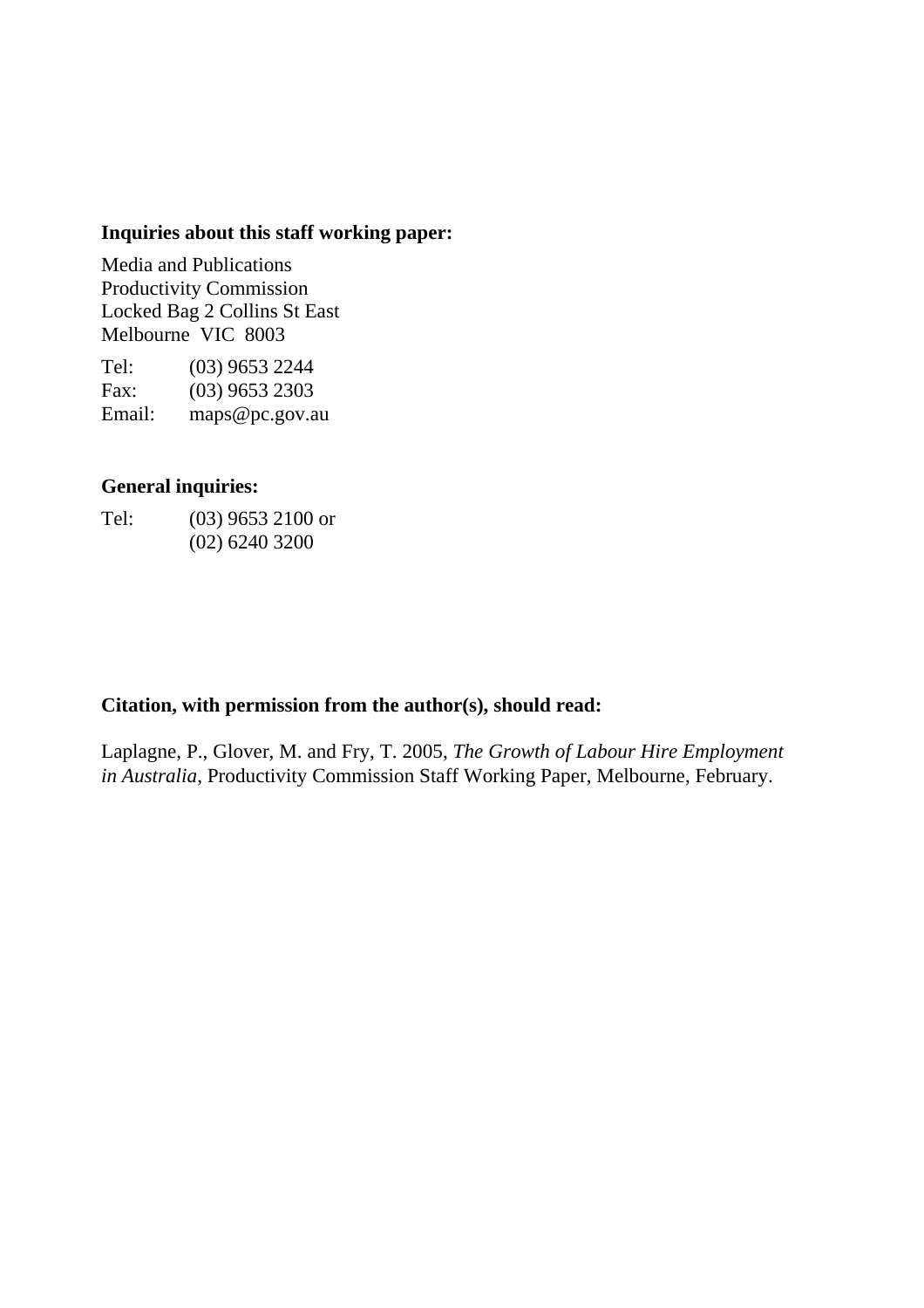Information on the Productivity Commission, its publications and its current work program can be found on the World Wide Web at http://www.pc.gov.au or by contacting Media and Publications on (03) 9653 2244.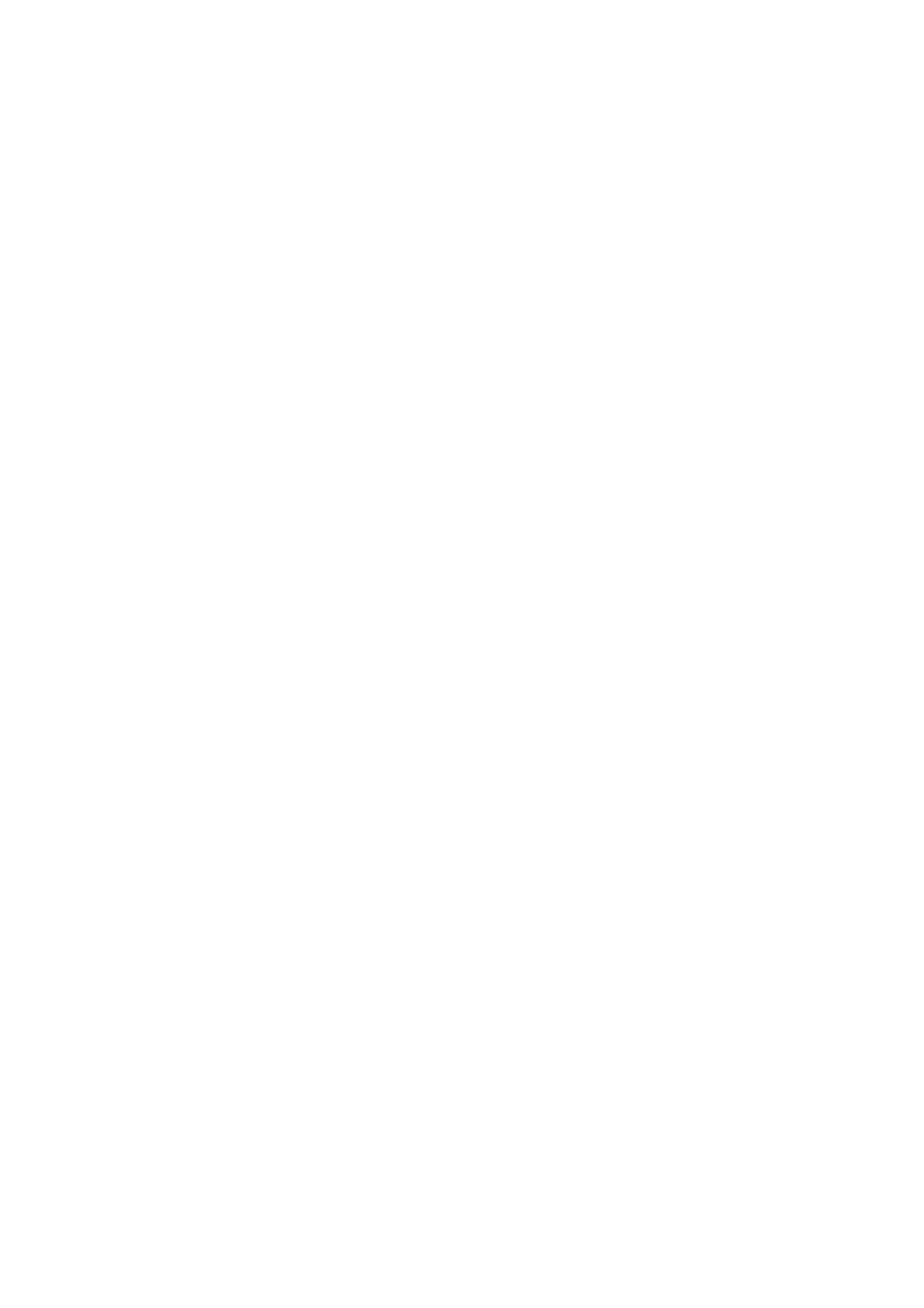## **Contents**

|                         | <b>Contents</b>      |                                                                   | III                      |
|-------------------------|----------------------|-------------------------------------------------------------------|--------------------------|
|                         | <b>Preface</b>       |                                                                   | $\mathbf{V}$             |
|                         |                      | <b>Acknowledgments</b>                                            | VI                       |
|                         | <b>Abbreviations</b> |                                                                   | VII                      |
|                         | <b>Glossary</b>      |                                                                   | VIII                     |
|                         | <b>Key points</b>    |                                                                   | $\mathbf{X}$             |
| $\mathbf{1}$            |                      | <b>Introduction</b>                                               | 1                        |
| $\overline{2}$          |                      | The level and growth of labour hire employment                    | 7                        |
|                         | 2.1                  | The rate of labour hire employment, 1990 to 2002                  | $\overline{\mathcal{L}}$ |
|                         | 2.2                  | What has been the growth of labour hire employment since<br>1990? | 8                        |
| 3                       |                      | Sources of growth of labour hire employment                       | 11                       |
|                         | 3.1                  | Introduction                                                      | 11                       |
|                         | 3.2                  | Industrial relations context                                      | 13                       |
|                         | 3.3                  | Workplace employment strategies                                   | 18                       |
|                         | 3.4                  | <b>Compositional factors</b>                                      | 23                       |
|                         | 3.5                  | Summary                                                           | 28                       |
| $\overline{\mathbf{4}}$ |                      | <b>Conclusions and further research</b>                           | 31                       |
|                         | 4.1                  | What is the rate of labour hire employment; has it grown?         | 31                       |
|                         | 4.2                  | Why has the use of labour hire grown?                             | 32                       |
|                         | 4.3                  | Concluding comments                                               | 35                       |
| $\mathbf{A}$            |                      | <b>Major factors influencing survey estimates</b>                 | 37                       |
|                         | A.1                  | Why are the W&V, FOES and ESS 99 estimates outliers?              | 37                       |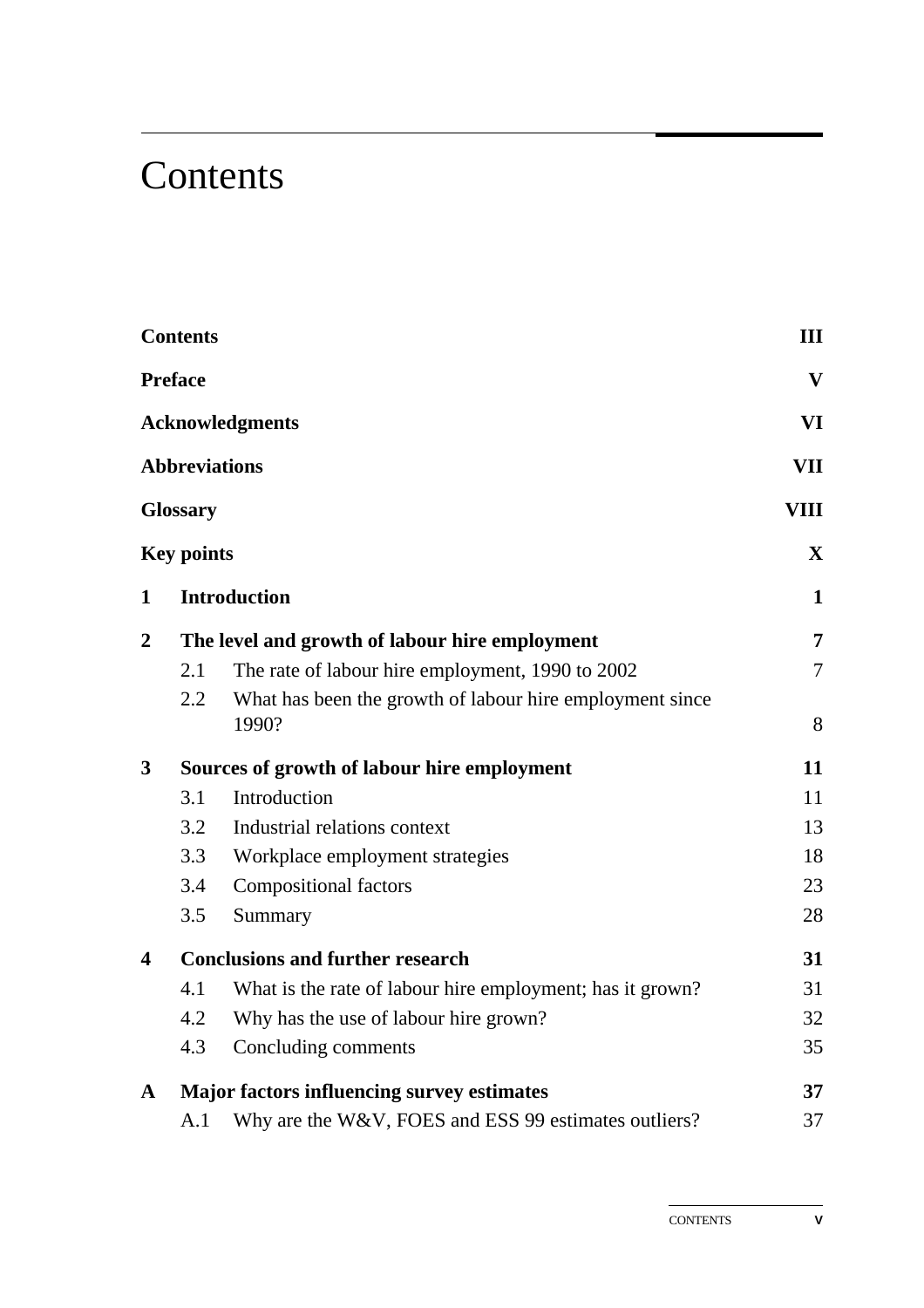| B                 | Analysis of labour hire growth using the AWIRS panel dataset                                | 39             |
|-------------------|---------------------------------------------------------------------------------------------|----------------|
| $\mathbf C$       | <b>Detailed results</b>                                                                     | 41             |
| <b>References</b> |                                                                                             | 43             |
| <b>BOXES</b>      |                                                                                             |                |
| <b>Box 1.1</b>    | The labour hire work arrangement                                                            | 2              |
| <b>Box 1.2</b>    | Why do firms choose labour hire employment?                                                 | $\overline{3}$ |
| <b>FIGURES</b>    |                                                                                             |                |
| Figure 1.1        | Decomposition of the growth of labour hire employment                                       | 5 <sup>5</sup> |
| Figure 2.1        | Estimated rate of labour hire employment, 1990 to 2002                                      | 8              |
| <b>TABLES</b>     |                                                                                             |                |
| Table 3.1         | Changes in the competitive environment of Australian<br>workplaces, 1990 to 1995            | 20             |
| Table 3.2         | Rate of use and distribution of labour hire employment,<br>by occupation, 2002              | 22             |
| Table 3.3         | Rate of use and distribution of labour hire workers,<br>by workplace size of main job, 2002 | 24             |
| Table 3.4         | Predicted probability and rate of use of labour hire, by<br>workplace size, 1995            | 25             |
| Table 3.5         | Rate of use of labour hire employment, by industry, 2002                                    | 27             |
| Table C.1         | Predicted probability and rate of use of labour hire<br>employment                          | 42             |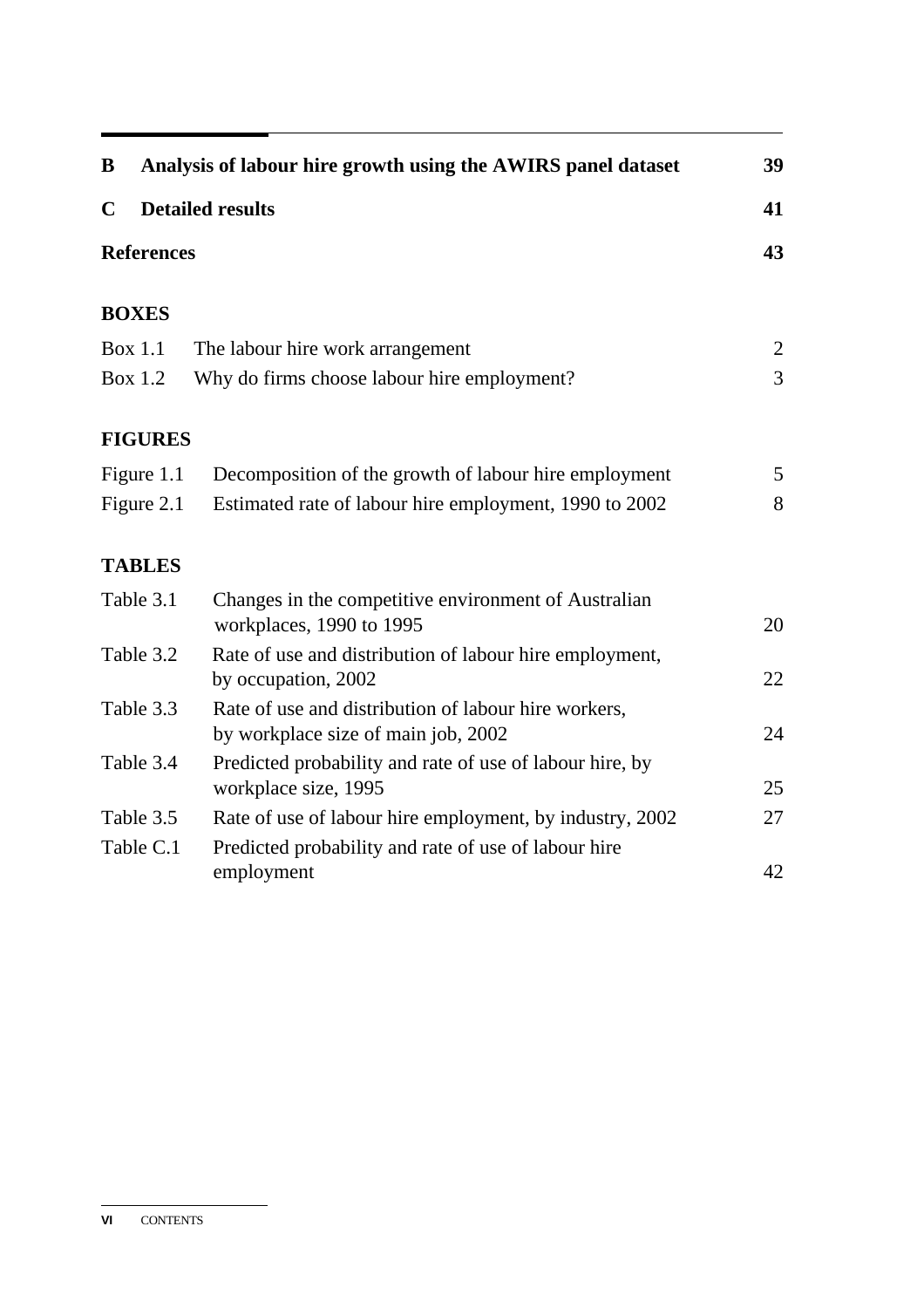## Preface

This Staff Working Paper is part of an ongoing labour market research program at the Productivity Commission to examine developments in employment relationships and the implications of these developments for the labour force and the Australian economy.

Previous papers in this research program include:

- *The Growth of Non-Traditional Employment: Are Jobs Becoming More Precarious* (Murtough and Waite 2000);
- *The Diversity of Casual Contract Employment* (Murtough and Waite 2000);
- *Self-Employed Contractors in Australia* (Waite and Will 2001); and
- *Fixed-Term Employees in Australia: Incidence and Characteristics* (Waite and Will 2002).

The series seeks to produce analysis to inform the policy debate by characterising how different forms of employment contribute to the Australian economy.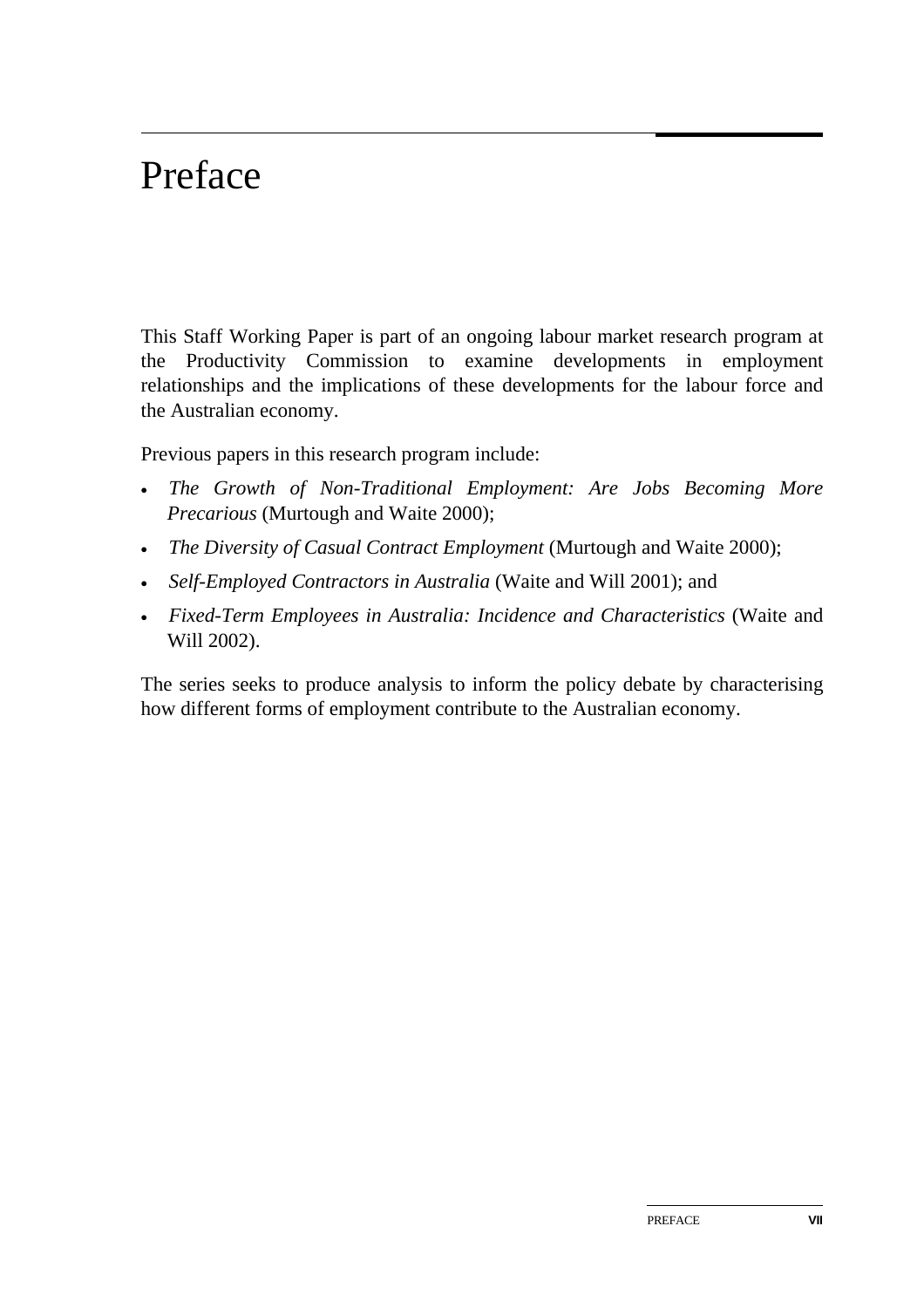## Acknowledgments

The authors wish to thank Mark Wooden, of the Melbourne Institute of Applied Economic and Social Research, and John Buchanan, Deputy Director (Research), ACIRRT, University of Sydney, for their helpful comments on an early draft of this paper. Comments and suggestions from Patrick Jomini, Jonathan Pincus, Michael Kirby and Judith Sloan (all of the Productivity Commission) are likewise gratefully acknowledged.

All errors and omissions remain the responsibility of the authors.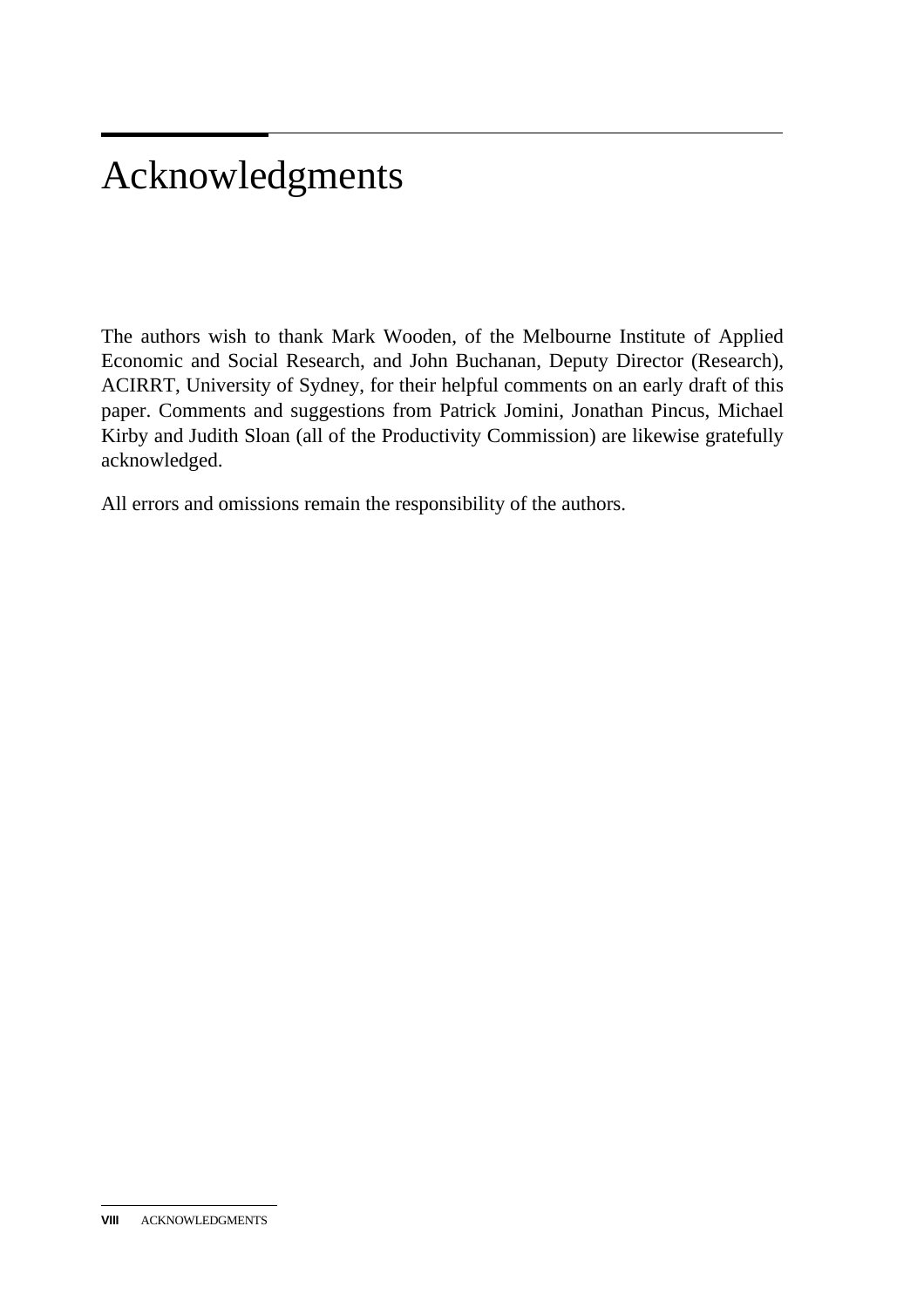## Abbreviations

| <b>ABS</b>   | <b>Australian Bureau of Statistics</b>                         |
|--------------|----------------------------------------------------------------|
| <b>AWIRS</b> | <b>Australian Workplace Industrial Relations Survey</b>        |
| <b>ESS</b>   | <b>Employment Services Survey (ABS)</b>                        |
| <b>FOES</b>  | Forms of Employment Survey (ABS)                               |
| <b>HILDA</b> | Household, Income and Labour Dynamics in Australia<br>(survey) |
| PC           | <b>Productivity Commission</b>                                 |
| W&V          | Wooden and VandenHeuvel (survey)                               |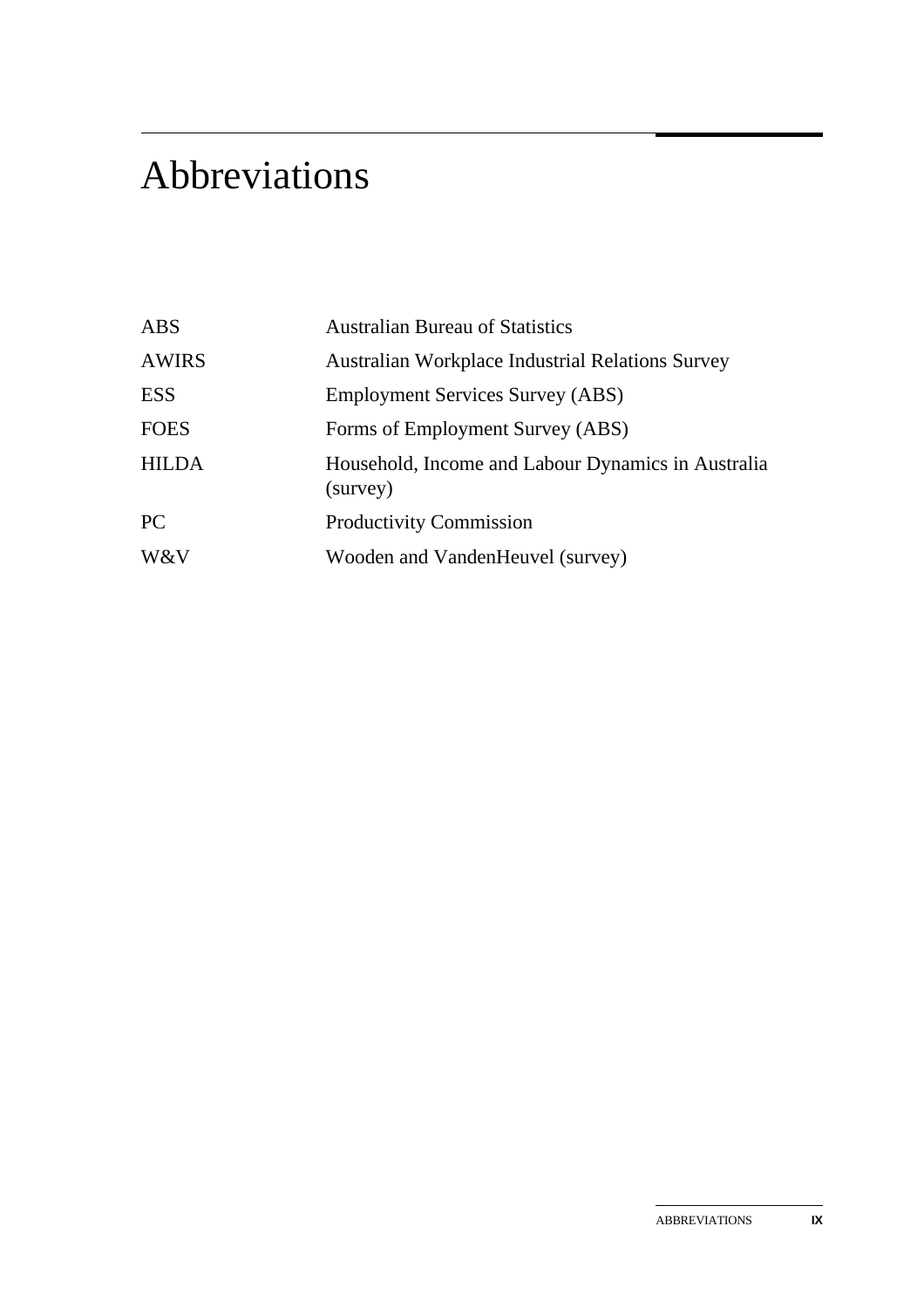## **Glossary**

| <b>Casual employees</b>            | Employees who are not entitled to holiday pay or sick leave<br>(ABS 2002a). In contrast with contractors, Pay-As-You-Go<br>tax is deducted from their wages and they do not issue a tax<br>invoice.                                                                          |
|------------------------------------|------------------------------------------------------------------------------------------------------------------------------------------------------------------------------------------------------------------------------------------------------------------------------|
| <b>Client firm</b>                 | Firm using labour supplied by a labour hire agency.                                                                                                                                                                                                                          |
| <b>Contractor</b>                  | An enterprise that supplies labour services to clients on the<br>basis of a commercial contract and bills for that work using a<br>tax invoice.                                                                                                                              |
| Direct employee                    | An employee of a firm who is not employed through a labour<br>hire agency.                                                                                                                                                                                                   |
| <b>Employed persons</b>            | Persons who, during the survey reference week, worked for<br>one hour or more for pay, profit, commission or payment in<br>kind, in a job or business or on a farm (includes employees,<br>employers and contractors).                                                       |
| <b>Employee</b>                    | A person who works in someone else's business for wages<br>paid by that business. Pay-As-You-Go tax is deducted from<br>their wages by their employer. There are many possible types<br>of employee, including: ongoing; casual; trainee; apprentice;<br>full- or part-time. |
| Firm                               | An unincorporated or incorporated business enterprise. In<br>this study, firm usually refers to a client firm, that is, the end-<br>user of a labour hire worker.                                                                                                            |
| <b>Incidence of labour</b><br>hire | Proportion of firms or workplaces that use labour hire.                                                                                                                                                                                                                      |
| <b>Labour hire</b><br>agency       | A firm that receives commission from a client firm in return<br>for supplying labour to that client for a limited period. It may<br>for<br>employees,<br>self-employed<br>arrange<br>placements<br>contractors, trainees and apprentices (ABS 2002a).                        |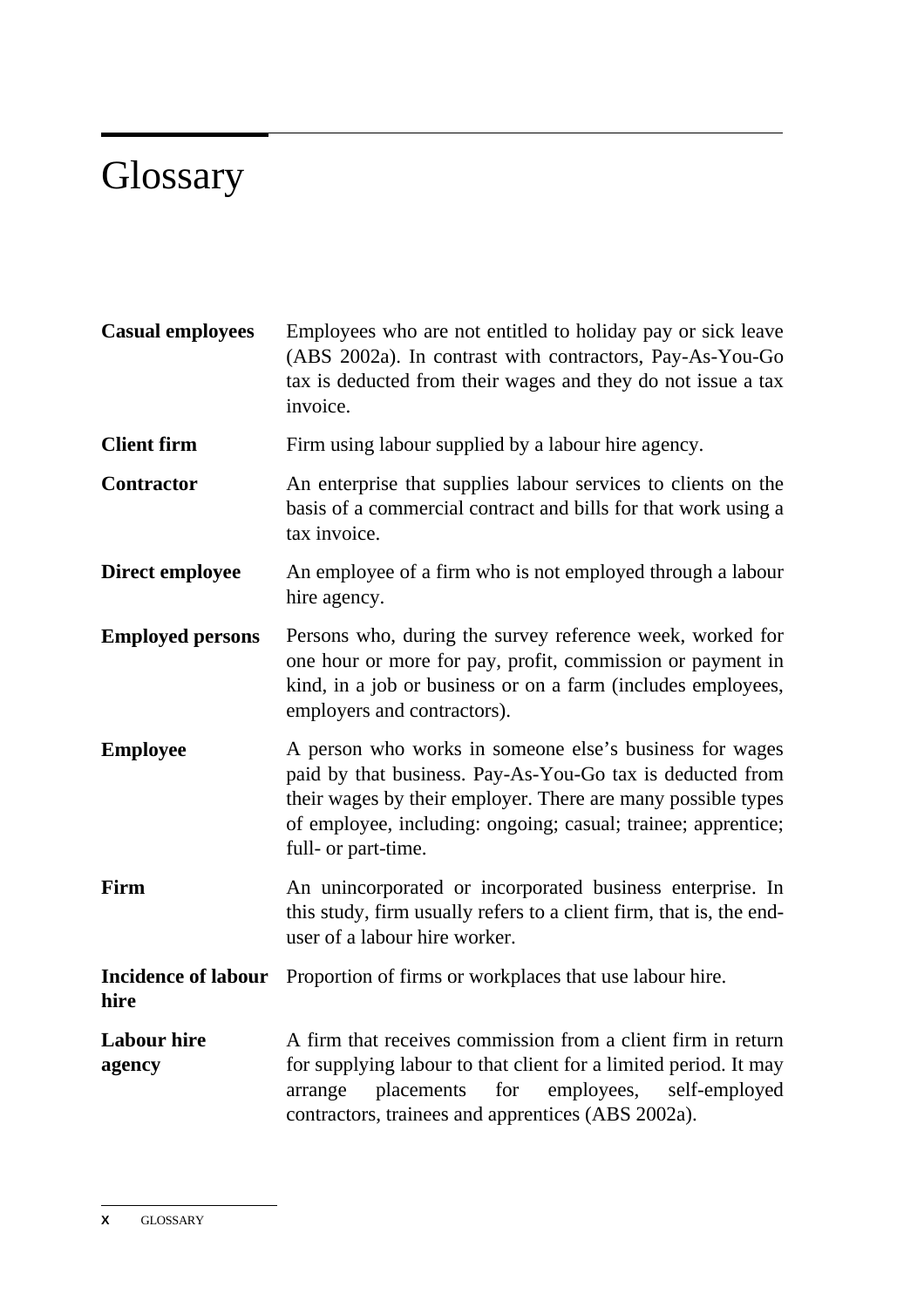| <b>Labour hire</b><br>contractor | A self-employed contractor supplied by a labour hire agency<br>to a client firm. Invoices either the labour hire agency or the<br>client firm for services rendered. Pay-As-You-Go tax is not<br>deducted from payments.                                      |  |  |
|----------------------------------|---------------------------------------------------------------------------------------------------------------------------------------------------------------------------------------------------------------------------------------------------------------|--|--|
| <b>Labour</b> hire<br>employee   | A person employed by a labour hire agency on a casual or<br>ongoing basis. Pay-As-You-Go tax is deducted from their<br>wages by the labour hire agency. They do not issue tax<br>invoices. Also referred to as temps, on-hired workers and<br>agency workers. |  |  |
| <b>Labour hire</b><br>workers    | Employees and (self-employed) contractors supplied by a<br>labour hire agency to a client firm. Also referred to as temps,<br>on-hired workers and agency workers.                                                                                            |  |  |
| <b>Ongoing employee</b>          | Employees who do not expect to leave their employer in the<br>next 12 months for reasons initiated by their employer.                                                                                                                                         |  |  |
| <b>Part-time</b><br>employees    | Employees who work for less than the normal number of<br>hours worked in a workplace. Full-time employees usually<br>work 35 hours or more per week.                                                                                                          |  |  |
| <b>Remuneration</b>              | Wages and all other benefits received by a worker.                                                                                                                                                                                                            |  |  |
| Self-employed<br>contractors     | Persons who operate their own business and do not employ<br>others. They supply labour services to clients on a<br>commercial contract basis. Clients are billed using tax<br>invoices.                                                                       |  |  |
| <b>Temporary</b><br>workers      | Workers who expect to leave their job in the next 12 months<br>for reasons initiated by their employer. Includes casual<br>employees, self-employed contractors and labour hire<br>workers.                                                                   |  |  |
| Work<br>arrangement              | Major categories of work arrangements include ongoing,<br>casual, contractor, labour hire, and full- and part-time<br>employee. These arrangements influence how work is<br>performed at a workplace.                                                         |  |  |
| <b>Workplace</b>                 | A workplace is a single physical location occupied by an<br>establishment that engages in productive activity on a<br>relatively permanent basis.                                                                                                             |  |  |
| <b>Workers</b>                   | All persons supplying labour. Includes employees and<br>contractors.                                                                                                                                                                                          |  |  |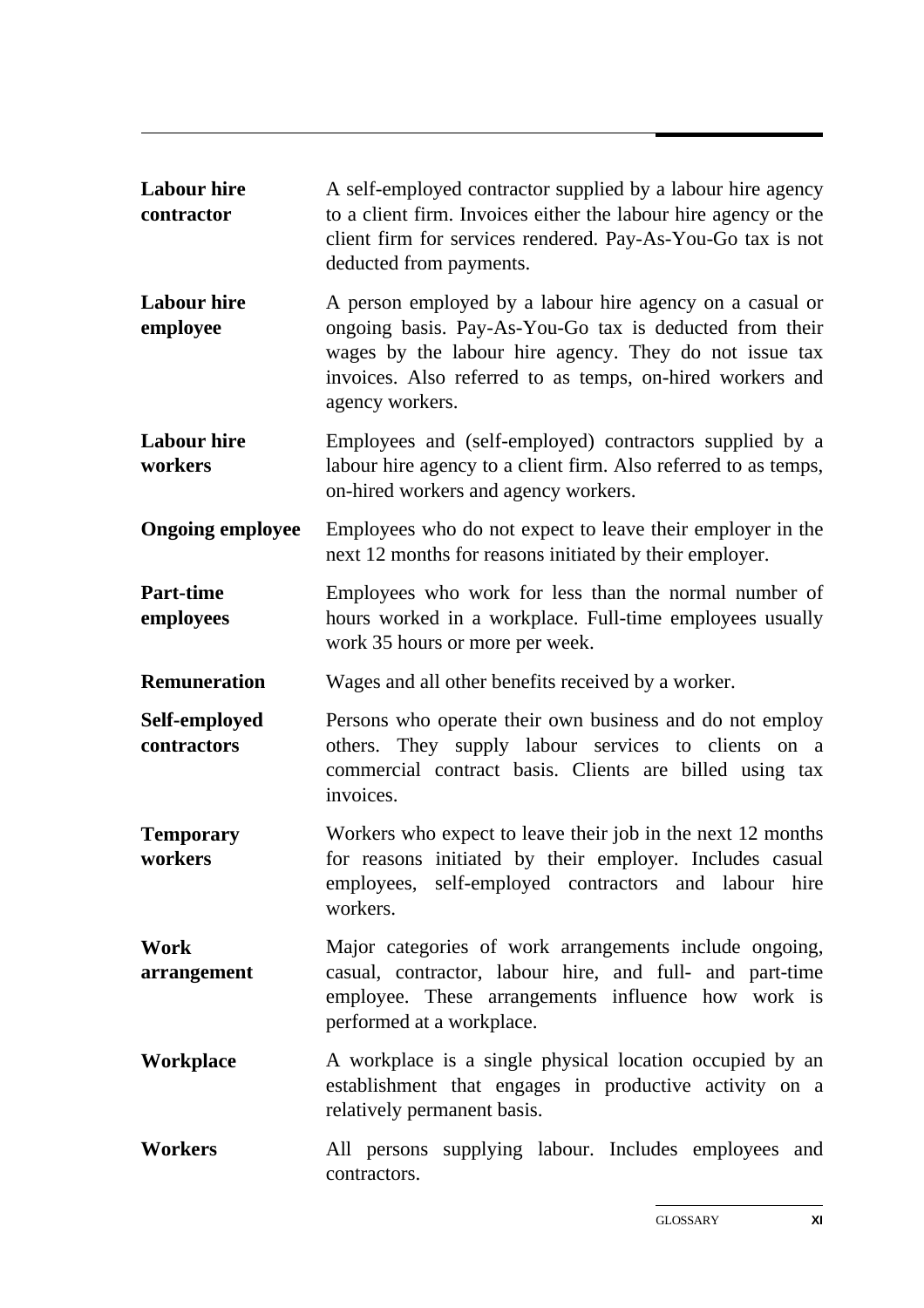#### **Key points**

- Labour hire employees numbered around 270 000 in 2002, equivalent to about 2.9 per cent of all employed persons.
- Labour hire employment grew strongly between 1990 and 2002. In workplaces with 20 or more employees:
- the number of labour hire workers grew from 33 000 in 1990 to 190 000 in 2002, an increase of 15.7 per cent a year; and
- the proportion of labour hire workers among all employees grew almost fivefold, from 0.8 per cent in 1990 to 3.9 per cent in 2002.
- The rapid growth of labour hire employment over the period can be attributed to how firms manage their workforce, rather than to changes in the economy's structure (that is, its composition in terms of industry and firm size).
- The following changes in operating environment contributed to firms' altering of their employment strategy in favour of labour hire workers:
- Changing industrial relations context: in the period: there was a decline in the proportion of firms with 'closed union shops', a rise in enterprise bargaining, and an increase in the use of human resources managers. All three changes are likely to have contributed to an increase in the propensity of firms to use labour hire.
- Rising competitive pressures: trade liberalisation and globalisation put increasing pressure on firms to be competitive. One way for firms to increase competitiveness is to optimise their use of labour. Labour hire employment helped some firms to achieve that objective.
- In contrast, two changes occurring between 1990 and 2002 are likely to have slowed the growth of labour hire employment:
- The introduction of new technology: contrary to expectations, new technology is associated with a lower likelihood of using labour hire.
- Changes in the economy's structure: the slower growth of manufacturing and other intensive users of labour hire employment, relative to other sectors of the economy, slowed the growth of labour hire employment.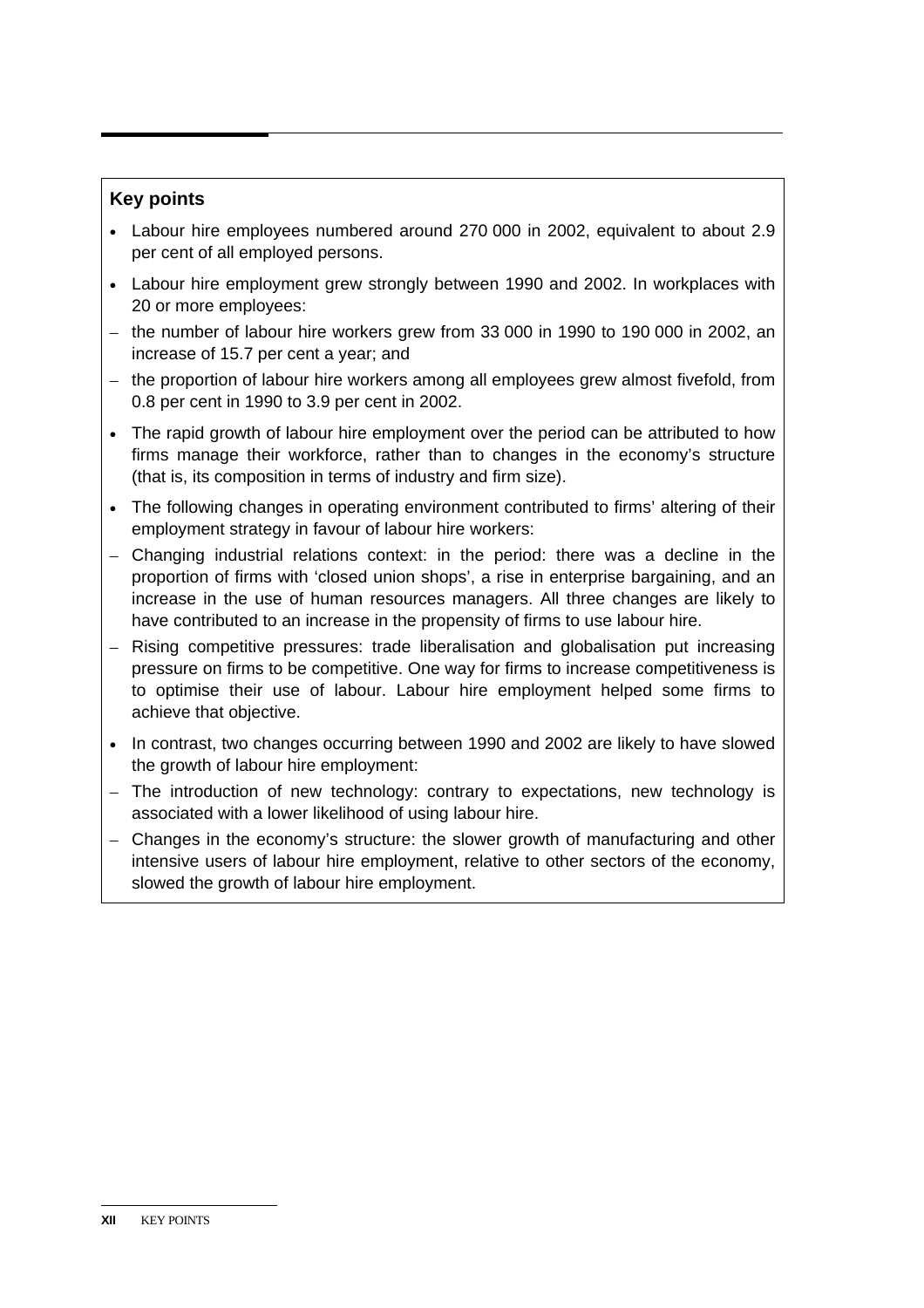## 1 Introduction

Labour hire employment (also known as 'on-hire', 'temp' or 'agency' employment) is one of a range of flexible work arrangements available to Australian firms, that also includes casual, part-time labour and fixed-term employment. Compared with other flexible forms of employment, the distinguishing feature of labour hire employment is that it involves three parties (box 1.1).

Labour hire employment is not a new work arrangement in Australia. However, there have been suggestions that it has grown rapidly since the early 1990s. Hall argues that 'the growth in labour hire in Australia over the past decade has been one of the most dramatic aspects of the more general proliferation of non-standard employment' (2002, p. 4).

The reported rise in the proportion of workers and firms involved in this form of employment has led to concerns (Hall 2000, 2002; LHTF 2001) about the implications of this expansion for the job security, job safety and job satisfaction of Australian workers. These observers argue that the labour hire work arrangement may be deficient in terms of:

- training, promotion, human capital investment, and career prospects;
- occupational health and safety and workers' compensation and rehabilitation; and
- job security and workers' remuneration and entitlements.

Implicit in these concerns is the view that labour hire has grown rapidly because firms see it as a way of reneging on their responsibilities towards their workforce, thus undermining workers' pay and entitlements. Thus, labour hire workers are perceived as *substitutes* for directly employed workers.

Employer surveys (box 1.2), together with a review of the labour hire literature (Glover et al. 2005), suggest a number of reasons why firms may have incentives to use labour hire. They include:

• Delays in, and consequently the cost of, obtaining scarce skills can be reduced, if labour hire agencies are more efficient than many firms at sourcing and assessing persons with desired skills.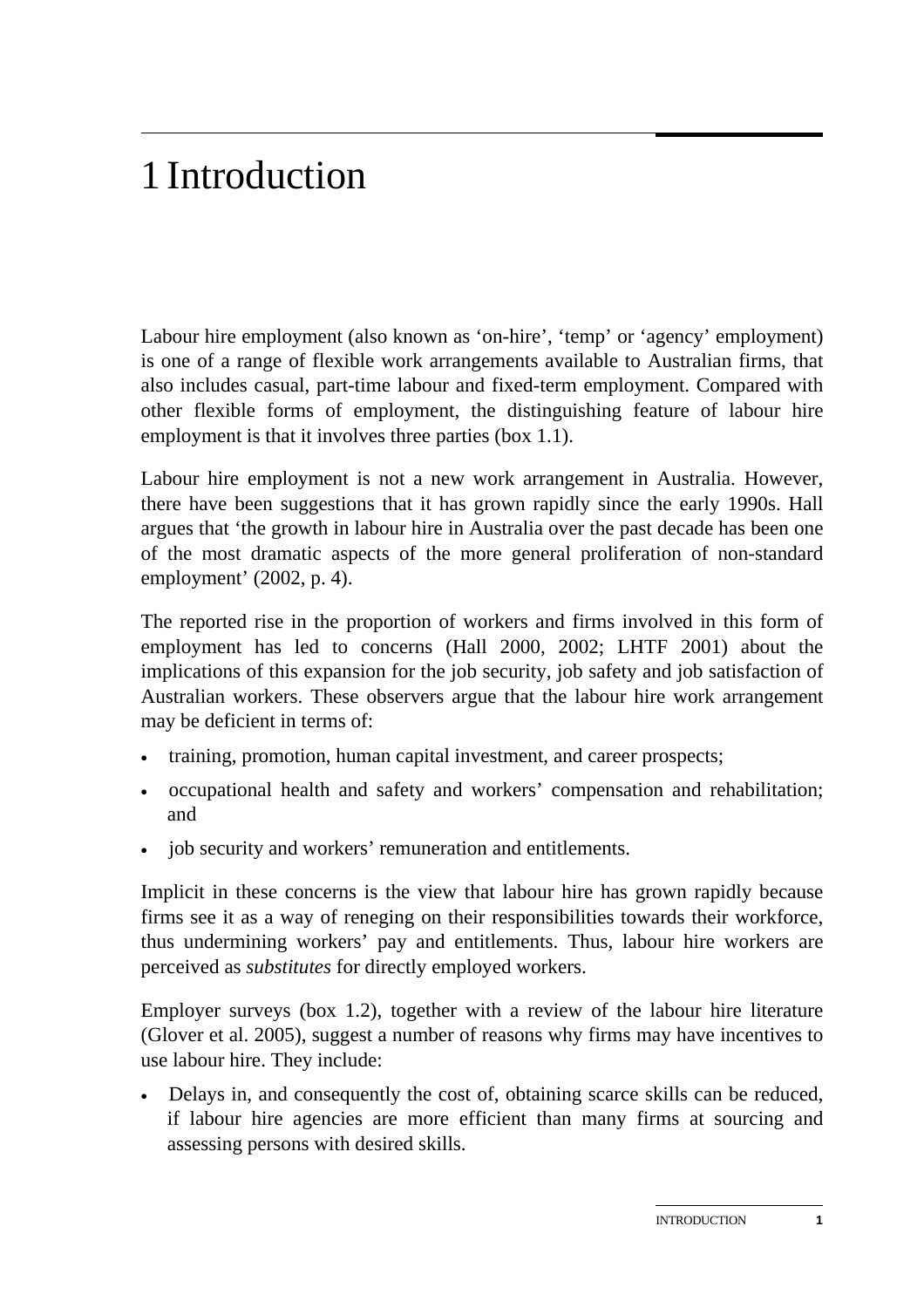#### Box 1.1 **The labour hire work arrangement**

In Australia, there are two forms of labour hire work arrangement: a labour hire worker can be an employee or a self-employed contractor (ABS 2000). In this study, the term 'labour hire employee' is used when referring to the former. When referring to both, the term 'labour hire worker' is used.



The diagram above emphasises that the labour hire work arrangement involves three parties:

- an employee (of a labour hire agency), or a contractor, who supplies labour;
- a firm requiring labour (the client); and
- a labour hire agency that acts as an intermediary between the other two parties.

For a labour hire engagement to occur:

- A potential labour hire worker informs a labour hire agency that they are available for work. At first contact, the labour hire agency assesses the worker's qualifications and skills.
- A firm informs the agency of their need for a person with specified skills.
- The agency matches the needs of the firm to a person on its books with the required skills.

For the duration of a labour hire engagement, regular payments are made by:

- the firm to the labour hire agency for the provision of labour; and
- $\bullet$  the labour hire agency to the worker.<sup>a</sup>

Although a relatively small number of labour hire agencies — such as Adecco, Manpower and Skilled — dominate the industry, and tend to have long term relationships with large client firms, the industry has low entry costs and includes a large number of small, often specialised, operators (Hall 2000; Hartig 1999).

<sup>a</sup> Occasionally, labour hire contractors are paid directly by the client firm.

- Labour hire employment allows firms greater control over the amount of time they choose to employ workers, and over the tasks workers carry out in that time.
- The actual or perceived risks of recruiting and laying off some staff are transferred to either the labour hire agency or to the worker.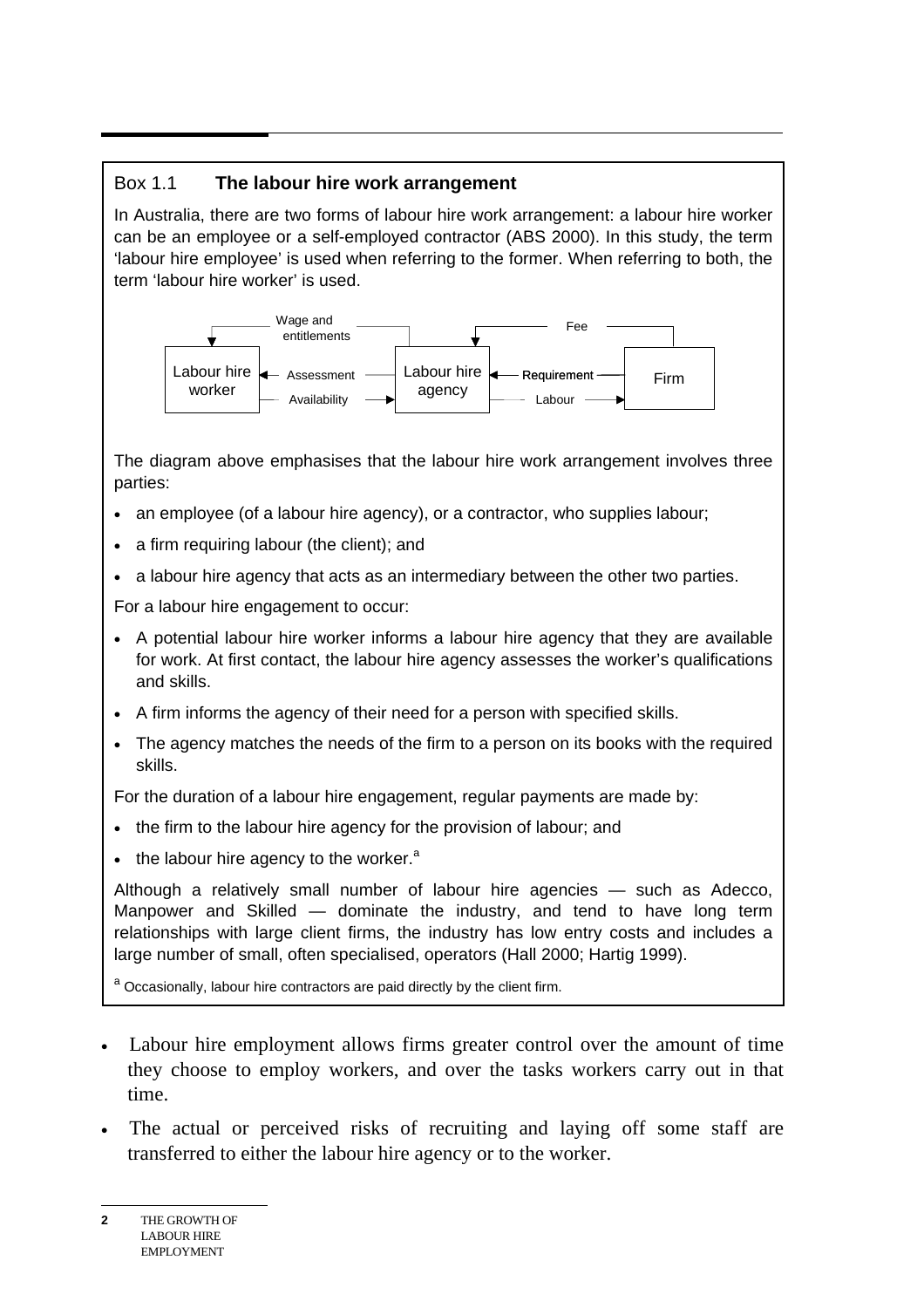$\overline{a}$ If labour hire workers are used because of the unavailability of direct workers with the necessary skills, then the two groups may be regarded as *complements* rather than substitutes.

#### Box 1.2 **Why do firms choose labour hire employment?**

Firms choose different work arrangements to meet the diverse job requirements that arise from their production process. While labour hire employment assists some employers in tailoring the quantity and type of labour to their requirements (Houseman 2001), others find other forms of flexible employment, such as casual employees, more suitable.

An Australian survey by Brennan, Valos and Hindle (2003) of firms' main reasons for using labour hire finds that firms use it most frequently to:

- source additional staff (30 per cent of firms);
- replace temporarily absent employees (17 per cent);
- outsource the administrative burden of employment (11 per cent);
- achieve thorough recruitment (11 per cent); and
- overcome skill shortages (9 per cent).

Less frequently given reasons were: speed of availability (4 per cent); short-term overload (4 per cent); convenience (3 per cent); guarantee of performance (3 per cent); difficult to fill positions (3 per cent); leave replacement (3 per cent); pay less (2 per cent); cost (1 per cent); and poor self-recruitment (less than 1 per cent).

The wide range of reasons for using labour hire may be important in understanding variations in its use.

The relative merits of the arguments for and against labour hire employment could not be properly investigated to date, because of two important knowledge gaps:

- No clear or consistent measures of the level and growth of labour hire employment are available.
- Information on why firms use labour hire is largely anecdotal or based on case studies which are not amenable to generalisation.

This paper sheds light on both these issues, by:

- measuring the level and growth of labour hire employment using consistent, comparable and recent data (see chapter 2); and
- identifying, but not apportioning, sources of growth of labour hire employment between 1990 to 2002 (see chapter 3).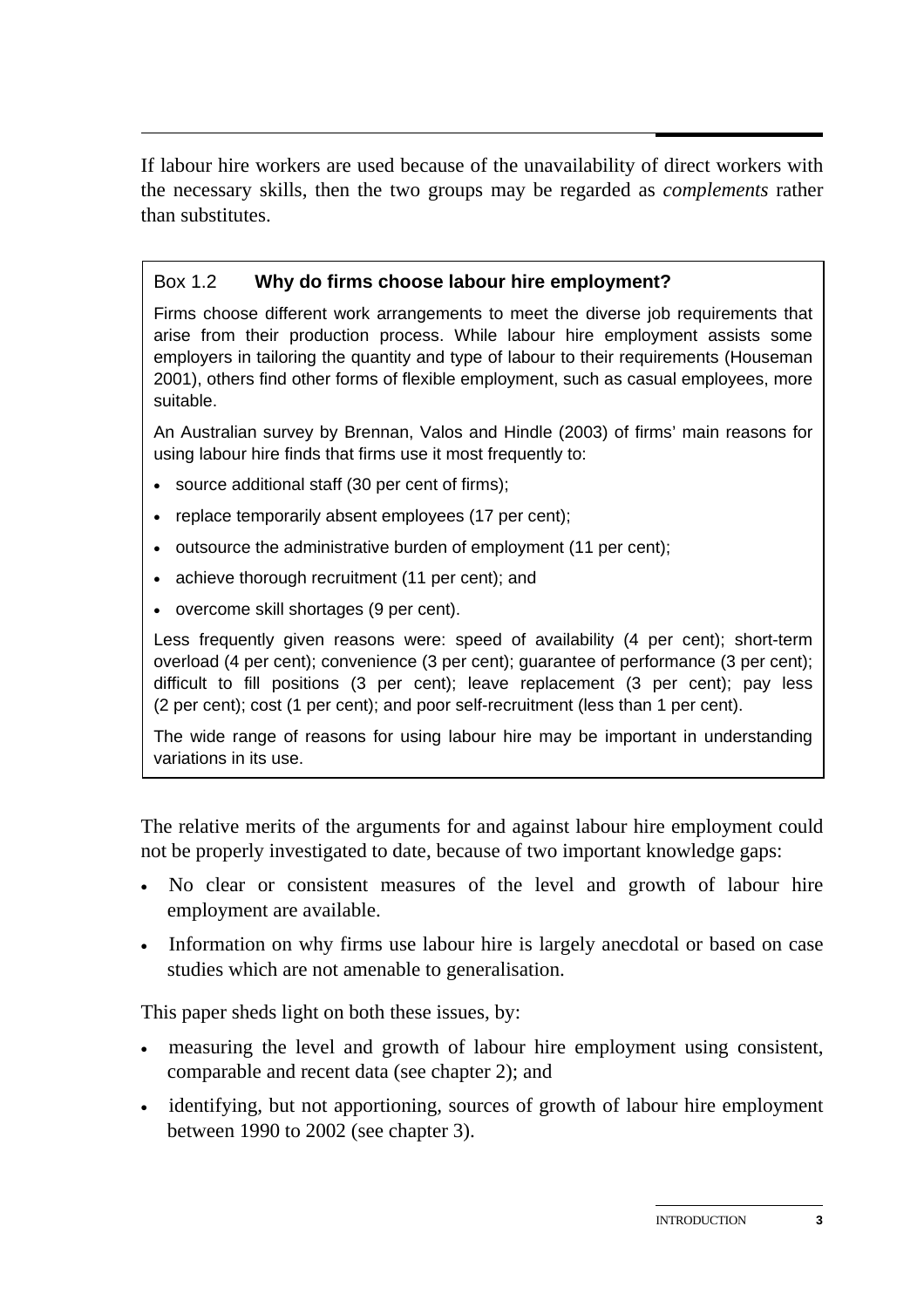$\overline{a}$ The paper finds that labour hire employees numbered 270 000 in 2002, equivalent to about 2.9 per cent of all employed persons.

Based on consistent and comparable survey estimates, the number of labour hire workers in workplaces with 20 or more employees grew from 33 000 in 1990 to 190 000 in 2002, an increase of 15.7 per cent per year. Further, the proportion of labour hire workers among all employees of these workplaces grew almost fivefold, from 0.8 per cent in 1990 to 3.9 per cent in 2002. These estimates support claims of a rapid expansion in labour hire employment over the 1990s and early 2000s; they are discussed in more detail in chapter 2 and in chapter 2 of Laplagne and Glover (2005).

The growth of labour hire employment between 1990 and 2002 can be notionally decomposed into two broad components (figure 1.1):

- Growth attributable to changes in the economy's structure, favouring specific industries, or businesses of a particular size.
- Growth attributable to factors affecting firms' behaviour.

The analysis presented in this paper suggests that changes in the economy's structure are likely to have partly offset the growth of labour hire use over the period under consideration, compared with what would have occurred without structural change. A decline in the employment share of industries most likely to be using labour hire, combined with an increase in the proportion of small businesses, have meant that the economy-wide rate of use of labour hire did not rise as rapidly as it might have.

As the two structural factors considered produced a negative growth of labour hire over the period, the observed growth of labour hire employment over the 1990– 2002 period may be attributed entirely to behavioural factors. Those factors cannot all be known with certainty, but they most likely reflect changes to the environment of firms which caused them to alter their employment strategies.

Based on an econometric analysis of workplaces' demand for labour hire employment in 1995, it is possible to infer what environmental changes influenced firms' behaviour during the 1990–2002 period. This analysis suggests that from 1990 to 2002, workplaces increased their use of labour hire largely as a response to changes in the industrial relations and the competitive environment in which firms operate. Industrial relations changes contributed to the rise in the proportion of workplaces using labour hire but appear to have had a negative impact, or no impact at all, on the labour hire use of those workplaces that were already using this form of employment. Thus, the main effect of these changes has probably been to lower the 'threshold' for the use of labour hire by firms. Increased domestic and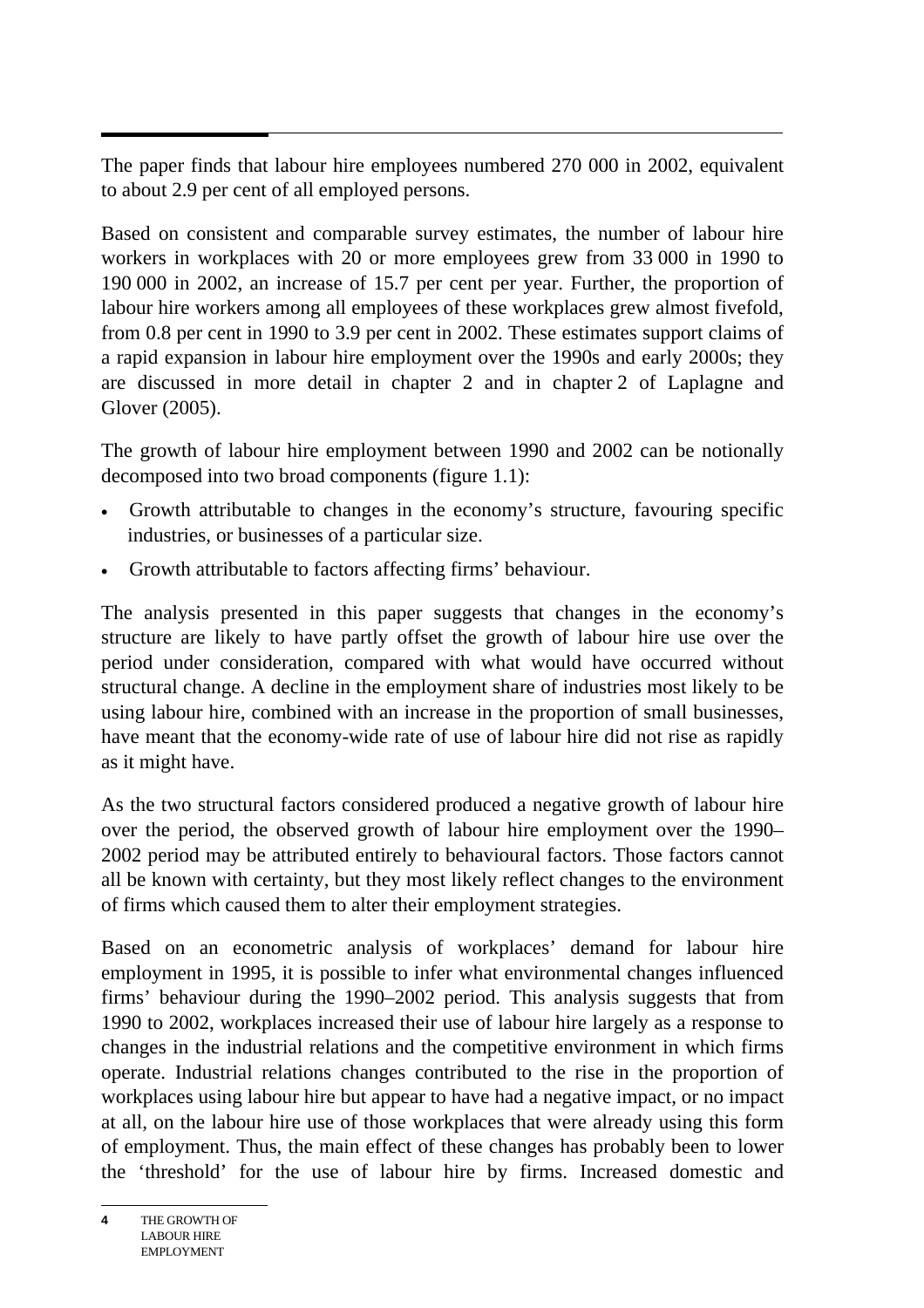$\overline{a}$ international competition may have added to firms' incentives to introduce some labour hire into the workplace and to use it at a higher rate.

### Figure 1.1 **Decomposition of the growth of labour hire employmenta**

Workplaces with 20 or more employees, excluding agriculture, forestry, fisheries and defence



**a** The growth illustrated is that in labour hire employment as a proportion of all persons employed by workplaces with 20 or more employees (excluding agriculture, forestry, fisheries and defence) between 1990 and 2002. An economy-wide rate of labour hire employment is not available for 1990. In 2002, the economywide rate of labour hire employment was 2.9 per cent of employed persons (see section 2.1). The size of the negative 'structural factors' effect in 2002 is extrapolated on the basis of its magnitude in 1995 (0.6 percentage points), and should not be regarded as a precise estimate.

Contrary to a priori expectations, there was no detectable relationship between a workplace's apparent need for external labour flexibility (as a result, for example, of unanticipated absences) and its use, or rate of use, of labour hire employment.

In another unexpected result, the introduction of new technology and accompanying workforce adjustments appear to reduce workplaces' incentive to use labour hire workers, suggesting that technology substitutes for labour hire employment.

The remainder of this paper is structured as follows: the level and growth in the rate of labour hire employment are examined in chapter 2. In chapter 3, the contribution of demand-side factors to the growth of labour hire employment since 1990 is analysed. Chapter 4 provides a summary, identifies some remaining research questions and briefly speculates on the future growth of labour hire.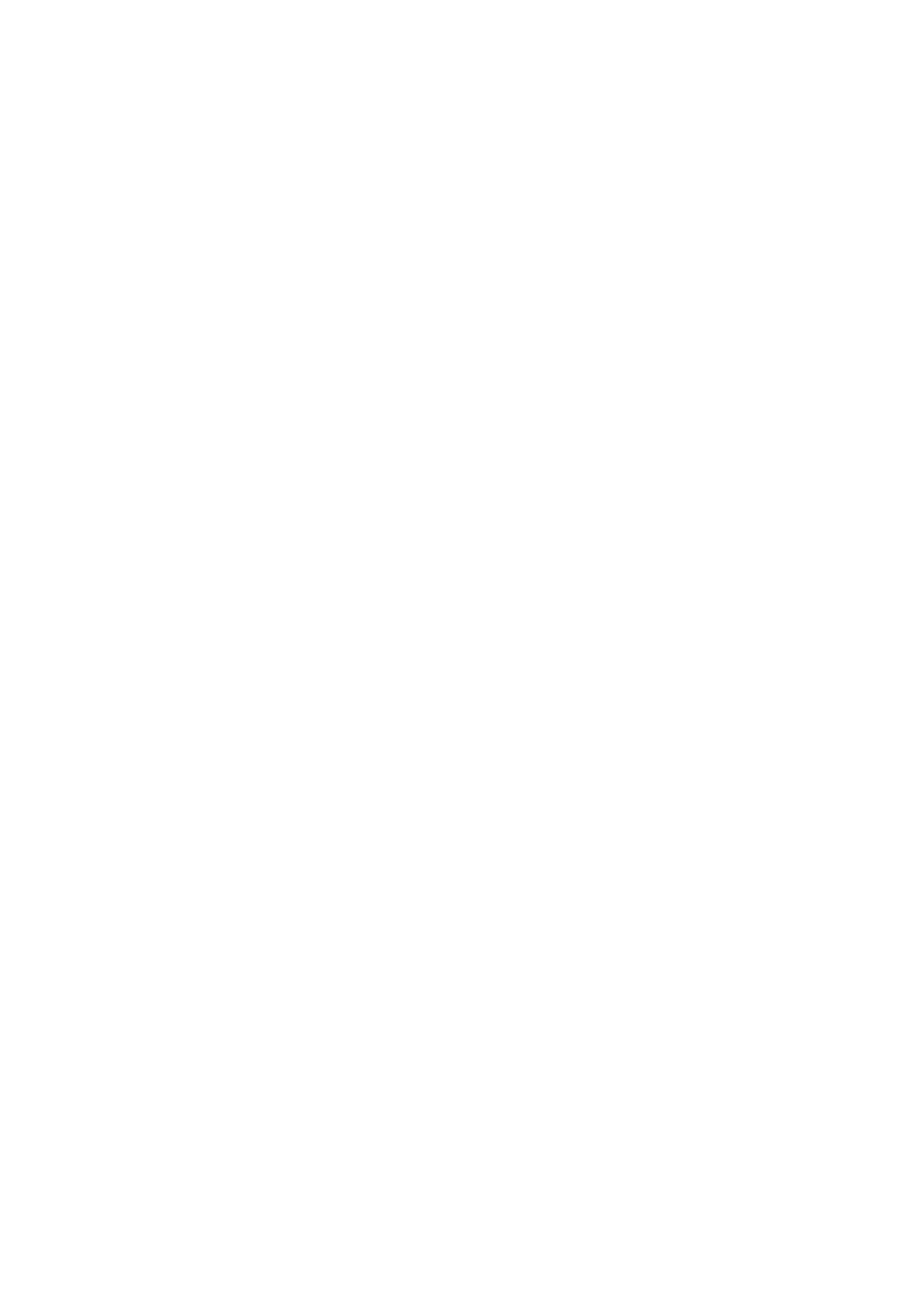## 2 The level and growth of labour hire employment

Labour hire employment is often reported to have grown since 1990 (Wooden 1999a; Hall 2000). Hall (2002, p. 7) observed that labour hire workers constitute a 'growing proportion of the labour market'. Between 1990 and 2002, eight surveys are available that contain information on labour hire employment. Careful consideration of these surveys allows detailed estimates of the level and growth of labour hire employment to be constructed.

### **2.1 The rate of labour hire employment, 1990 to 2002**

Estimates of the proportion of labour hire workers among all employed persons the 'rate of labour hire employment' — are reported in figure 2.1 for the period 1990–2002. These estimates are not strictly comparable, due to differences in survey method and reference population (see appendix A). Inspection of the AWIRS 90, AWIRS 95, ESS 02 and HILDA 02 estimates suggests that these surveys are sufficiently representative to contribute to our knowledge of the rate of labour hire employment between 1990 and 2002. By contrast, the W&V, FOES 98, FOES 01 and ESS 99 estimates may be regarded as outliers for this purpose (see appendix A).

Using the economy-wide HILDA 02 survey, labour hire employees numbered around 270 000 in 2002, equivalent to about 2.9 per cent of all employed persons. This number aligns closely with the estimate derived from the ESS 02 survey, of 290 000 labour hire workers or 3.1 per cent of all employed persons. Given the similarity between the ESS 02 and the HILDA 02 rate estimates, it appears highly likely that the economy-wide rate of labour hire employment was around 3 per cent of all employed persons in 2002. This compares with AWIRS estimates by Wooden (1998), which put the rate of labour hire employment at 0.8 per cent in 1990 and 1.6 per cent in 1995. However, Wooden's estimates are based on workplaces with 20 or more employees, and are therefore not directly comparable with those from ESS and HILDA.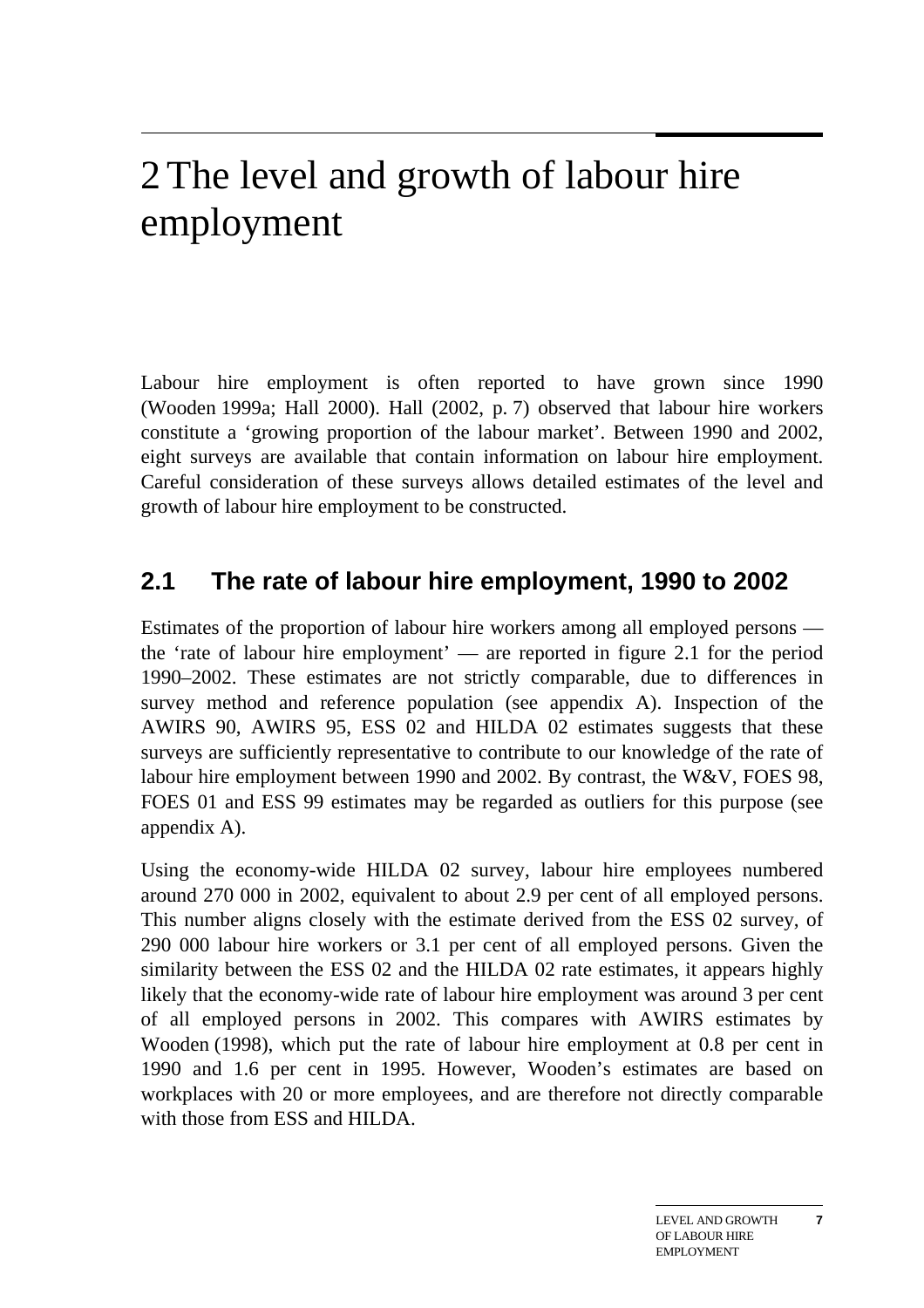4  $HILDA$  02 adj  $\blacklozenge$  $\triangle$  WRV ESS 02 ESS 99 3 HILDA 02 Per cent **Per cent** 2  $\triangle$  AWIRS 95 ◆ FOES 01 FOES 98 1  $*$  AWIRS 90 0 1989 1991 1993 1995 1997 1999 2001 2003



**a** Differences in reference populations and methodologies make the estimates presented in this figure not strictly comparable (for details, refer to Laplagne and Glover 2005). Surveys and reference years are: AWIRS 90 and 95 – Australian Workplace Industrial Relations Surveys of 1990 and 1995; W&V – Wooden and VandenHeuvel 1994; FOES 98 and 01 – Forms of Employment Surveys of 1998 and 2001; ESS 99 and 02 – Employment Services Surveys of 1999 and 2002; HILDA 02 – Household, Income and Labour Dynamics in Australia survey of 2002. 'HILDA 02 adj' refers to the rate of labour hire employment for workplaces employing 20 or more workers, excluding all workplaces in the agriculture, forestry, fisheries and defence industries.

*Source*: Table A.1 of Laplagne and Glover (2005).

### **2.2 What has been the growth of labour hire employment since 1990?**

Adjusting the HILDA 02 survey by removing workplaces with fewer than 20 employees or belonging to the agriculture, forestry, fisheries and defence industries means that the survey becomes comparable to AWIRS. This reduction in coverage results in an average rate of labour hire employment of 3.9 per cent in 2002, equivalent to about 190 000 workers (see 'HILDA 02 adj' data point in figure 2.1). This figure, which may be directly compared with the AWIRS 90 estimate of 33 000 labour hire workers in 1990 (Morehead et al. 1997), suggests that, in the type of workplaces covered by AWIRS, the number of labour hire workers grew at an annual average rate of 15.7 per cent between 1990 and 2002. Because, over that period, the total number of persons employed only grew at 1.5 per cent per year, the rate of labour hire employment in workplaces of 20 employees or more increased from 0.8 per cent in 1990 to 3.9 per cent in 2002. The increase in both the number and the proportion of labour hire workers over the period supports claims (Hall 2002; Hartig 1999; Wooden 1998) that the growth of labour hire employment has been rapid.

**8** THE GROWTH OF LABOUR HIRE EMPLOYMENT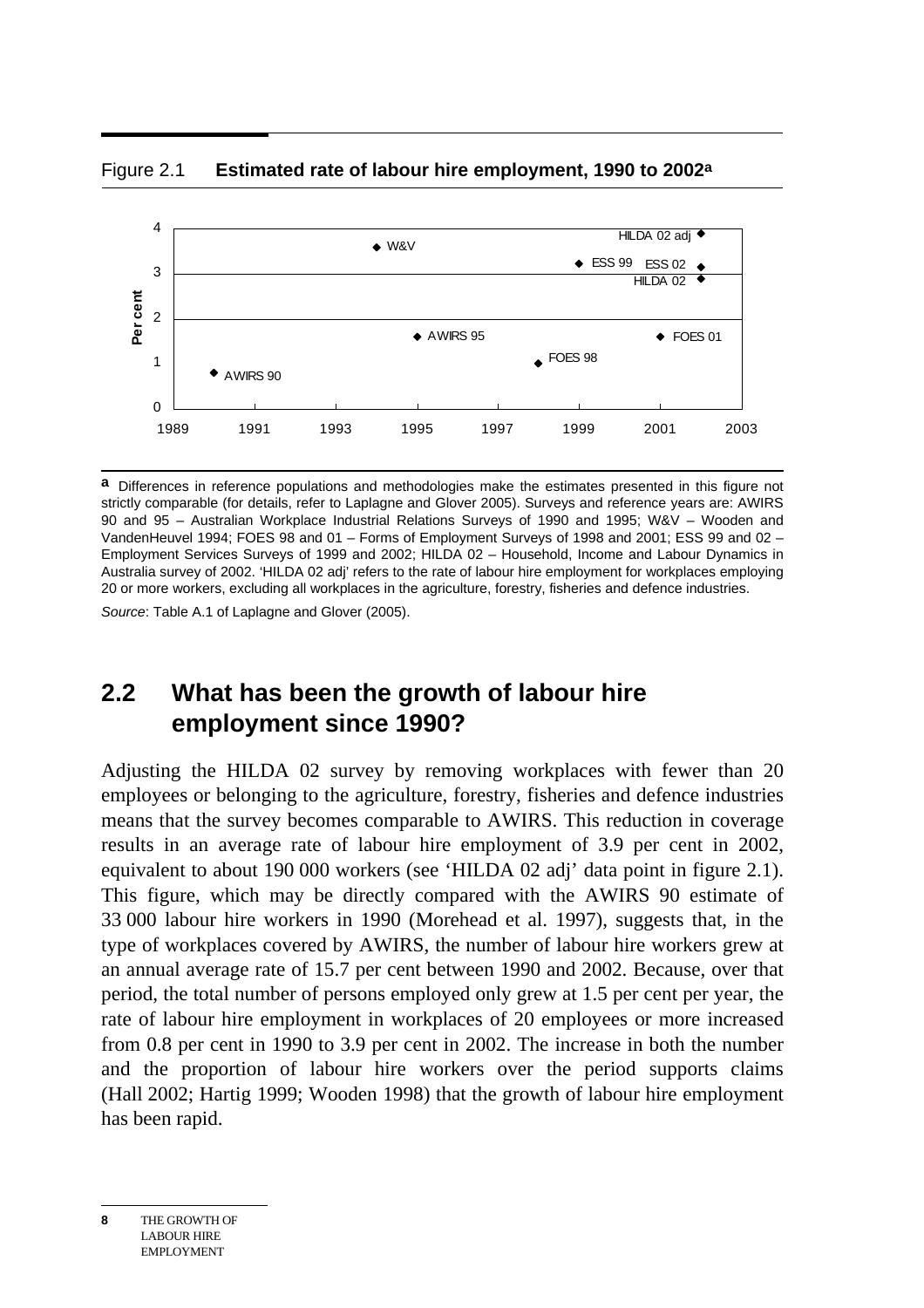$\overline{a}$ However, the growth estimates may be inflated by an unusually low rate of labour hire employment in 1990 because the Australian economy was in recession. According to United States research (Golden 1996), labour hire employment declines during periods of low or negative economic growth. It is not known how labour hire in Australia responds to fluctuations in economic growth.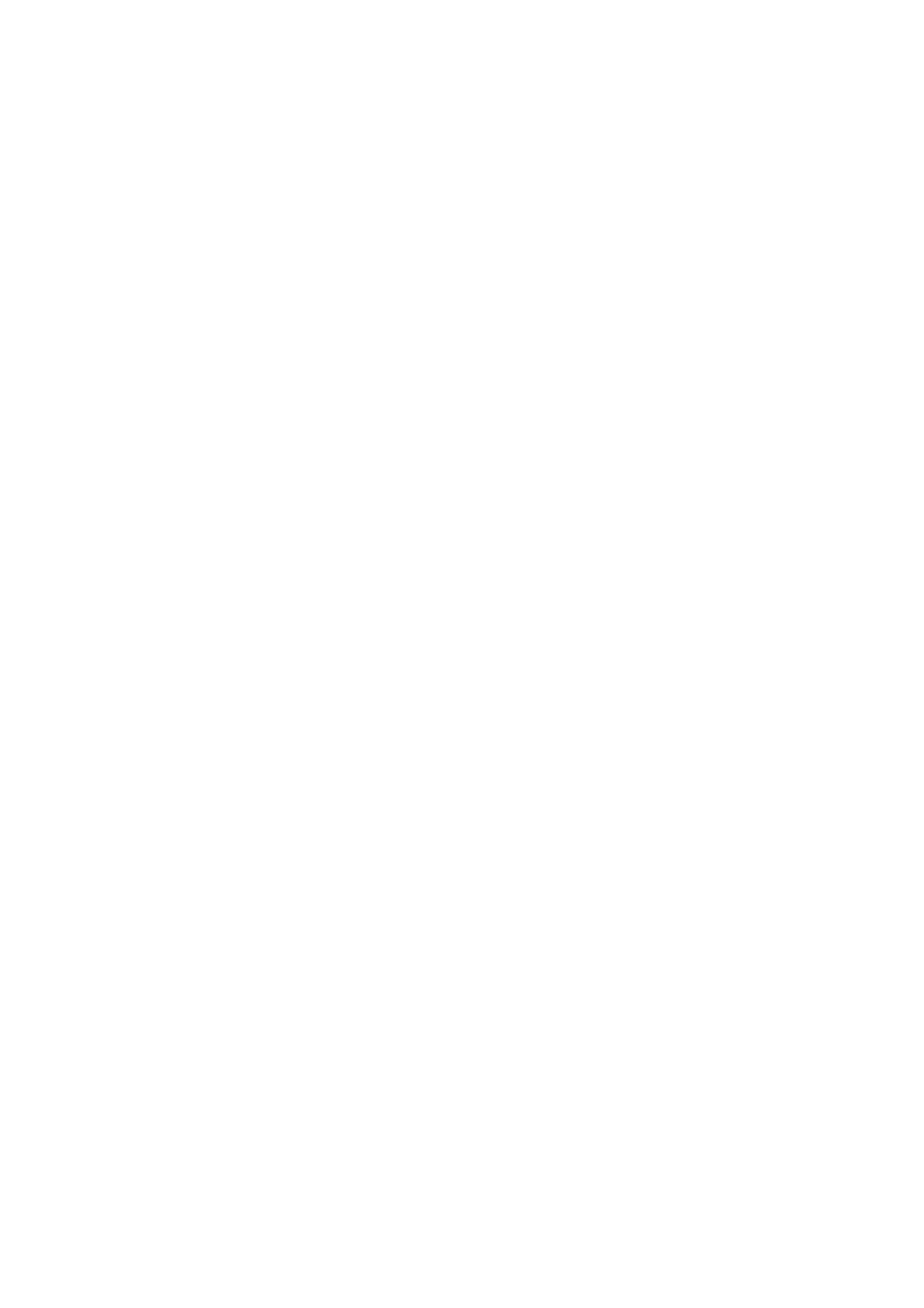## 3 Sources of growth of labour hire employment

### **3.1 Introduction**

This chapter investigates factors that, on the employer side of the labour market, might explain the rapid growth of labour hire employment in recent years. This investigation combines evidence from three sources:

- a comparison of consistent and comparable data contained in the 1990 and 1995 AWIRS surveys;
- a quantitative analysis of the factors associated with workplaces' use of labour hire in 1995, based on the AWIRS 95 survey (Glover et al. 2005); and
- an overview of recent characteristics of labour hire employment, based on the HILDA survey (Laplagne and Glover 2005).

Looking at the total population of workplaces making up the economy, any growth in their overall use of labour hire over a particular period can arise from two effects: (i) a behavioural effect; and (ii) a structural effect. A behavioural effect occurs when workplaces alter their employment strategies in favour of labour hire workers. That strategy is affected by the environment in which firms operate, in terms of the competition and cost pressures they face, and their legal, industrial relations and regulatory framework.

A behavioural effect can be twofold: an *incidence* effect, whereby workplaces that previously did not use any labour hire start using some; or a *rate of use* effect, whereby workplaces using labour hire increase their rate of use of this form of labour.

A structural effect arises when a change in the economy's structure occurs, favouring industries or workplaces that tend to use labour hire more readily or intensively. This type of effect leads to an increase in the economy-wide incidence or rate of use of labour hire employment (or both).

A comparison of the AWIRS panel data for 1990 and 1995 reveals that the growth of labour hire employment during that period was due to behavioural effects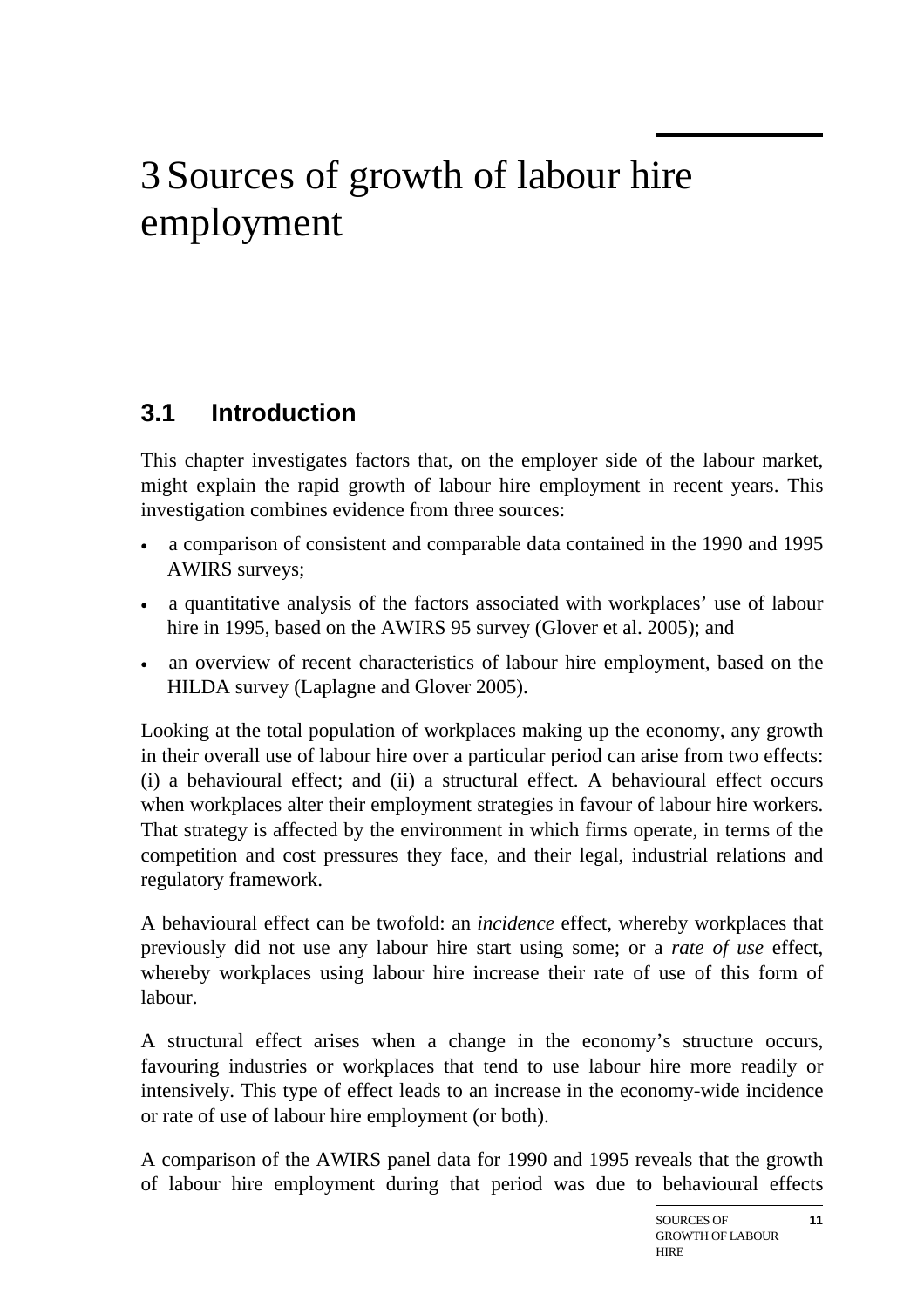(see appendix B). That is, workplaces increased their use of labour hire, both in terms of incidence and rate of use, irrespective of any changes in the economy's industry or workplace structure. The same analysis shows that structural effects occurring during that period moderated the growth of labour hire employment.

These results raise the following questions:

- What changes caused workplaces to alter their employment strategies in favour of labour hire?
- What changes in economic structure were responsible for slowing down the growth of labour hire employment?

Ideally, both questions should be addressed through the analysis of time-series or longitudinal data on workplaces' environment and on their use of labour hire employment. Such data are unfortunately unavailable for the period under consideration. However, the issue may be approached indirectly, by examining the factors that influence a workplace's use of labour hire at a point in time and extrapolating that result. As an example of that approach, if the analysis showed that a workplace's competitive environment influenced its use of labour hire in 1995, it might be concluded that increasing competition in itself might lead to the more likely or more intensive use of labour hire *over a period*. Or, if the analysis revealed a particular industry to be a more likely user of labour hire in a given year, then a continuing contraction in that industry's output could be regarded as exerting downward pressure on the growth of labour hire employment *over a period*.

The use of this indirect approach may be justified in light of the predominance of behavioural factors in explaining the growth of labour hire employment in AWIRS panel workplaces. That is, influences identified from the analysis of 1995 data may be extrapolated to earlier or later years since, in general, the same stimuli are likely to produce the same responses by firms. For example, if the labour hire employment behaviour of workplaces is constrained by their industrial relations environment, then changes in industrial relations legislation that make it easier for firms to use labour hire may lead to additional use of labour hire, irrespective of the period under consideration.<sup>1</sup> Thus, a detailed understanding of the factors that drove the use of labour hire employment in 1995 might shed light not only on workplace behaviour in that year, but also in preceding and following years.

 $<sup>1</sup>$  This interpretation is subject to the caveat that cross-section data are not well suited to the</sup> analysis of lagged or time-dependent processes. That is, the possibility that a workplace's use of labour hire employment in 1995 is linked to that workplace's characteristics in previous years cannot usually be investigated in a cross-section dataset.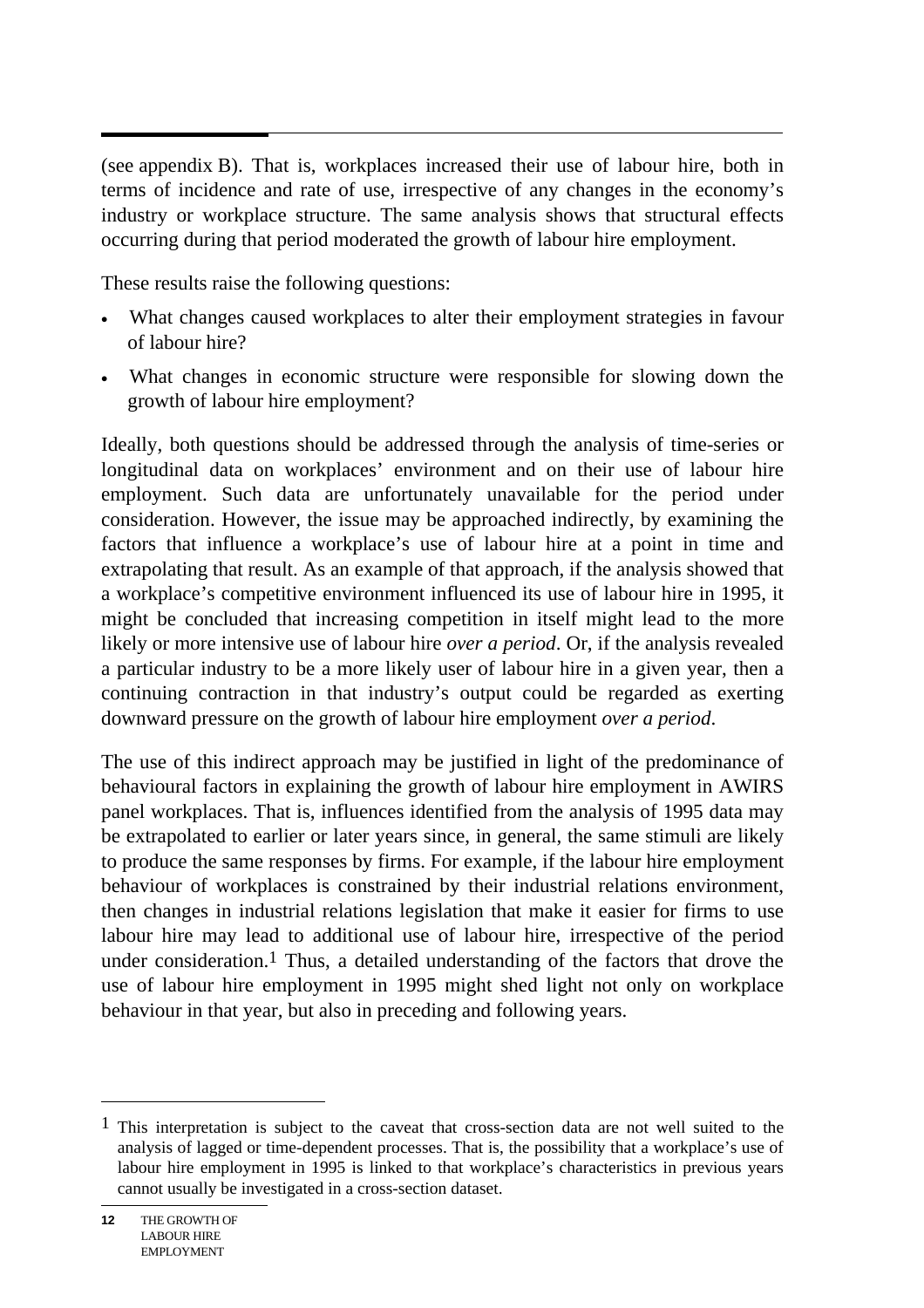$\overline{a}$ In the remainder of this chapter, a quantitative analysis of the AWIRS 95 survey is discussed. Results are grouped under three broad categories of drivers of change: industrial relations context; workplace employment strategies; and compositional factors. Factors belonging to the first two categories are behavioural, while those in the third category are structural.

Before turning to the presentation of the analytical results, three caveats are in order. First, the probability that a firm uses labour hire and the rate at which it uses it were modelled jointly but independently.2 Many more factors were found to be associated with the probability that a firm uses labour hire than were found to be associated with the rate at which it uses it. The meaning of this discrepancy is not straightforward. On the one hand, it might mean that firms, once they have decided to use labour hire, tend to use it in fairly uniform fashion. On the other hand, it might denote that unobserved characteristics of individual workplaces influence the rate at which they use labour hire. Accounting for unobserved (and, in some cases, unobservable) workplace characteristics was not feasible, given the dataset.

Second, while surveys of firms' reasons for using labour hire strongly point to the need for labour flexibility (as a result, for example, of unforeseen increases in demand for the firm's product), this association was not detected in the AWIRS data. This may be due to problems with the variables that were available and warrants further study.

Third, because it is suspected that all of the factors that may influence the growth of labour hire have not been identified, no attempt has been made to measure the exact contribution to that growth of the behavioural factors identified in the econometric analysis. Instead, conclusions about the relative importance of the different groups of factors are mainly based on the strength with which factors in each group affected the use of labour hire in 1995.

### **3.2 Industrial relations context**

 $\overline{a}$ 

Between 1990 and 2002, a number of industrial relations changes were implemented in Australia. In October 1991, the Australian Industrial Relations Commission introduced the enterprise bargaining principle. Subsequently, the Australian Government's *Industrial Relations Reform Act 1993* allowed for directly negotiated agreements between a firm and its workforce. State-based industrial relations change facilitating workplace bargaining also occurred around this time in Victoria (*Employees Relations Act 1992*) and Western Australia (*Workplace* 

 $2$  By applying a Heckman selection model to the 1995 AWIRS dataset (see Glover et al. 2005, chapter 3).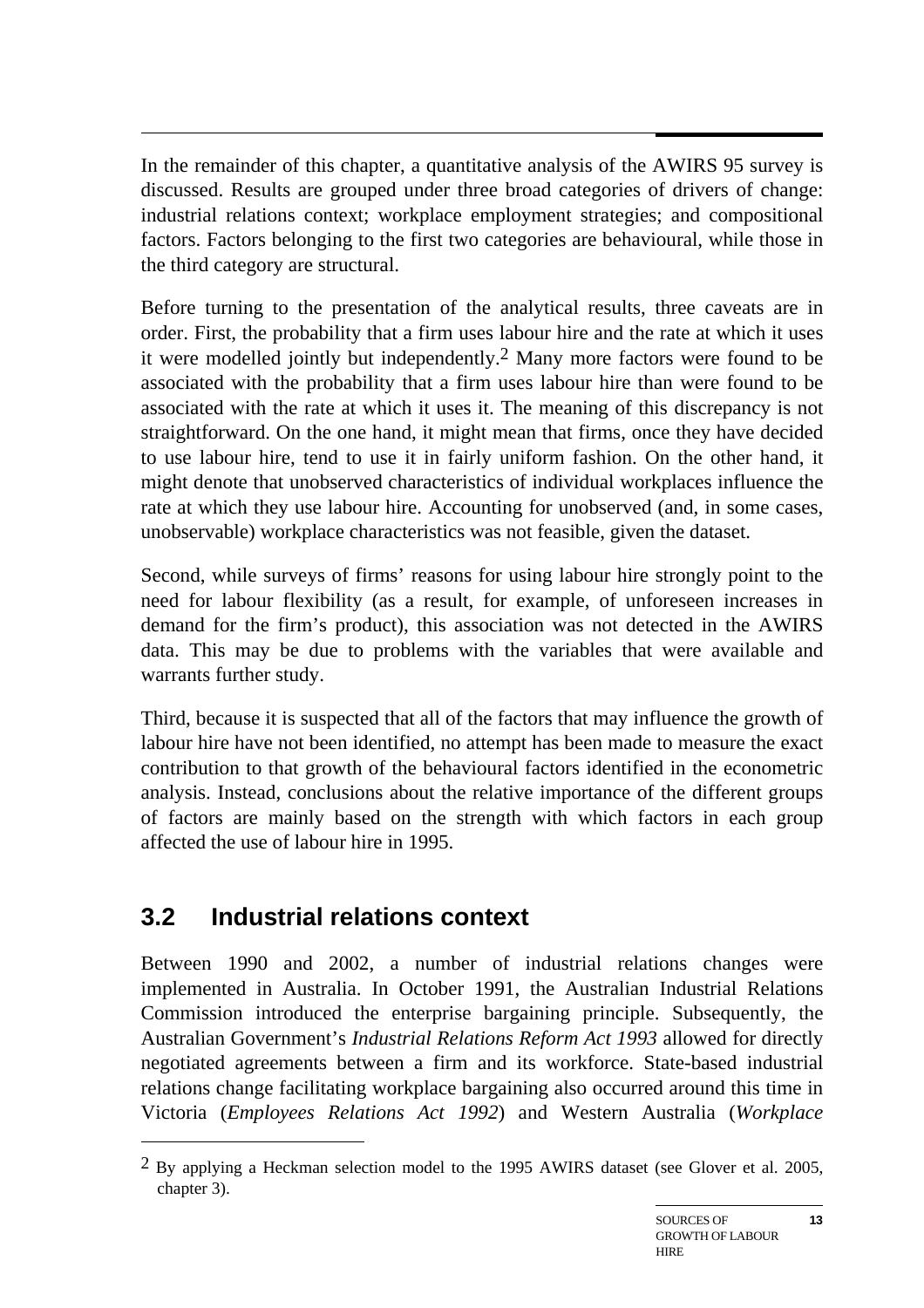*Agreements Act 1993*). In 1996, the NSW *Industrial Relations Act 1996* was passed. In that same year, the *Workplace Relations Act 1996* was introduced; among other changes, this Act abolished compulsory unionism for most employees.

Some of the industrial relations changes listed above post-date the 1995 AWIRS. However, the thrust of these reforms would have been anticipated by workplaces, and probably caused some workplaces to revise their employment strategies prior to the AWIRS 95 survey.

While the 1995 survey contains many variables related to various aspects of a workplace's industrial relations environment, three variables were found to be most relevant to the use of labour hire employment: union activity, human resources management and workplace bargaining.

#### **Union activity**

Of the many union-related AWIRS 95 variables, two had a response rate sufficient for modelling purposes. One, the presence of an active union at the workplace,3 had no influence on either the probability that a workplace uses labour hire, or the rate at which it uses it.

By contrast, the second variable, denoting the presence of a closed union shop at the workplace, was strongly associated with the use of labour hire. Workplaces which were closed shops had the lowest probability of use of labour hire of any workplaces (see appendix C). A closed union shop in the workplace, therefore, limits the use of any labour hire workers.

The reasons for this may be behavioural or technical. An example of a behavioural reason is that unions may seek actively to limit or prevent the use of any labour hire by firms, regarding this form of employment as undermining the conditions of ongoing employees. The existence of this union objective has been documented in the context of large capital city building projects (PC 1999).

A technical explanation is that, because only about 10 per cent of labour hire workers belong to a union (Laplagne and Glover 2005), this category of workers is not as readily available to closed union shops as to other workplaces.

While it is not possible to ascertain whether behavioural or technical reasons dominated, the association between closed union shops and labour hire use may nonetheless explain part of the growth in the incidence of labour hire that occurred during the 1990s. Peetz (1997), using ABS rather than AWIRS data sources,

<sup>3</sup> For a definition of this and other AWIRS variables, see Glover et al. (2005), Appendix A.

**<sup>14</sup>** THE GROWTH OF LABOUR HIRE EMPLOYMENT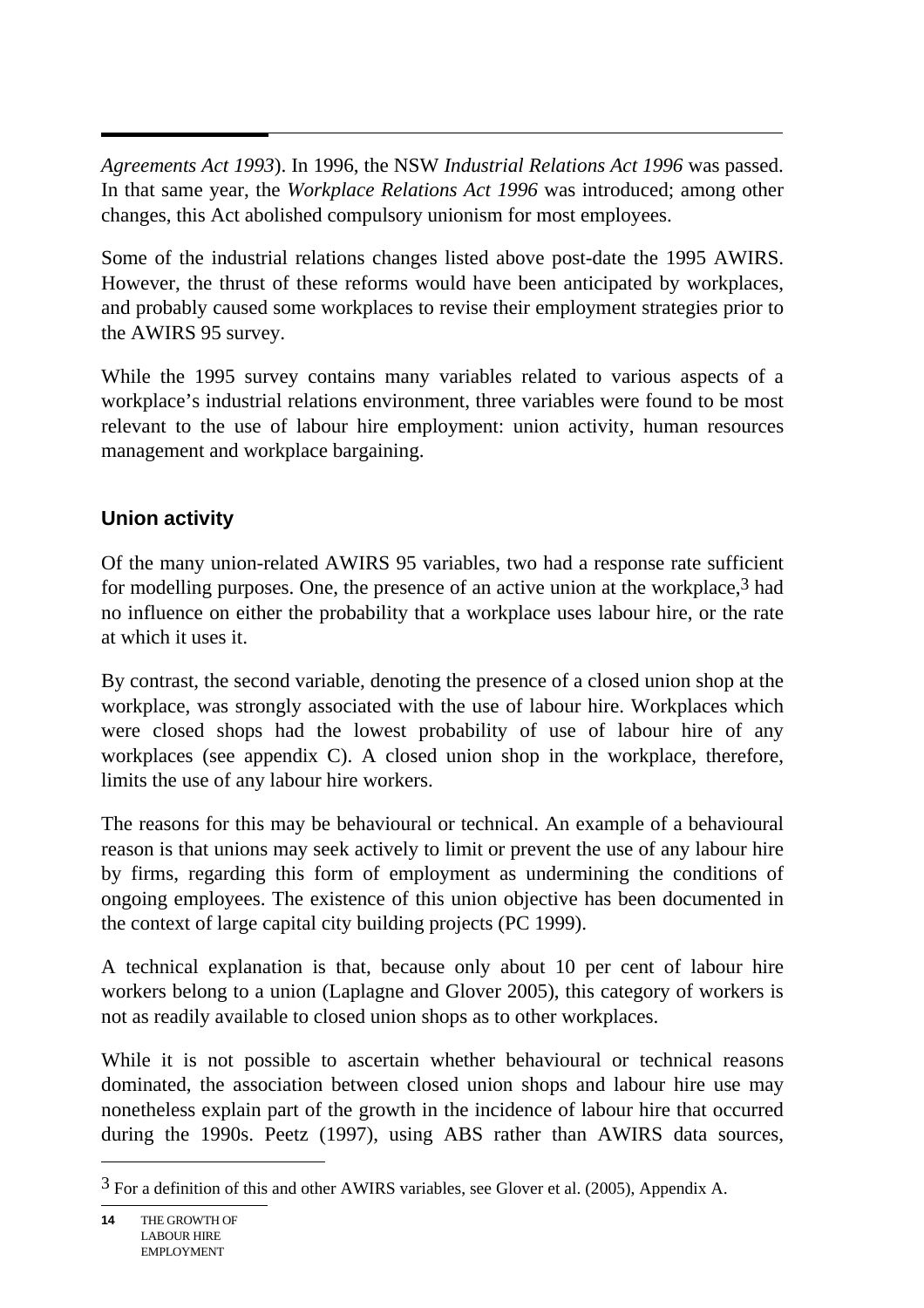estimates that the economy-wide proportion of employees in closed shops fell from 21 per cent to 11 per cent from 1990 to 1995. He attributes a third of this rapid decline to structural change (for example, the growth in industries that have low levels of compulsory unionism) and the majority of it to changes in employer strategies and the institutional framework.<sup>4</sup> Moreover, Peetz suggests that changes in employer strategies — such as withdrawing their support for closed union shops — were often triggered by institutional changes.

There were 695 workplaces that were surveyed in both the 1990 and 1995 AWIRS. By definition, these 'panel' workplaces were not affected by compositional changes. Thus, based on Peetz' analysis, they would have experienced around two-thirds of the overall decline in compulsory unionism between 1990 and 1995. Over the same period, the proportion of panel workplaces using labour hire grew from 16.6 per cent to 27.2 per cent. The simultaneous occurrence of the two changes in these workplaces strongly suggests that they may be related.5 That interpretation would be largely consistent with the difference, mentioned at the beginning of this section, in the predicted probability of use of labour hire by workplaces that are closed shops and those that are not.<sup>6</sup>

Finally, a caveat is necessary, regarding the inverse relationship between the existence of a closed union shop and the probability of use of labour hire. That relationship applies primarily to workplaces, and may not hold for whole firms. It is possible, in some cases, that closed shop workplaces coexist with labour hire-intensive workplaces within the same firm. For example, a metal turning workshop that is a closed union shop and employs no labour hire might be owned by a firm which also owns a separate workplace in which labour hire is prevalent.

In contrast to the probability of using labour hire, no significant association was detected between closed union shops and the *rate* of labour hire use of workplaces using this work arrangement. This suggests that, in workplaces where compulsory union membership does not prevent the use of labour hire altogether, that form of

 $\overline{a}$ 

<sup>4</sup> In NSW, 'no-ticket-no-start' (compulsory unionism) on commercial building and construction sites was abolished in 1991 (PC 1999). Economy-wide, the decline in compulsory unionism between 1990 and 1995 could in part have occurred in anticipation of the introduction of the *Workplace Relations Act 1996* (Peetz 1997).

<sup>5</sup> Unfortunately, the methodological approach adopted here does not allow measurement of the contribution of the decline in compulsory unionism to the increased proportion of workplaces using labour hire.

 $6$  This probability differential is based on all workplaces that were surveyed in 1995 (that is, the cross-sectional sample). Applying this information to a *continuing* workplace may not be appropriate. Ideally, one would use panel data analysis to analyse the effect on a continuing workplace of shedding its closed shop status. However, the size of the panel dataset (695 workplaces) did not allow the econometric model to be run.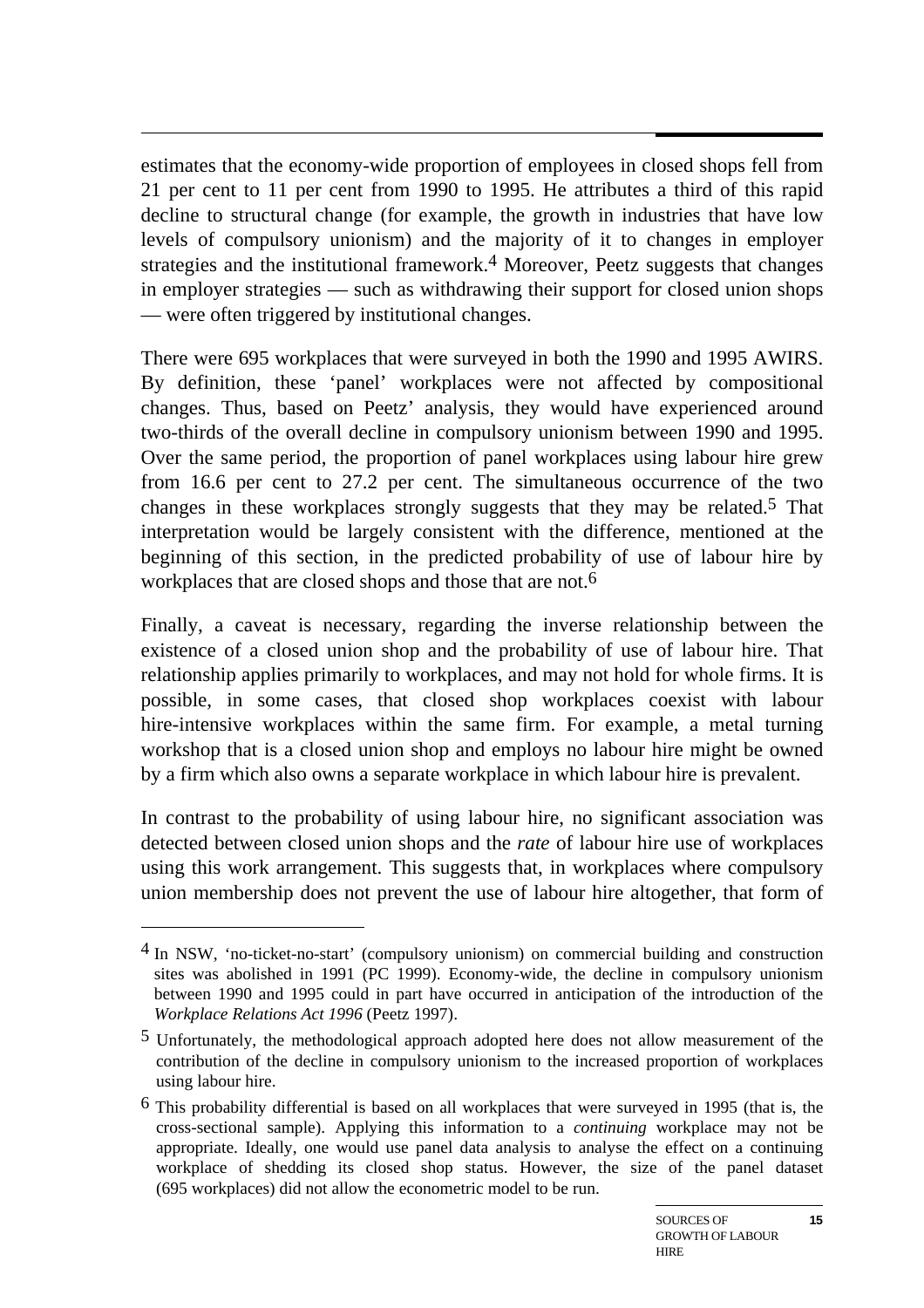employment was used as intensively as in workplaces without a closed shop. In the few closed shop workplaces that used labour hire, labour hire workers were probably union members.

#### **Human resources management**

The first half of the 1990s also witnessed the growing use of human resources managers by Australian workplaces.<sup>7</sup> In 1990, 34 per cent of workplaces covered by the AWIRS survey had such a manager; by 1995, that proportion had risen to 46 per cent (Morehead et al. 1997). This increase was due, in part, to structural economic changes. However, behavioural factors were also important: of the 695 workplaces surveyed in both 1990 and 1995 by AWIRS, twice as many workplaces acquired a human resources manager as dispensed with one.

The importance of industrial relations change for the rise in the prevalence of human resources managers is reflected in the changing roles of these managers. Between 1990 and 1995, an increasing proportion of human resources managers reported that their role included negotiating with unions, setting/negotiating wage levels and preparing for industrial tribunal hearings. Also, more conventional tasks such as inducting new employees, processing personnel records, organising workplace training and recruiting declined in importance (Morehead et al. 1997).

Quantitative results based on AWIRS 95 (Glover et al. 2005) indicate that having a human resources manager at the workplace was the single most important positive influence on the probability of use of labour hire (see appendix C). By contrast, having a human resources manager was associated with a *lower* rate of use among workplaces using labour hire, indicating that workplaces with human resource managers using labour hire tended to use it more carefully (see appendix C).

Looking at the incidence and rate of use results together suggests that workplaces with employee relations managers are more attuned to, and more knowledgeable about, the range of labour sources available to them, and thus more likely to use labour hire workers when appropriate. However, when they do employ labour hire, workplaces with human resources managers do so sparingly, balancing them with other highly flexible forms of employment such as part-time, casual labour. This hypothesis is consistent with the negative association between the rate of use of labour hire and the rate of use of part-time, casual employees (see appendix C). It may be the case that, in workplaces without an human resources manager, the fine-

l

<sup>7</sup> The employment title of such managers varies: industrial relations manager, employment relations manager, human resources manager, or personnel manager.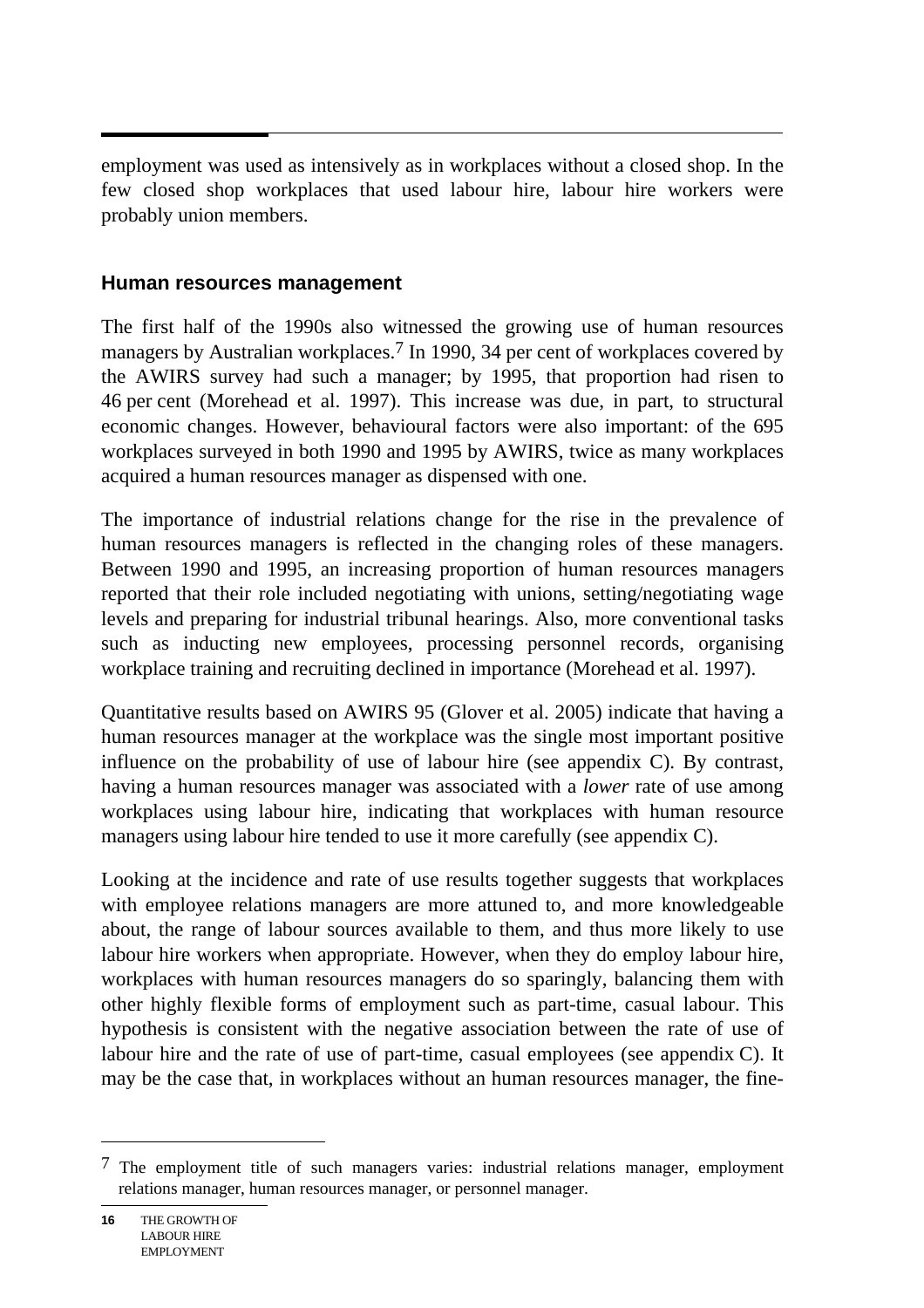tuning of the use of substitutable forms of flexible employment occurs less frequently.

An increase in the prevalence of human resources managers across workplaces is linked to the growth in the economy-wide incidence of labour hire employment. At the same time, this increased prevalence moderated the growth in the rate of use of labour hire.

#### **Workplace bargaining**

Workplace bargaining principles were first introduced in 1991 by the Australian Industrial Relations Commission. By 1995, the proportion of workplaces engaging in workplace negotiations between management and union officials or delegates had reached 48 per cent (Morehead et al. 1997).8

The *Workplace Relations Act 1996*, by providing for Certified Agreements to be struck directly between employers and their employees, broadened the scope of workplace bargaining in the economy, and is likely to have further encouraged the use of labour hire employment.

Quantitative analysis shows that workplace bargaining is positively associated with the likelihood of a workplace using labour hire employment (see appendix C). However, workplace bargaining did not affect the rate of use of labour hire in those workplaces that use it.

As with the employment of a human resources manager, workplace bargaining might denote the existence of an active and finely tuned human resources policy, which is conducive to the use of labour hire. Workplace bargaining might also enhance workplace flexibility and promote the use of flexible forms of employment.

#### **Summary**

 $\overline{a}$ 

This section suggests that changes to the industrial relations context might have contributed to the observed growth in the incidence of labour hire employment. A detailed analysis of the 1990 and 1995 AWIRS surveys reveals that several changes in industrial relations practices were accompanied by increases in the use of labour hire. These changes were: (i) the reduced prevalence of compulsory unionism; (ii) the increasing use of human resources manager; and (iii) the spread of workplace bargaining.

<sup>&</sup>lt;sup>8</sup> Only those AWIRS workplaces in which unions were represented were questioned about their use of workplace bargaining.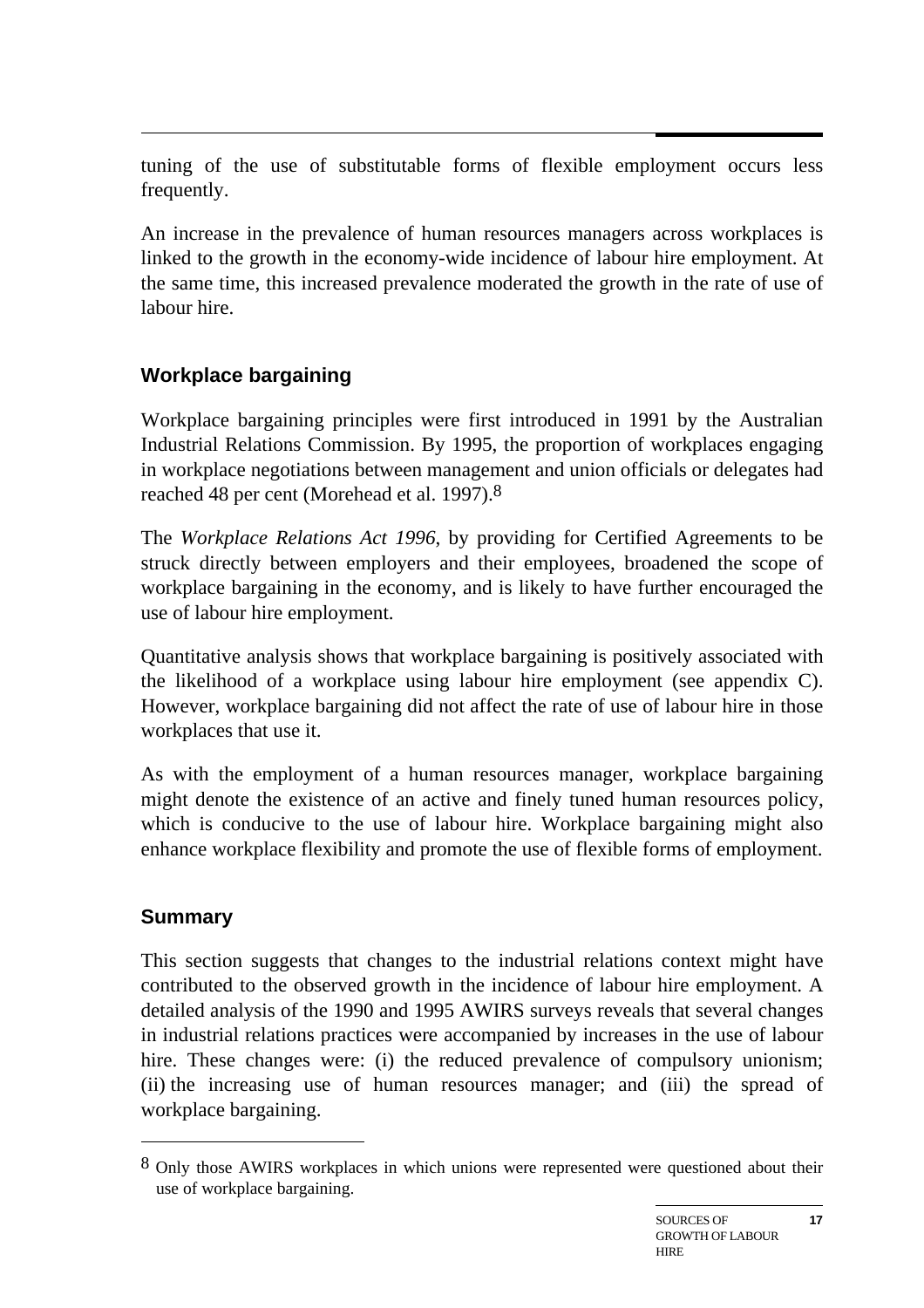$\overline{a}$ The change in industrial relations practices appears to have had a 'threshold' effect only, encouraging firms to use labour hire where previously they did not. For workplaces that already used labour hire prior to the changes, they do not appear to have increased the intensity with which workplaces use this form of employment. The growth in the use of specialist human resources managers might have moderated that intensity.

### **3.3 Workplace employment strategies**

The spread of industrial relations change throughout the economy was not the only alteration to the environment in which Australian workplaces operated during the 1990s. That period was also marked by widespread technological change (PC 2004), and by an increase in domestic and international competitive pressures, from trade liberalisation and globalisation (Gabbitas and Gretton 2003). It is likely that firms' responses to these developments included changes to their employment strategies, with possible repercussions on their use of labour hire employment.

### **The role of technology**

The 1990s witnessed an explosion in the use of personal computers at the workplace. Forty-seven per cent of the workplaces covered by AWIRS 95 indicated that they had introduced new office technology in the two years preceding the survey (Morehead et al. 1997). From 1989-90 to 1994-95, investment in information technology (hardware and software) in the market sector grew 43 times faster than investment in other assets (PC 2004).

The modelling undertaken by Glover et al. (2005) included two variables reflecting technological change and its effects on the employment strategies of the firm: *new technology introduced into the workplace in the last two years*; and *workplace downsized in the last year because of technological change*. The presence of either factor nearly halves the probability of using labour hire (see appendix C).

Having introduced new technology in the previous two years had no significant association with the rate of use of labour hire. By contrast, having downsized in the past year because of technology had a strong positive association with the rate of labour hire use (see appendix C). This could be interpreted as showing that downsizing firms shed their direct employees rather than labour hire workers in response to technological change. However, this result could also indicate that, of workplaces that downsize their direct workforce because of technology, those with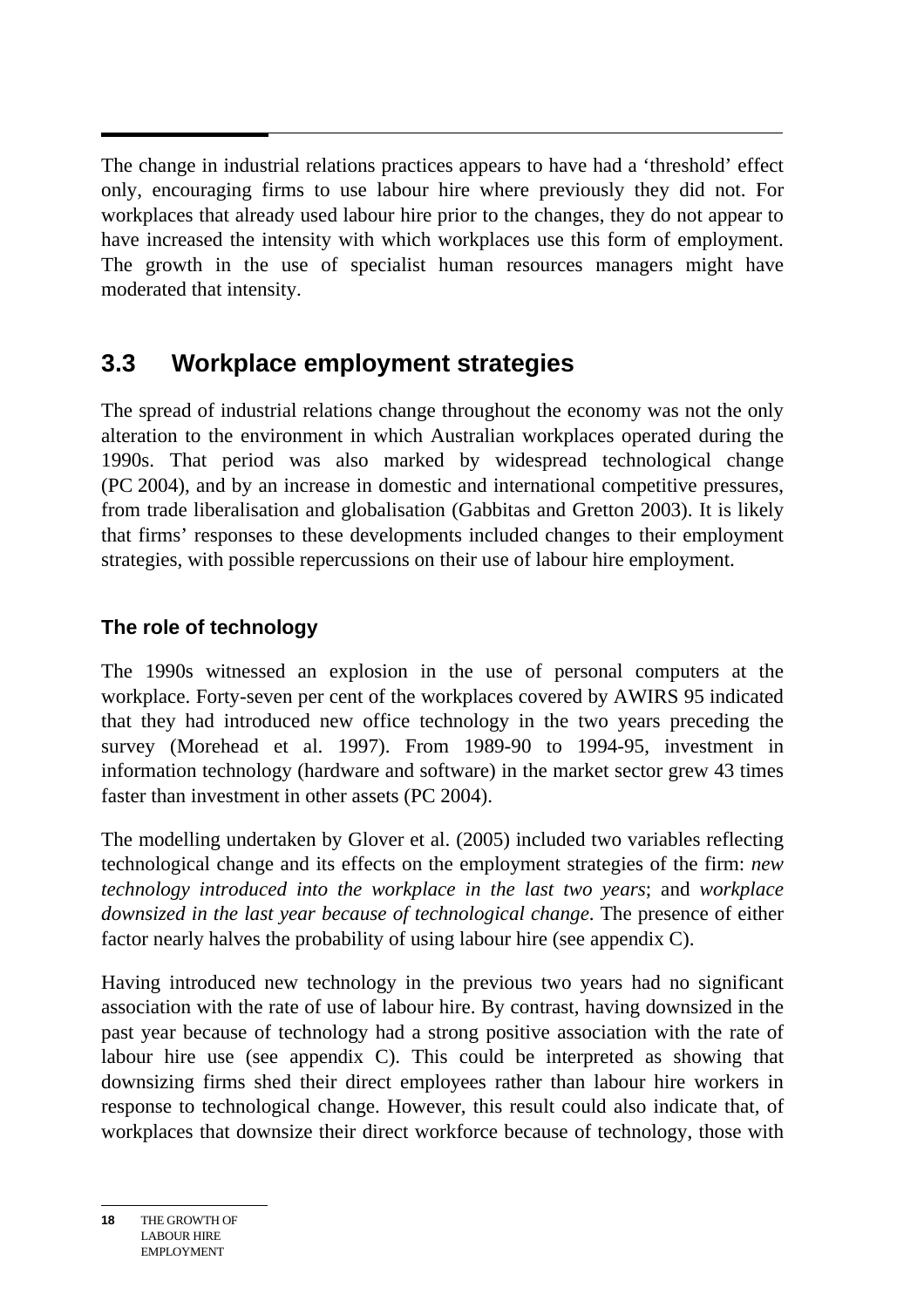$\overline{a}$ low rates of use of labour hire stop using labour hire altogether.<sup>9</sup> This results indirectly in a higher average rate of use for remaining labour hire users. In the absence of repeated annual observations on the same workplaces, it is not possible to ascertain the validity of this explanation.

On balance, the modelling results do not provide strong support for the positive relationship between technological change and the use of labour hire, as hypothesized by: Von Glinow and Mohrman 1990; Benson and Ieronimo 1996; Brynjolfsson and Hitt 2000; and Neumark and Reed 2002.10

Two reasons may explain the unexpected negative association between technological change and labour hire use. If the new technology is labour-saving, firms that downsize can reduce the risk of industrial unrest and litigation by stopping the use of labour hire workers. Second, if new technology results in an increased demand for skilled labour, as has been argued by some authors (Berman et al. 1998; Machin and Van Reenen 1998), a rebalancing of occupations may occur within the workplace. Because labour hire workers are somewhat underrepresented in 'skilled' occupations (that is, managers, professionals, and para-professionals see table 3.2), their incidence and rate of use might decline proportionately more, following the introduction of new technology.11

Both explanations suggest that workplaces tend to combine the introduction of new technology with workforce adjustments that reduce their need for labour hire workers, at least in the two years following the change. That is, the introduction of technology substitutes for the use of labour hire. Given the widespread introduction of new technology in Australian workplaces in the 1990s, it may be inferred that technological change has lowered growth in the incidence and rate of use of labour hire.

#### **The role of competitive pressures**

 $\overline{a}$ 

Indicators in the AWIRS surveys point to an intensifying competitive environment faced by Australian workplaces between 1990 and 1995 (table 3.1). Moreover, along with the quality of products and services offered, price was cited most often

<sup>9</sup> This interpretation would be consistent with analysis of AWIRS panel data, which suggests that workplaces that relinquished the use of labour hire between 1990 and 1995 were more likely to have had a below-average rate of use in 1990 (see appendix B).

 $10$  Reasons underlying this hypothesis include the lower cost of monitoring and benchmarking that technology allows, and the need for the introduction of new technology to be facilitated by greater workplace flexibility.

 $11$  In 2002, 68 per cent of labour hire workers were employed in less skilled occupations. The corresponding percentage for other workers was 60 per cent (Laplagne and Glover 2005).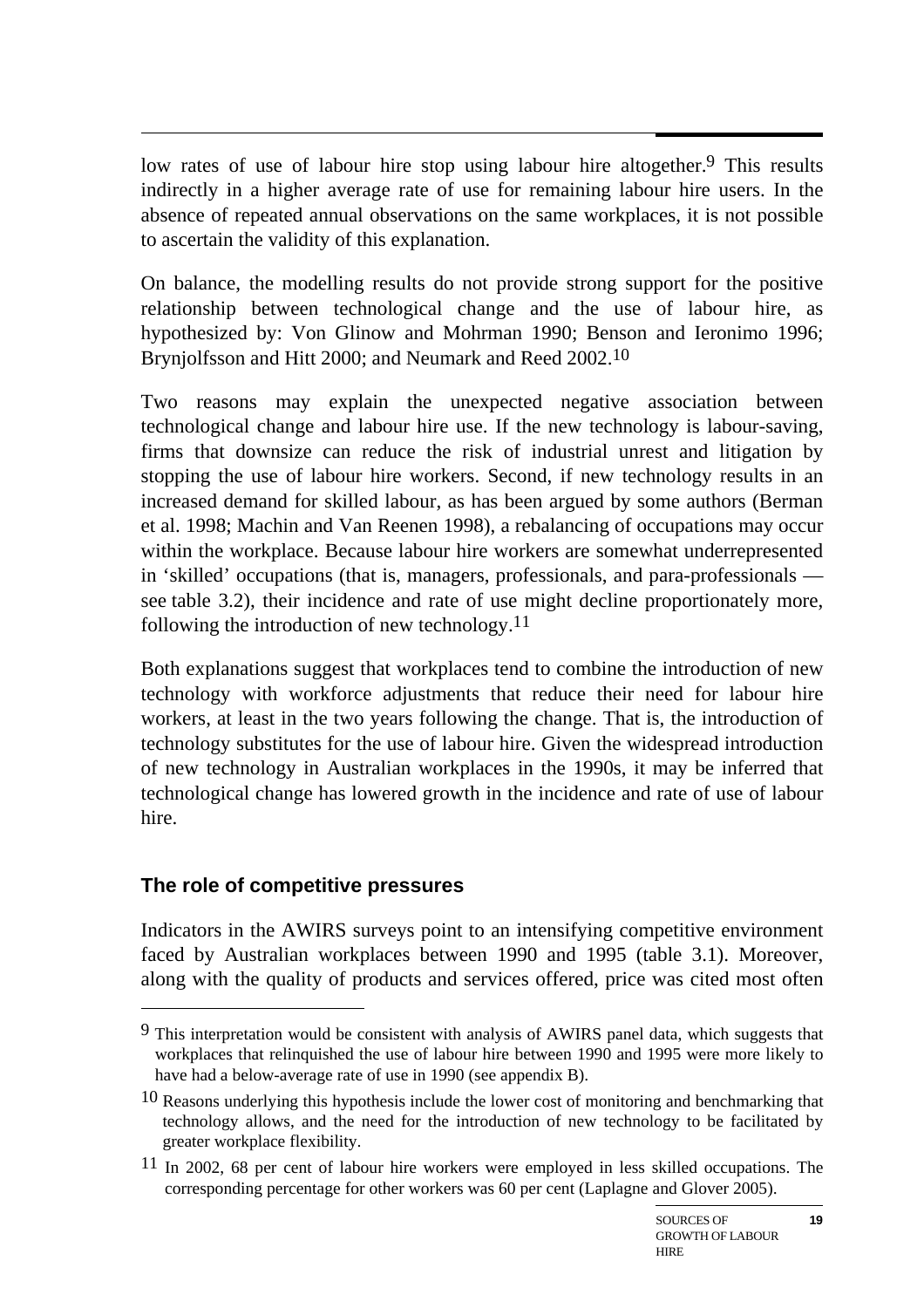as the most important factor of competitive success in both years. These data are consistent with firms lowering their production costs during the period to gain or maintain a competitive advantage. Such a strategy is likely to have had repercussions on employment; lower production costs might have been sought through a reduction in labour costs. The introduction of labour hire allows workplaces to employ additional labour only when required, resulting in lower overall wage costs compared with a strategy of hiring additional ongoing labour.

| 1.911                                            |      |      |
|--------------------------------------------------|------|------|
| AWIRS variable                                   | 1990 | 1995 |
|                                                  | %    | ℅    |
| Workplace has many competitors                   | 65   | 69   |
| Competition is intense or strong <sup>a</sup>    | 68   | 81   |
| Price of product most crucial to competitiveness | 32   | 36   |

#### Table 3.1 **Changes in the competitive environment of Australian workplaces, 1990 to 1995**

**a** The question on the intensity of competition was only asked of workplace managers who reported many or few competitors (rather than none).

*Sources*: Morehead et al. 1997; Productivity Commission estimates based on AWIRS 90 unit record data.

For this reason, it might be expected that workplaces that have recently introduced cost reduction strategies, or have low wage bills relative to other workplaces in their industry, are relatively high users of labour hire employment.

This is confirmed, in the case of cost reduction strategies, by econometric results (Glover et al. 2005). Workplaces that, in the two years prior to the 1995 survey, had decided to introduce measures to reduce costs, were much more likely than others to be using labour hire (see appendix C).

By contrast, being a low-wage workplace lowered the probability that a workplace uses labour hire (see appendix C). This result might indicate that, having achieved durable wage bill reductions by using employment strategies other than the use of labour hire, workplaces have no incentive to use that form of employment for that purpose. Alternatively, it might mean that workplaces used labour hire to achieve wage reductions in the past, but no longer have a need for it.

Neither the adoption of cost reduction strategies nor the operation of a low-wage workplace were associated with the rate of use of labour hire.

The impact of growing competitive pressures on the use of labour hire, hypothesized to operate through workplace incentives to reduce production and labour costs, cannot be definitively ascertained from the results reported above. However, it may be argued that the implementation of cost reduction strategies is a better indicator of rising competition than implementing a low-wage strategy. The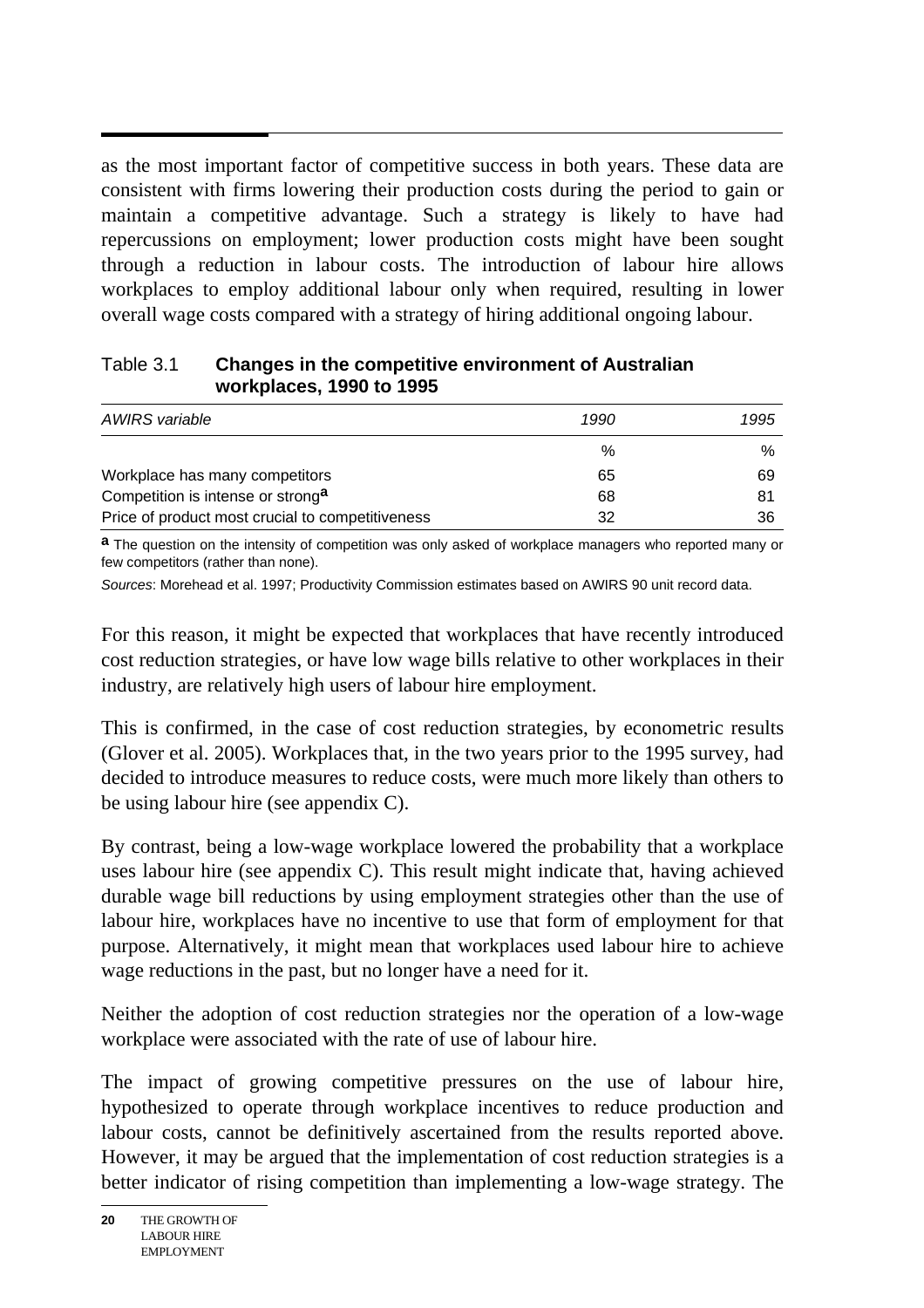$\overline{a}$ former variable reflects a conscious (and recent) decision of a workplace to rein in costs, in areas that might include, but are not restricted to, labour costs. It would be surprising if greater competition were not one of the main drivers of efforts at cost reduction. Conversely, the operation of a low-wage workplace may reflect different influences, such as location or low skill requirements, and therefore may not be an indicator of strong competition.

On the basis of the preferred indicator, the implementation of cost reduction strategies, it may be concluded that rising competitive pressures experienced by Australian workplaces are, in part, responsible for the growth in the incidence of labour hire, at least between 1990 and 1995. If anything, such pressures are likely to have increased in subsequent years, especially as a result of greater openness to international trade. Gabbitas and Gretton (2003) report that the export intensity of Australian firms increased in the four years to 1997-98.

#### **The role of workplace age and occupational mix**

A workplace's employment strategies, and hence its use of labour hire, may be directly influenced by its age, and by the mix of occupations it employs. These influences may also be indirect, such as when these workplace characteristics condition its employment response to industrial relations change, technological change or competitive pressures.

#### *Workplace age*

The age of a workplace does not influence the likelihood that it uses labour hire (Glover et al. 2005). However, workplaces that had been in operation for fewer than five years at the time of the 1995 AWIRS survey had a higher predicted rate of use of labour hire than other workplaces (see appendix C).

One possible explanation for the lack of 'probability effect' coexisting with the strong 'rate' effect is that any probability effect associated with younger workplaces is already captured by the industrial relations, technology and occupational variables used in the modelling. Morehead et al. (1997, p. 51) commented that workplaces that were less than five years old were apparently 'simpler' than older workplaces, with fewer occupational groups and unions, on average. Their managers were also more likely to regard enterprise agreements as important. Younger workplaces are also more likely, by definition, to be using more technology and skill-intensive production processes than their older counterparts.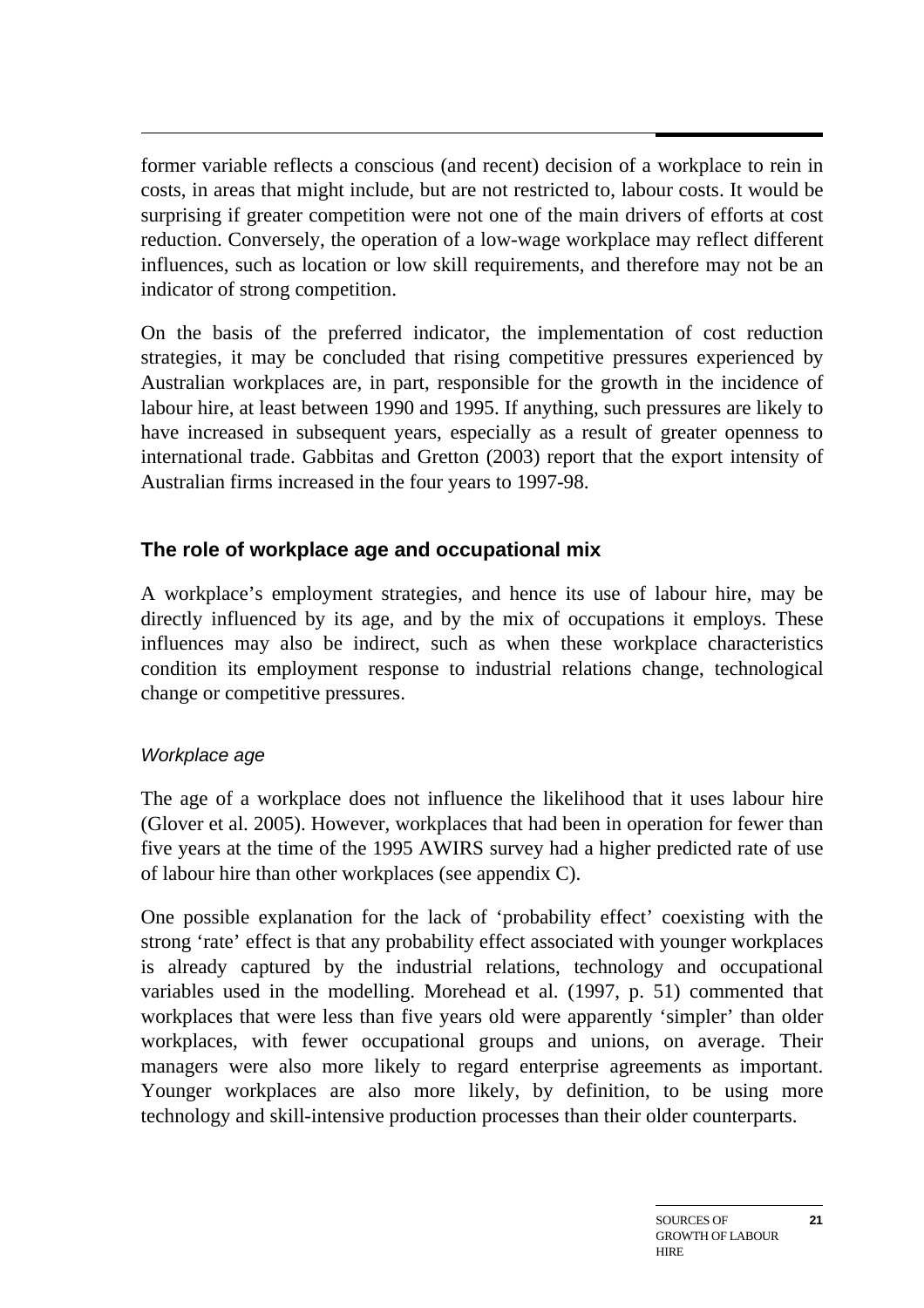#### *Occupational mix*

In 2002, labour hire workers were most represented among labourers and related workers, making up 7.0 per cent of total employment in that occupation (table 3.2). They were least represented among elementary clerical, sales and service workers, where casual employees, rather than labour hire workers, are used by employers to provide labour flexibility. On average, labour hire workers make up a greater proportion of the workforce employed in less-skilled occupations (defined in table 3.2 as all occupations except the first three) than of that employed in skilled occupations.12

|                                                  |                                              |             | <b>Distribution</b> |
|--------------------------------------------------|----------------------------------------------|-------------|---------------------|
| Occupation                                       | Representation<br>of labour hire<br>workersb | Labour hire | Non labour<br>hire  |
|                                                  | %                                            | ℅           | $\%$                |
| Managers and administrators                      | 1.9                                          | 3.2         | 5.8                 |
| Professionals                                    | 2.9                                          | 18.0        | 22.0                |
| Associate professionals                          | 3.0                                          | 10.7        | 12.6                |
| Tradespersons and related workers                | 4.6                                          | 14.4        | 10.7                |
| Advanced clerical and service workers            | 2.5                                          | 2.1         | 3.0                 |
| Intermediate clerical, sales and service workers | 3.4                                          | 18.0        | 18.3                |
| Intermediate production and service workers      | 4.8                                          | 11.9        | 8.5                 |
| Elementary clerical, sales and service workers   | 1.6                                          | 5.1         | 11.1                |
| Labourers and related workers                    | 7.0                                          | 16.7        | 8.0                 |
| <b>Total<sup>c</sup></b>                         | 3.5                                          | 100.0       | 100.0               |

#### Table 3.2 **Rate of use and distribution of labour hire employment, by occupation, 2002a**

**a** Population estimates. Reference population includes all employees, including labour hire employees, aged 15–64 (excludes employers and self-employed workers). **b** In this and following chapter 3 tables, the rate of use of labour hire is expressed as (number of labour hire employees)/(total number of employees including labour hire). **c** May not add up to one hundred, due to rounding.

*Source*: Laplagne and Glover 2005.

The varying representation of labour hire workers across occupations suggests that the occupational mix of a workplace influences its use of labour hire. That is, whether a workplace employs mostly professionals or labourers will bear some relationship with how likely it is to use labour hire, and at what rate.

Modelling by Glover et al. (2005) indicates that the incidence of labour hire is highest in workplaces where para-professionals or managers represent the largest

l

<sup>12</sup> Reasons for the greater likelihood of labour hire workers to be employed in less skilled occupations are discussed in chapter 3 of Laplagne and Glover (2005).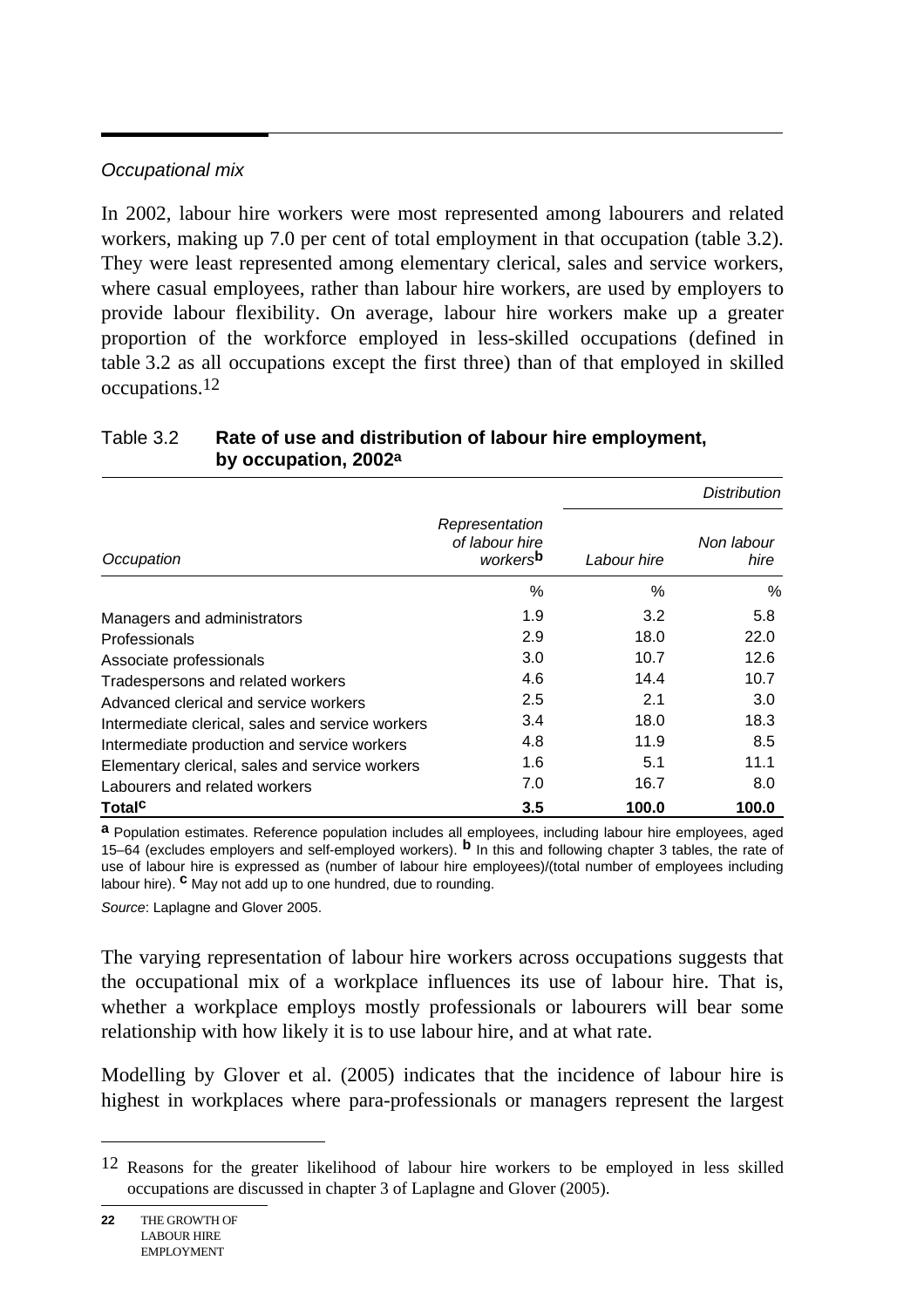proportion of the workforce. Such workplaces also had a higher rate of use of labour hire.

These results do not mean that labour hire workers are most likely to be working as para-professionals or managers. As shown in table 3.2, the majority of labour hire workers are employed in less skilled occupations. The modelling suggests that labour hire workers are more likely to be employed *in support of* skilled workers, than *as* skilled workers. Put differently, they complement rather than substitute for skilled workers.13

The proportion of skilled workers in total employment increased slightly from around 30 per cent in 1990 to around 32.5 per cent in 1998 (De Laine et al. 2000). Since that time, it is likely that the upskilling of the Australian labour force has continued. Based on the complementarity between skilled workers and labour hire workers, hypothesized above, this upskilling may have contributed a little to the growth in the incidence and rate of use of labour hire.

## **3.4 Compositional factors**

As mentioned in chapter 1, the two compositional factors that are controlled for in the analysis of panel data are workplace size and industry of operation (see also appendix B).

### **Workplace size**

 $\overline{a}$ 

Small and large workplaces may differ in their opportunities to use labour hire, and in their response to these opportunities. For example:

- The greater the number of direct employees, the greater is the probability that, on any given day or week, one or more employees will be absent from the workplace, thus leading to more opportunities for the use of labour hire.
- The unexpected absence of one direct employee is likely to be more disruptive of the production process in small workplaces. This would tend to make these workplaces more inclined than larger ones to use labour hire when faced with employee absences.

Recent data from the HILDA survey indicate that the use of labour hire varies between workplaces of different sizes (table 3.3). In terms of the average use of

<sup>&</sup>lt;sup>13</sup> However, within some disaggregated occupations, labour hire workers often perform the same tasks as their skilled colleagues who are directly employed. An example is nursing.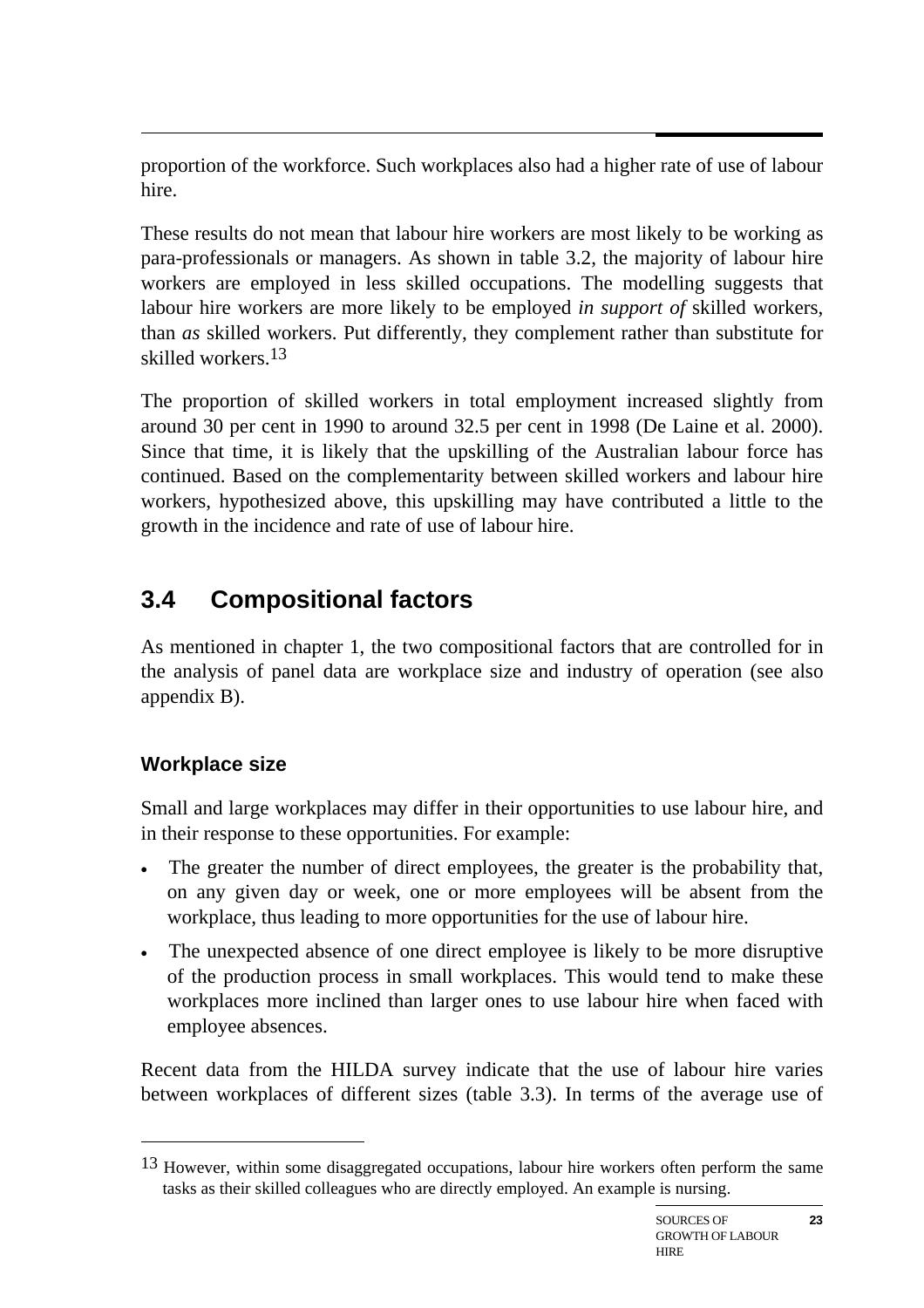$\overline{a}$ labour hire across all workplaces in a given size category, workplaces with between 20 to 49 employees and those with 500 or more employees relied most on labour hire (3.8 per cent and 4.0 per cent of their workforce, respectively) in 2002. These two categories also employed the largest proportions of the total labour hire employee population (21.5 per cent and 14.1 per cent, respectively).

| Bivariate analysis                   |                                                   |                                                                       |                                             |
|--------------------------------------|---------------------------------------------------|-----------------------------------------------------------------------|---------------------------------------------|
| Number of employees at<br>workplaceb | Proportion of<br>employees who<br>are labour hire | Implied minimum<br>rate of use where<br>labour hire used <sup>c</sup> | Distribution of<br>labour hire<br>workforce |
|                                      | %                                                 | %                                                                     | %                                           |
| Fewer than 5                         | 3.5                                               | 25.0                                                                  | 11.2                                        |
| 5 to 9                               | 1.6                                               | 11.1                                                                  | 6.3                                         |
| 10 to 19                             | 2.5                                               | 5.3                                                                   | 11.8                                        |
| 20 to 49                             | 3.8                                               | na                                                                    | 21.5                                        |
| 50 to 99                             | 3.5                                               | na                                                                    | 12.3                                        |
| 100 to 199                           | 3.6                                               | na                                                                    | 11.5                                        |
| 200 to 499                           | 3.4                                               | na                                                                    | 11.2                                        |
| 500 or more                          | 4.0                                               | na                                                                    | 14.1                                        |
| <b>Total</b>                         | na                                                | na                                                                    | 100.0                                       |
| Fewer than 20 <sup>d</sup>           | 2.6                                               | na                                                                    | 29.4                                        |
| 20 or more                           | 4.0                                               | na                                                                    | 70.6                                        |
| <b>Total</b>                         | na                                                | na                                                                    | 100.0                                       |

#### Table 3.3 **Rate of use and distribution of labour hire workers, by workplace size of main job, 2002a**

**a** Population estimates. Reference population includes all employees, including labour hire employees, aged 15–64 (excludes employers and self-employed workers). **b** Includes labour hire, part-time and casual employees. Does not include contractors. **c** By definition, a workplace with N employees, one or more of whom are labour hire workers, has a rate of labour hire use of at least  $[(1/N)^*100]$ . In a given size range, therefore, the rate of use of labour hire is potentially much greater than indicated by the proportion of employees who are labour hire employees for all workplaces in that size range (some of which use no labour hire). For example, in workplaces with fewer than 5 employees that use labour hire, the rate of use of labour hire must be at least  $(1/4 =)$  25.0 per cent. Figures in this column assume that one labour hire worker is employed in a workplace that has the maximum number of employees in that particular size category. Over a certain workplace size, the minimum implied rate of use is equal to the proportion of employees who are labour hire workers and is therefore not shown. **d** Cut-off value of 20 employees chosen to allow comparisons with AWIRS sample (see chapter 2). **na**: Not applicable.

*Source*: Laplagne and Glover 2005, table 3.4.

As indicators of the probability and intensity of use of labour hire, the figures in column 1 of table 3.3 are somewhat misleading, for two reasons:

• As averages across users and non-users of labour hire in a particular size category, these figures do not convey information on the percentage of workplaces that use labour hire or the rate at which these workplaces use labour hire. As an example, when they used labour hire in 2002, workplaces with fewer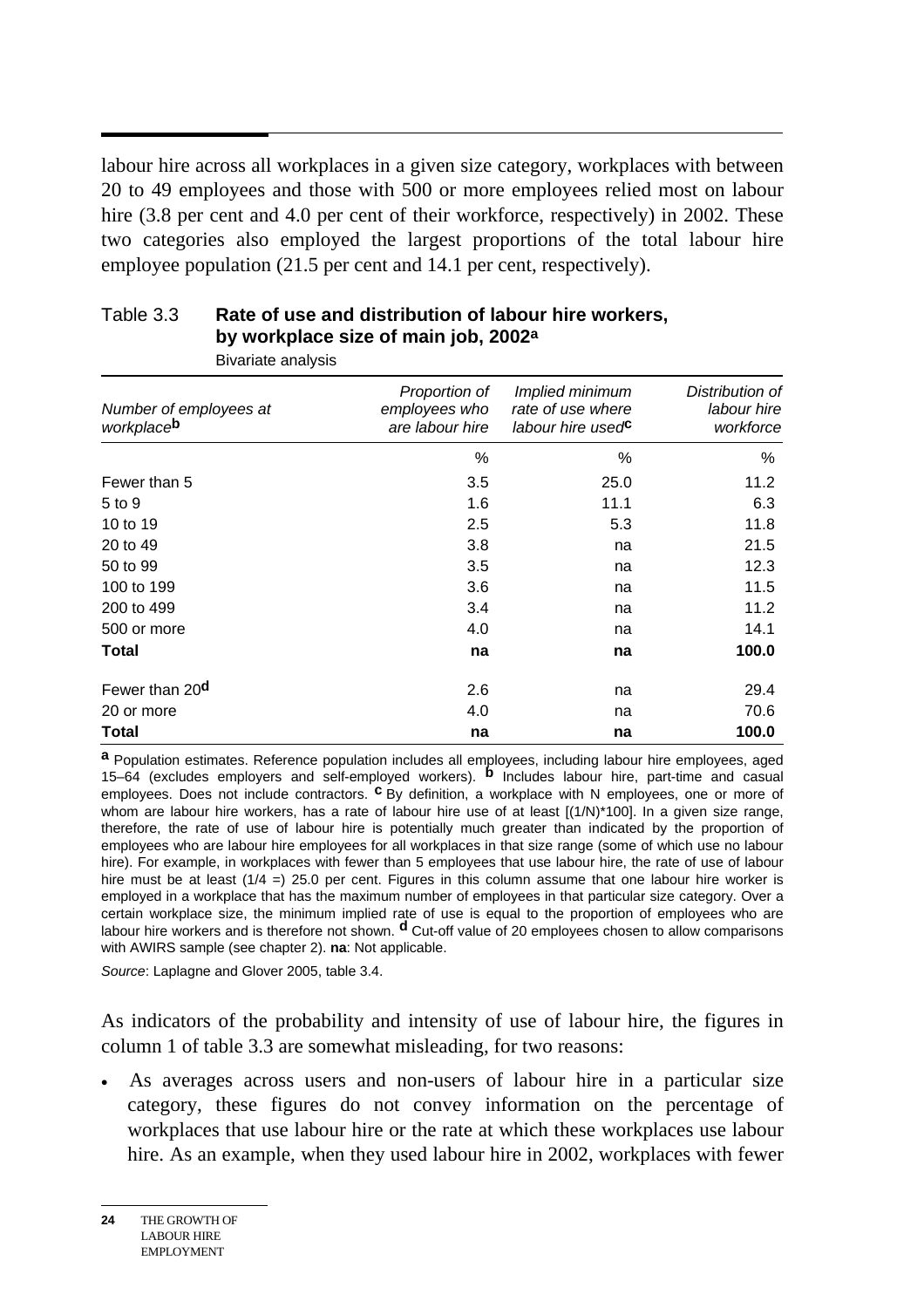than five employees used it at the highest rate of all size categories (at least 25 per cent. See column 2 of table 3.3).

• Simple bivariate associations between workplace size and the probability or rate of use of labour hire do not provide strong evidence that size is a driver of labour hire use. It might be the case that another workplace characteristic, associated with size (for example, industry), is the real driver.

Both these problems can be overcome by using a multivariate analysis that distinguishes the influence of individual factors on the probability and rate of use of labour hire. Using this approach, Glover et al. (2005) find that workplace size is positively related to the probability of using labour hire, and negatively related to the rate of labour hire use (table  $3.4$ ).<sup>14</sup>

#### Table 3.4 **Predicted probability and rate of use of labour hire, by workplace size, 1995a**

| Workplace size                | Probability of use | Rate of use <sup>b</sup> |
|-------------------------------|--------------------|--------------------------|
| No. of employees <sup>c</sup> | $\%$               | %                        |
| 24                            | 18.7               | 4.4                      |
| 49                            | 19.2               | 4.2                      |
| 65                            | 19.6               | 4.1                      |
| 88                            | 20.1               | 3.9                      |
| 98                            | 20.3               | 3.9                      |
| 107                           | 20.5               | 3.8                      |
| 195                           | 22.5               | 3.3                      |
| 488                           | 29.9               | 2.0                      |
| 700                           | 35.8               | 1.4                      |
| 1000                          | 44.8               | 0.9                      |

Multivariate analysis

 $\overline{a}$ 

**a** Apart from workplace size, other workplace characteristics are those of a sample-wide reference workplace. See chapter 5 and appendix D of Glover et al. (2005) for details. **b** Rate of use among workplaces that use labour hire. **c** The median workplace size in the AWIRS 95 sample is approximately 98. *Source*: Glover et al. 2005.

The advantages of multivariate analysis over bivariate analysis may be illustrated by comparing, in tables 3.3 and 3.4, the rate of use of labour hire of workplaces in a particular size category. For example, the rate of use in workplaces in the '500 or more' category in table 3.3 is 4.0 per cent. By contrast, the predicted rate of use for workplaces of that size in table 3.4 is 2.0 per cent or lower. The gap between the two rates indicates that the bivariate analysis overestimates the rate of use of labour

<sup>&</sup>lt;sup>14</sup> These results mainly align with those Wooden and VandenHeuvel (1996a), which are based on a dataset of workplaces with 100 employees or more. Unlike in Wooden and VandenHeuvel's results, there is no evidence that the probability of labour hire use increases with workplace size at a declining rate in AWIRS 95.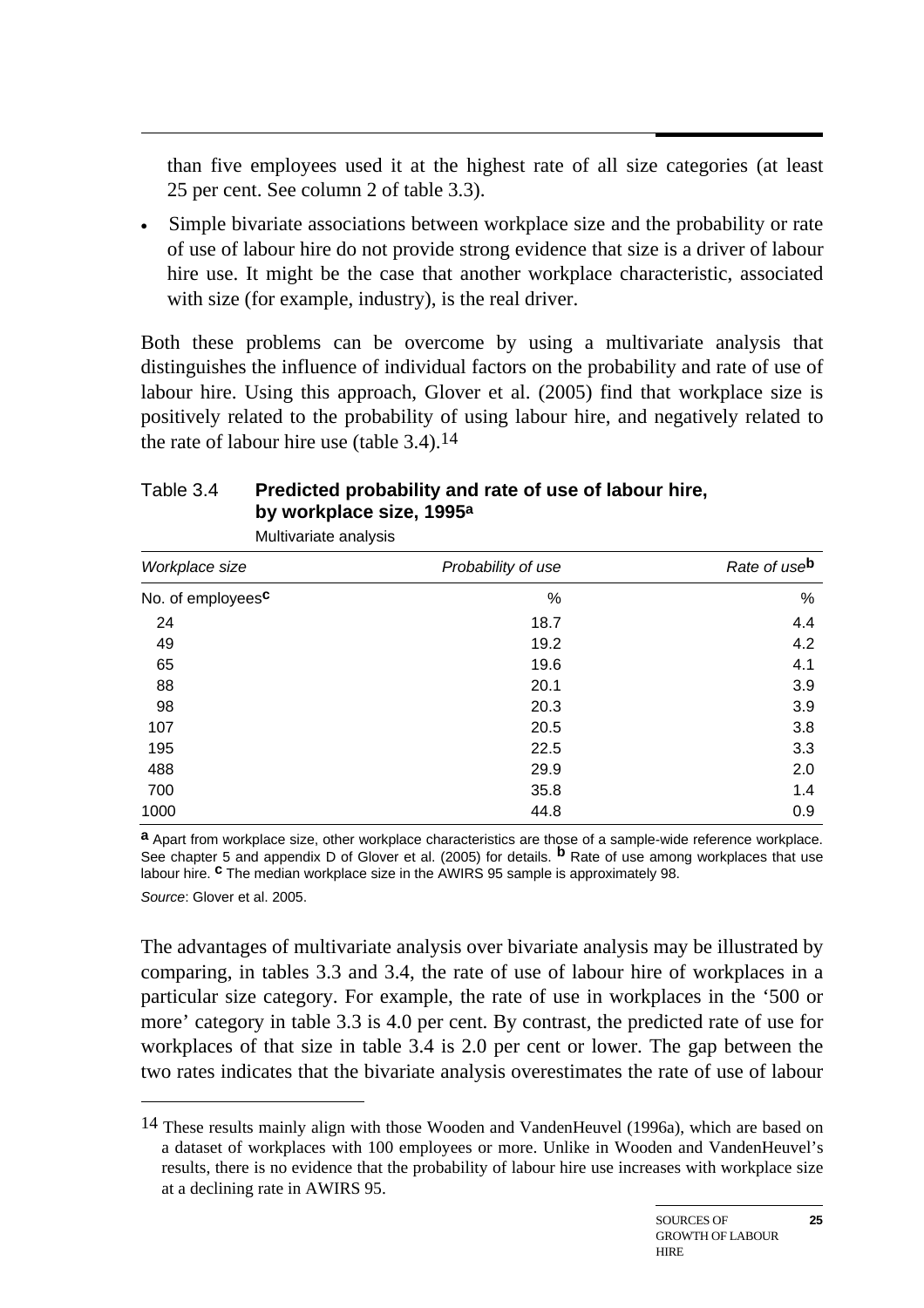$\overline{a}$ hire, by not separating the effects of size from those of other workplace characteristics.

Nonetheless, the results of the multivariate analysis confirm that, while larger firms are more likely to employ *some* labour hire workers, smaller firms use this form of employment more intensively when they do use it.

The association detected between workplace size and the use of labour hire sheds light on the possible role that structural changes in the economy have played in the growth of labour hire employment. As mentioned earlier, changes in the relative importance of industries and of workplaces of different sizes are thought to have moderated that growth (see appendix B). Between 1990 and 1995, the number of workplaces employing between 20 and 49 employees grew, while the number of larger workplaces fell (Morehead et al. 1997). The results contained in table 3.4 indicate that this lowering of the median workplace size might have led to a reduction in the incidence of labour hire use in that period, and to a rise in the rate of use. Provided the association between workplace size and labour hire use remained unchanged after 1995, then a further increase in the proportion of small businesses probably contributed to a reduction in the incidence of labour hire employment, but to an increase in the rate of use within workplaces.

#### **Industry of operation**

Recent data from the HILDA survey show that labour hire employment is used to varying extents across industries (table 3.5). As a proportion of an industry's workforce, labour hire workers are most represented in the communication services, manufacturing and property and business services industries.

However, as with the use of labour hire by workplaces of different sizes, the percentages in table 3.5 do not allow inter-industry differences in incidence to be distinguished from differences in the rate of use of workplaces that employ labour hire. Moreover, the inter-industry differences reflected in those percentages arise partly because of differences in workplace characteristics that vary across industries, so that these characteristics, rather than industry of operation, could be the real driver of labour hire use. For example, a high proportion of closed union shops in an industry would depress the incidence of use of labour hire in that industry, given the closed shop results reported earlier.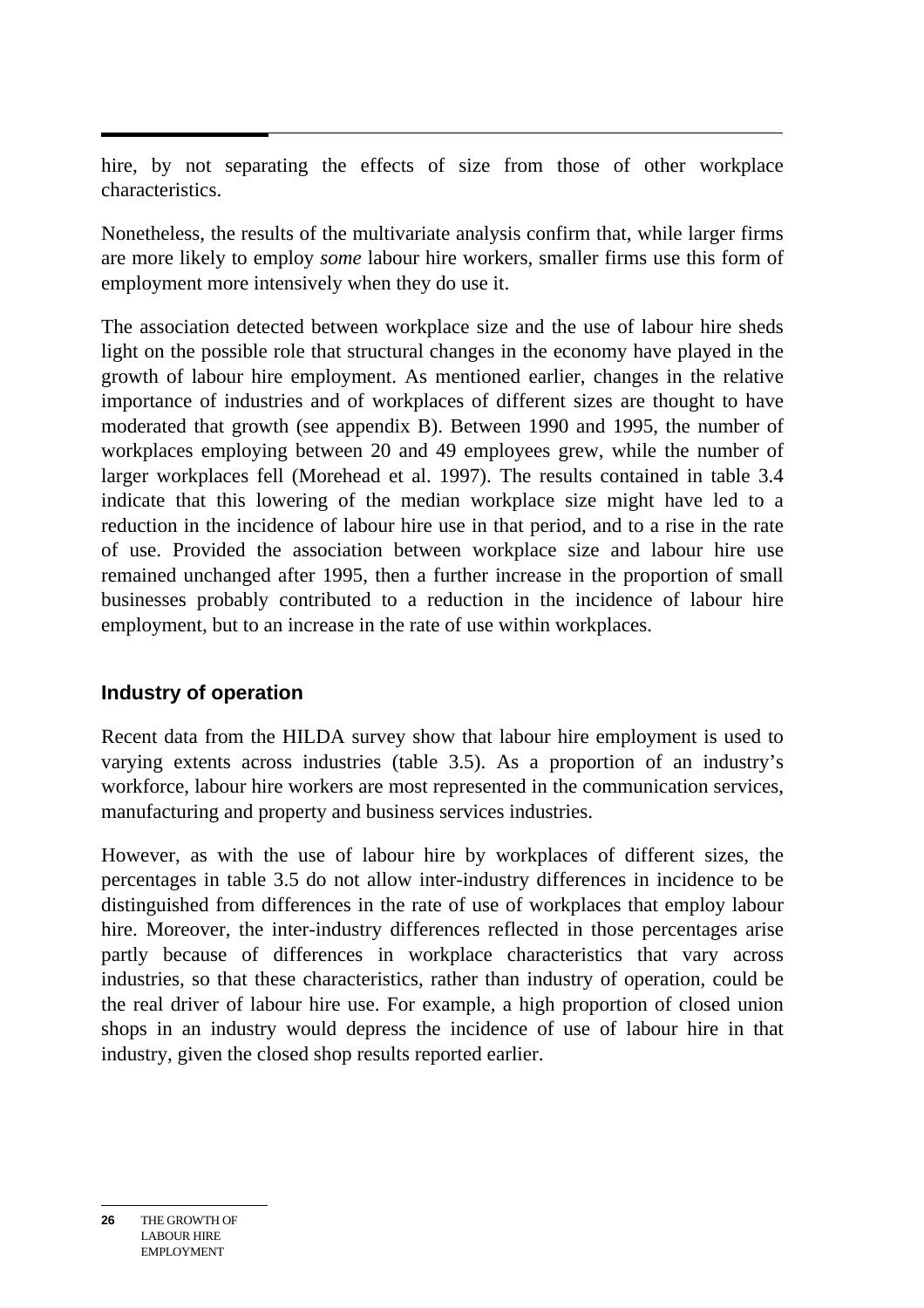| Industry                             | Rate of use of labour hire <sup>b</sup> |
|--------------------------------------|-----------------------------------------|
| Agriculture, forestry and fishing    | 5.4                                     |
| Mining                               | 3.4                                     |
| Manufacturing                        | 6.2                                     |
| Electricity, gas and water supply    | ns                                      |
| Construction                         | 3.9                                     |
| Wholesale trade                      | 4.1                                     |
| Retail trade                         | 1.4                                     |
| Accommodation, cafes and restaurants | 1.7                                     |
| Transport and storage                | 3.6                                     |
| Communication services               | 11.1                                    |
| Finance and insurance                | 4.0                                     |
| Property and business services       | 6.1                                     |
| Government administration            | 2.5                                     |
| Education                            | 1.1                                     |
| Health and community services        | 2.7                                     |
| Cultural and recreational services   | 2.1                                     |
| Personal and other services          | ns                                      |
| Economy-wide average                 | 3.5                                     |

#### Table 3.5 **Rate of use of labour hire employment, by industry, 2002a** Bivariate analysis

**a** Population estimates. Reference population includes all employees, including labour hire employees, aged 15–64 (excludes employers and self-employed workers). **b** This rate is the average rate for all the workplaces in an industry, and does not reflect the intensity of use of labour hire by those workplaces that use it. **ns**: Estimates for the electricity, gas and water supply and the personal and other services industries are not reliable, due to the likelihood of sampling error.

*Source*: Laplagne and Glover 2005.

Using multivariate analysis, it is possible to separate the influence of industry from that of other variables, and to distinguish between industry's influence on the incidence and on the rate of use of workplaces that use labour hire (Glover et al. 2005). Results from this analysis show that:

- workplaces in manufacturing, wholesale trade, transport and storage, and finance and insurance are most likely to use labour hire;
- workplaces in the cultural, recreational, personal and other services industry are least likely to use labour hire; and
- workplaces in the remaining industries (mining, electricity, gas and water, construction, retail trade, accommodation, cafes and restaurants, communications services, property and business services, and government, health and education) fall somewhere between these extremes.

By contrast, among workplaces that use labour hire, no industry effects on the rate of use of labour hire were detected.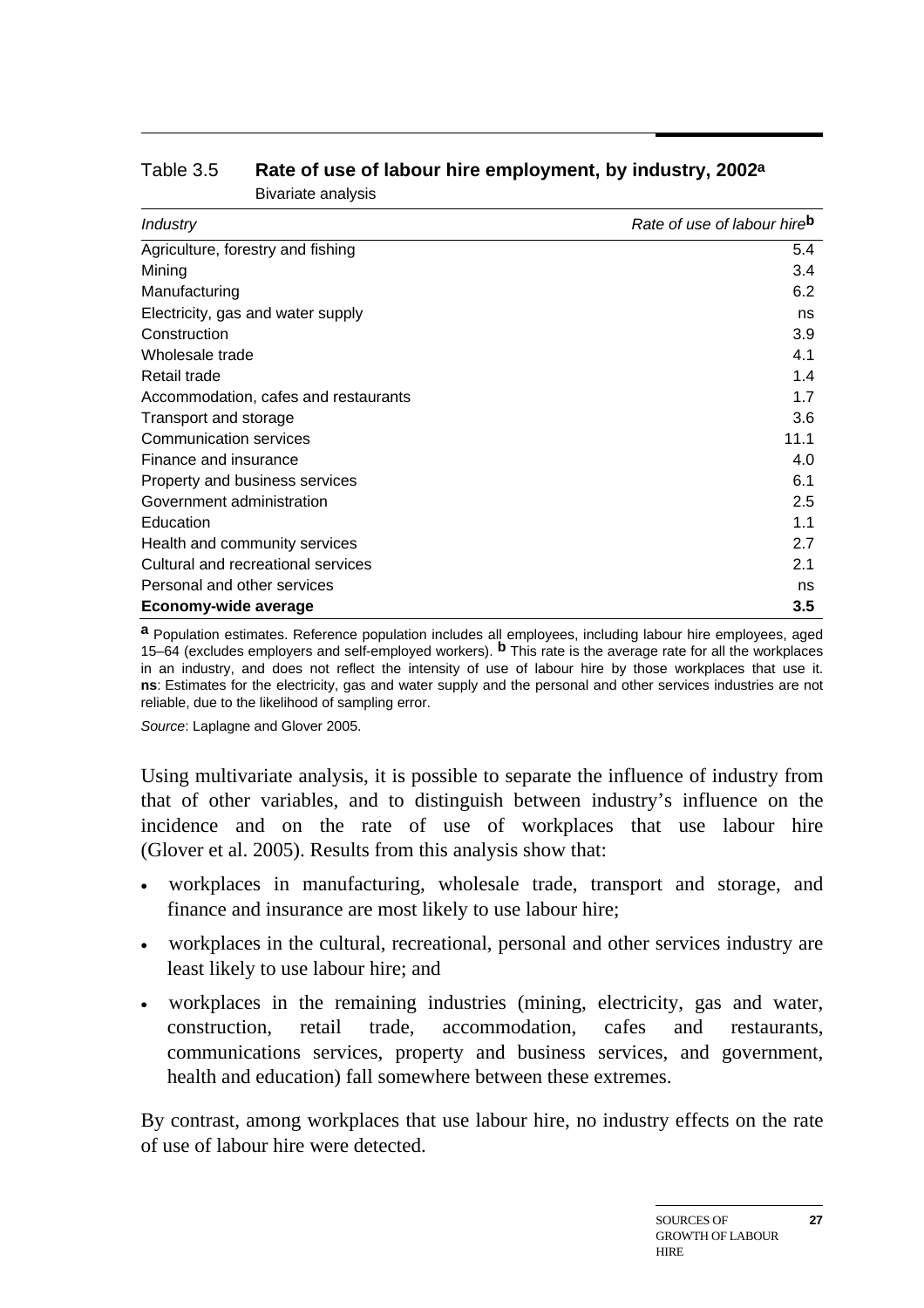$\overline{a}$ The econometric model does not explain the industry effects on the probability of use of labour hire. These effects do not arise from differences in, for example, median workplace size, occupational mix or union representation, which are taken into account by the model. Unexplained inter-industry differences in incidence might be due to differences in each industry's intrinsic ability to use labour hire. For example, manufacturing workplaces might require generic skills that are widely available and can, therefore, be readily supplied by labour hire agencies. However, attempts to include, in the modelling, a variable measuring the specificity of skills required by a particular workplace did not prove successful (see chapter 5 of Glover et al. 2005).

Modelling of the influence of industry can explain part of the structural changes in the economy-wide use of labour hire. Between 1990 and 1995, the combined share of total employment of the four industries that are more likely to use labour hire (manufacturing, wholesale trade, transport and storage, finance and insurance) declined from 40 per cent to 31 per cent (Morehead et al. 1997).<sup>15</sup> This explains why changes in the employment structure of the economy over that period slowed the growth in the incidence of labour hire.

By 2002, the combined employment shares of the four industries mentioned above had fallen further, to 26 per cent of total employment (ABS 2002b). Provided their relatively high propensity to use labour hire in 1995 persisted, the continued decline of these four industries probably slowed the growth in the incidence of labour hire employment. Given that no industry effects were detected regarding the rate of labour hire use by workplaces that use it, that decline would also have partly offset the growth in the economy-wide rate of labour hire employment.

### **3.5 Summary**

This chapter has investigated the importance of selected demand-side factors that may be related to the rapid growth in the incidence and rate of use of labour hire employment in recent years. Based on a comparison of labour hire use by workplaces in 1990 and 1995, the growth of labour hire employment over that period was apportioned between behavioural factors and compositional factors. The nature of both types of factor was then explored using econometric analysis. Finally, knowledge of these factors was used to assess the likely sources of the growth of labour hire employment over the past decade or so.

<sup>15</sup> Does not include agriculture, forestry and fishing and defence industries.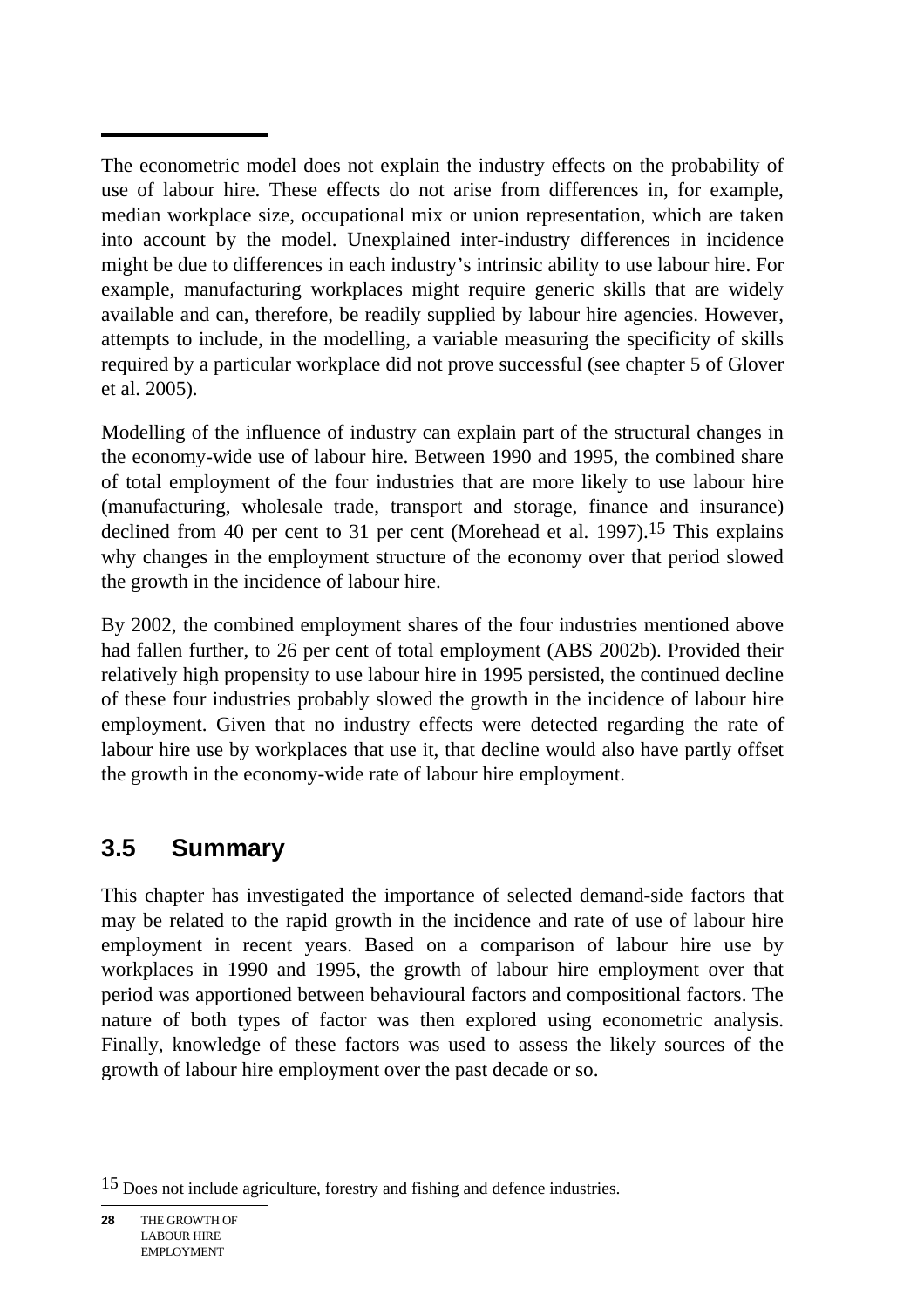$\overline{a}$ Results of the analysis outlined above indicate that changes in their industrial relations and competitive environments have generally resulted in changes in the employment behaviour of workplaces, favouring labour hire use. Industrial relations changes, in particular, are likely to have contributed to the rise in the incidence of labour hire. By contrast, these changes appear to have had a negative impact, or no impact at all, on the labour hire use of those workplaces that were already using this form of employment. Thus, it might be argued that the main effect of these changes was to lower the 'threshold' for the use of labour hire.

The increasing use of technology by Australian workplaces during the 1990s and beyond appears to have had a negative impact on the growth in the use of labour hire. This suggests that, when introducing new technology, firms carry out workforce adjustments that reduce their need for labour hire, at least in the two years following the change.

Econometric modelling indicates that changes in industry structure have unambiguously lowered the proportion of workplaces using labour hire and the economy-wide rate of labour hire use.

In contrast, it is not possible to be as definite where workplace size is concerned. An increase in the proportion of small businesses has most likely meant that the proportion of workplaces using labour hire did not rise as rapidly as it would have done otherwise. On the other hand, an increasing prevalence of small businesses would have raised the rate of use of labour hire of those workplaces that use it. These two effects, therefore, influenced the economy-wide rate of labour hire use in opposite directions.

However, when considered jointly, changes in the economy's industry and workplace size structure have slowed the growth of labour hire employment, both in terms of incidence and the economy-wide rate of use (see appendix B).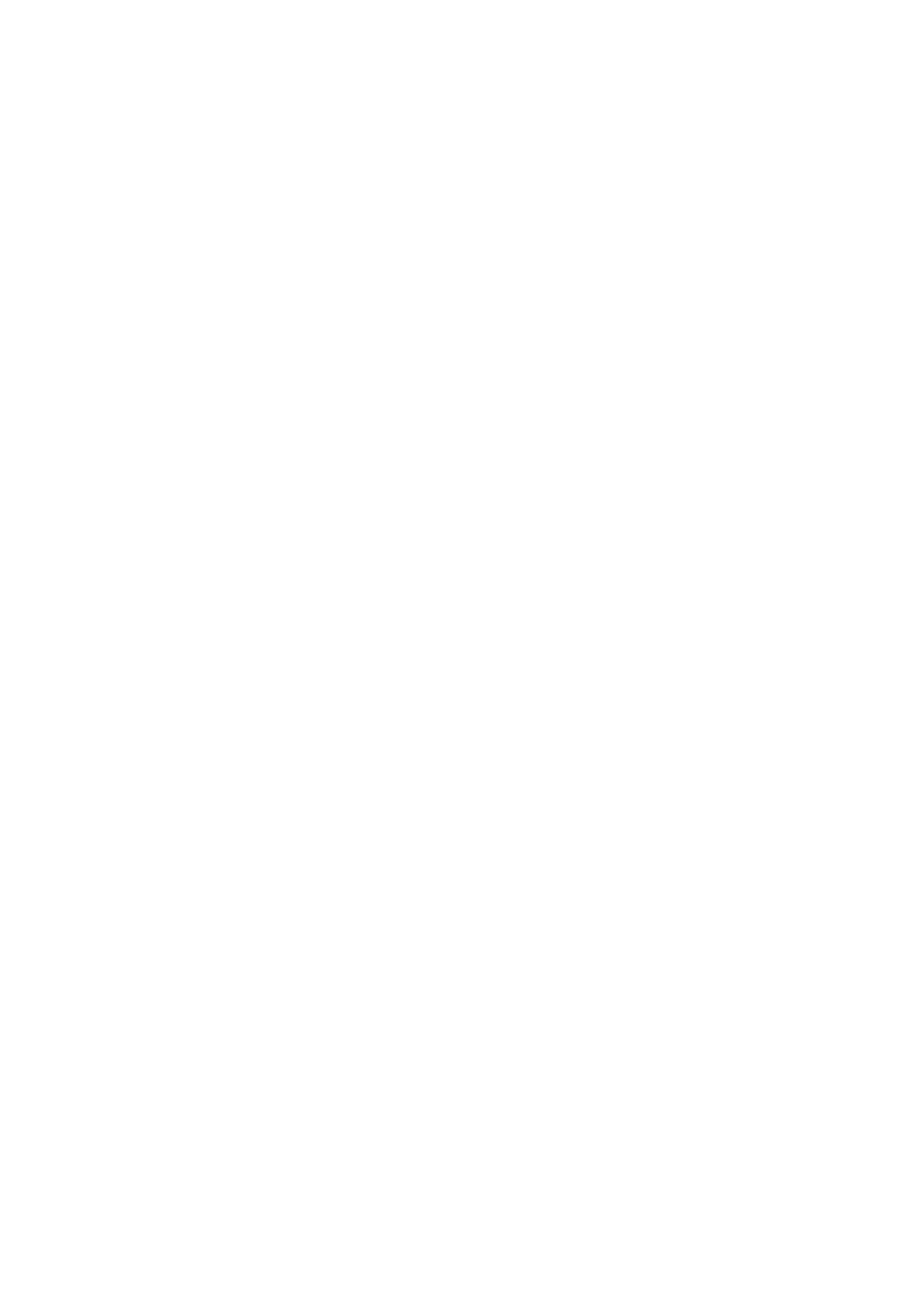## 4 Conclusions and further research

This study fills gaps in basic factual information about the demand for labour hire, by using survey data to investigate its characteristics, level and growth between 1990 and 2002.

The estimation of comparable rates of labour hire employment leads to the conclusion that labour hire employment grew strongly between 1990 and 2002. Survey evidence is then used to evaluate whether that growth was prompted by changes in the structure of the economy or by changes in firms' preferences in favour of labour hire employment. Change due to structural factors is largely beyond the control of individual firms as, for example, structural change leads some industries to expand and others to contract. It is established that the increase in demand for labour hire is driven by behavioural changes, not by changes in economic structure. Indeed, structural changes are shown to have partly offset the growth in this form of employment. As behavioural changes in the use of labour hire employment can be reflected in a greater proportion of firms using it and/or in firms using it employing a greater proportion of labour hire workers, each of these aspects is investigated separately.

While the supply of labour to the labour hire work arrangement also influences the rate at which it is used in the economy, this was not investigated in this paper.

The reasons for the behavioural and compositional changes to the use of labour hire are summarised below.

### **4.1 What is the rate of labour hire employment; has it grown?**

To establish whether the use of labour hire employment grew between 1990 and 2002, estimates from eight surveys were examined. Careful consideration of the characteristics of those surveys indicates that only four yield reliable estimates of the rate of labour hire employment; estimates from the other surveys are adversely affected by sampling and weighting issues.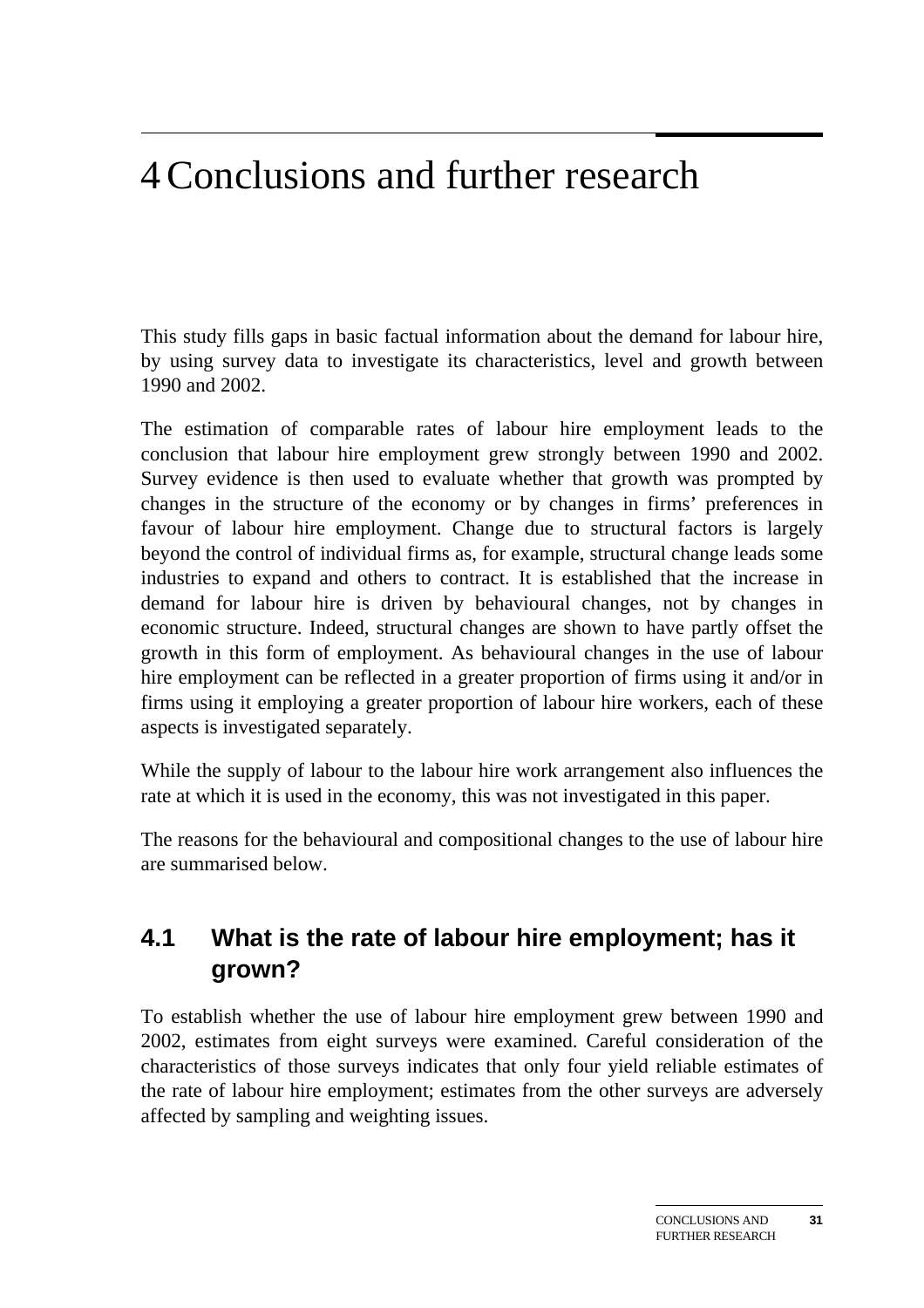$\overline{a}$ Based on the HILDA 02 survey, the economy-wide rate of labour hire employment is estimated to have been 2.9 per cent of all employed persons in 2002, equivalent to 270 000 labour hire employees.

Adjusting the coverage of the HILDA survey to make it comparable with AWIRS indicates that, as a proportion of all employed persons at workplaces with 20 or more employees, labour hire employment was 0.8 per cent in 1990 and 3.9 per cent in 2002, supporting claims of rapid growth in this work arrangement (Wooden 1999; Hall 2000, 2002).

Available estimates do not clarify whether the growth rate of labour hire has been constant or whether it declined over the 1990–2002 period. Future estimates, derived from the annual HILDA survey, should allow the issue of changes in the rate of growth of labour hire employment to be explored.

In the United States, estimates of the rate of labour hire employment by the Bureau of Labour Statistics indicate that the use of labour hire employment is strongly and positively related to the economic cycle. While the 1990 Australian estimate of the rate of labour hire employment may have been influenced by the recession at that time, Australia has not experienced a substantial economic downturn since. Ongoing estimates from the HILDA survey may also allow this issue to be investigated.

### **4.2 Why has the use of labour hire grown?**

The rapid growth of labour hire employment between 1990 and 2002 may have been due to two distinct demand-side influences. It may have grown because firms' behaviour changed or because the structure of the economy changed. Structural change is related to the proportion of firms belonging to some industries increasing while the proportion in other industries declines, or to the distribution of firms by employment size changing. Both behavioural and structural change may result in a larger proportion of firms using labour hire or firms using it more intensively economy-wide.

Analysis of survey data relating to 1990 and 1995 indicates that the economy-wide growth of labour hire employment can be explained entirely by changes in the behaviour of firms. On the whole, firms became more likely to use labour hire employment, and when using it, used more of it. Structural changes in the economy, by contrast, partly offset the growth in the use of labour hire employment.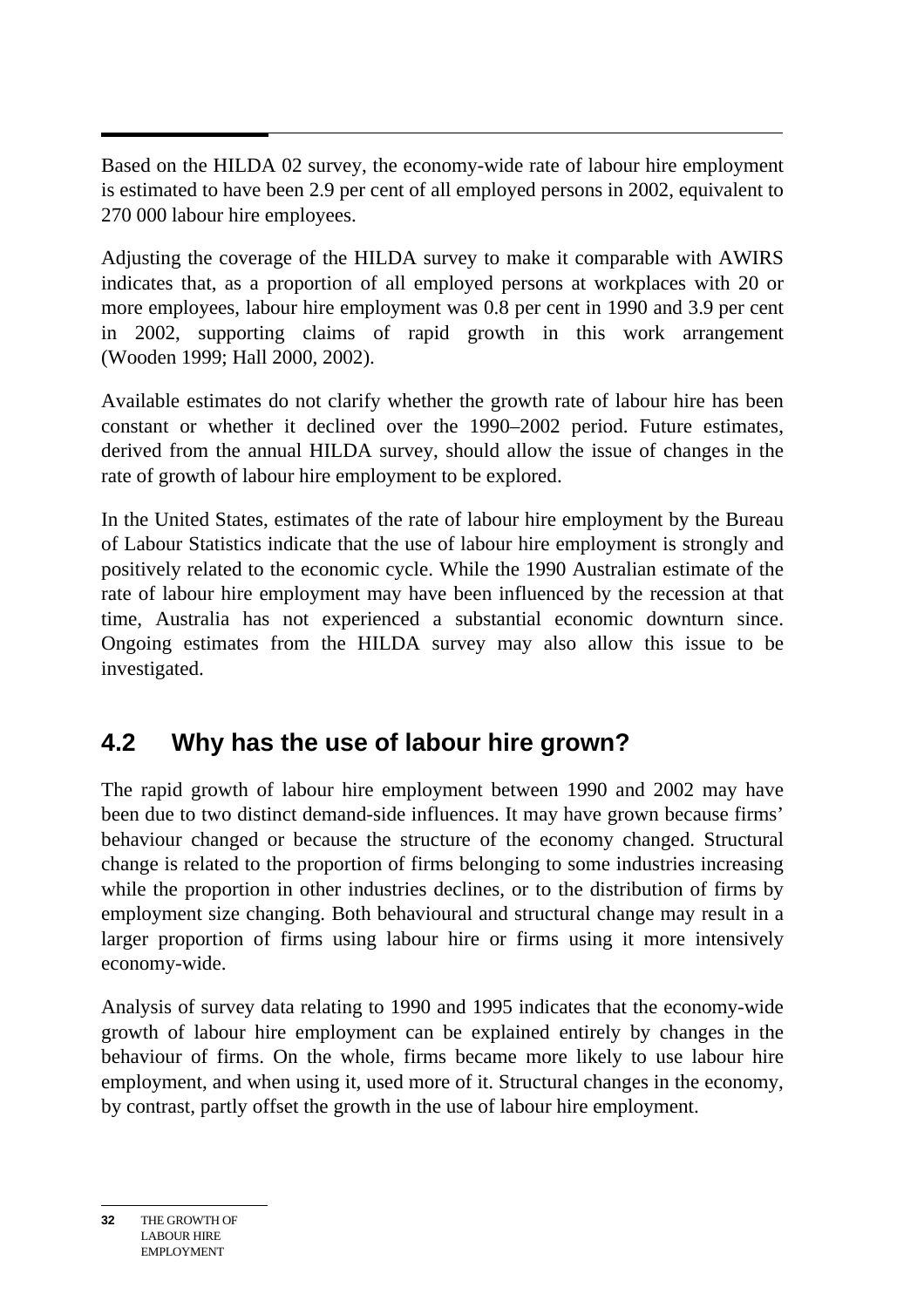#### **Industrial relations context**

The period between 1990 and 1995 was one of significant industrial relations change that saw a shift from a system of centralised wage fixing towards one of enterprise bargaining. Three industrial relations variables are found to be related to the use of labour hire: the presence of a closed union shop; the presence of a human resource manager at the workplace; and being involved in workplace bargaining.

The presence an active union at the workplace did not influence the probability of use, or the rate of use of labour hire. However, when all of its employees are unionised, so that the workplace is a closed union shop, the likelihood of use of labour hire becomes very low (but the rate of use is unaffected).

A workplace employing a human resources manager is more likely than other workplaces to use labour hire. However, it uses it at a lower rate. This suggests that the employment of a human resource manager allows a firm to make a more informed choice between the various work arrangements available.

Finally, workplaces engaging in workplace bargaining had a higher probability of use of labour hire.

Between 1990 and 1995, the proportion of workplaces that are closed shops decreased, more firms employed a human resources manager, and the proportion of firms engaging in workplace bargaining increased. All three of these industrial relations factors therefore had the potential to contribute to the increase in the proportion of firms using labour hire. The industrial relations factor that suppressed the use of labour hire the most was the existence of a closed shop. It may be speculated that any decline in the number of closed shops since 1995 has contributed to a further increase in the number of firms using labour hire. Similarly, as workplace bargaining continued to spread throughout the economy, it is likely to have contributed to the growth of labour hire employment through to 2002.

Given that their presence at the workplace leads to a lower rate of use of labour hire, some ambiguity exists regarding the overall influence of increasing numbers of human resources managers on the economy-wide rate of use of labour hire. However, taken as a whole, it seems likely that changes in the industrial relations environment and practices of firms have had a positive influence on that rate.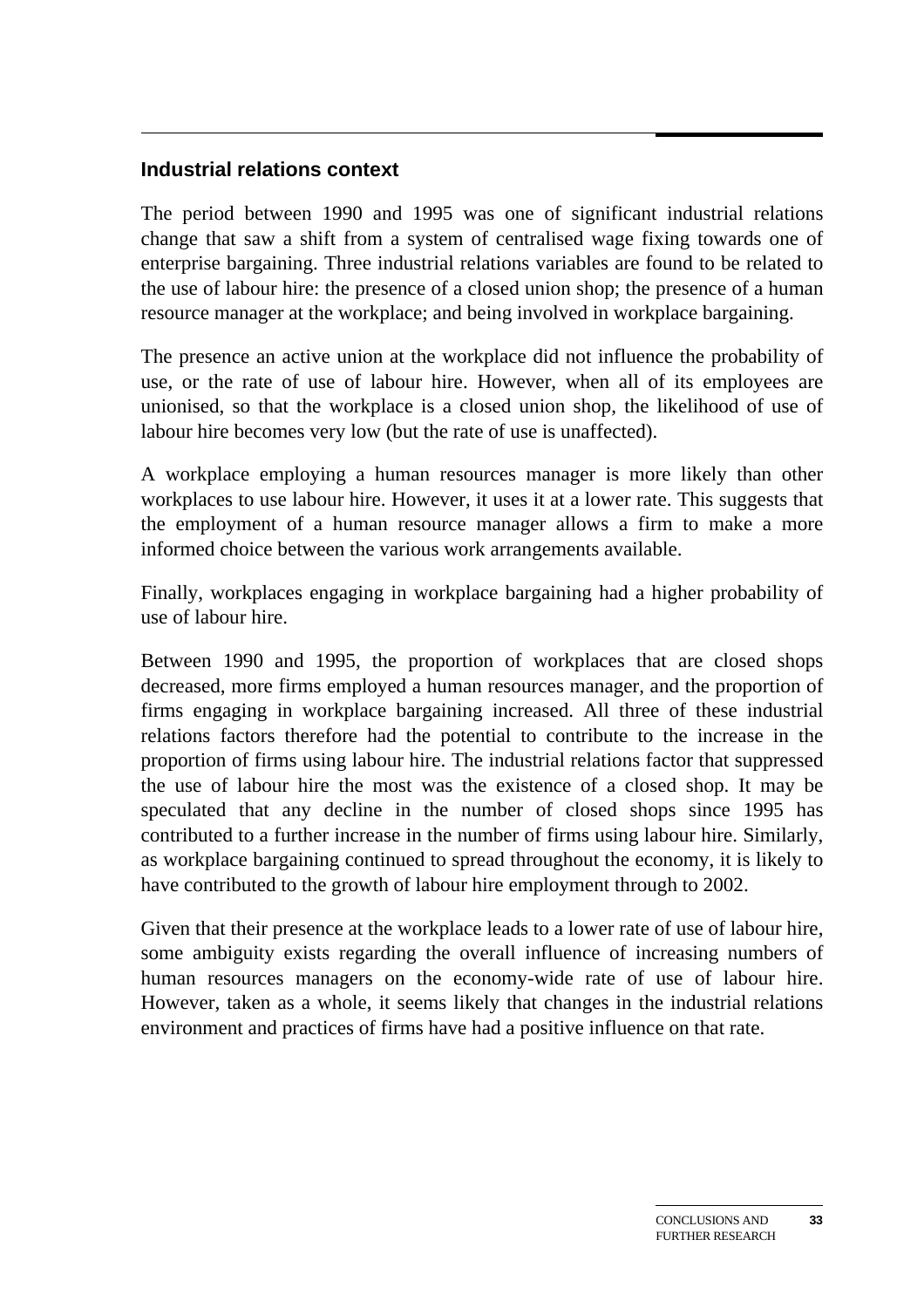#### **Other factors affecting workplace employment strategies**

In addition to industrial relations change, widespread technological change and increased competitive pressures on firms influenced their employment strategies, including the use of labour hire.

The two factors that are related to technological change, the introduction of new technology into the workplace in the last two years and the downsizing of employment in the last year because of technological change, both halve the proportion of workplaces using labour hire. That is, irrespective of whether a firm downsizes its workforce or not, technological change leads to firms being less likely to use labour hire. The rate of use of labour hire is not affected by the introduction of new technology in the last two years. However, downsizing in the last year because of technological change doubles the rate at which labour hire is used. Despite this, a hypothesised positive relationship between technological change and the use of labour hire is not supported overall.

Econometric analysis shows that firms that have sought to reduce costs over the past two years have a much higher probability of using labour hire. The intent to reduce costs is likely to be related to a specific stimulus facing a firm, possibly an increase in competitive pressures. Analysis of the AWIRS 1990 and 1995 surveys shows competitive pressures on Australian firms increasing between those two years. By contrast, workplaces that have low wages compared with similar workplaces appear to use strategies other than labour hire to lower labour costs, as they use half as much labour hire as other workplaces. The operation of a low-wage workplace appears to be related to factors other than increased competitive pressure. It may, for example, relate to a firm's location or occupational composition.

Workplaces in operation for less than five years use a higher rate of labour hire employment, but are no more likely to use it than other workplaces. The intensity of use effect is probably associated with the characteristics of recently established workplaces. They appear to have fewer barriers to the use of labour hire, as they have fewer occupations groups and unions and their managers appear to be more aware of the benefits and risks of employing different forms of labour.

#### **Compositional factors**

Multivariate analysis of the relationship between the use of labour hire and workplace size, as measured by the number of employees, was conducted to separate the influence of workplace size from that of other factors. This analysis indicates that larger firms are more likely than smaller firms to employ some labour hire workers but that small firms, when they use it, use it at a higher rate. This may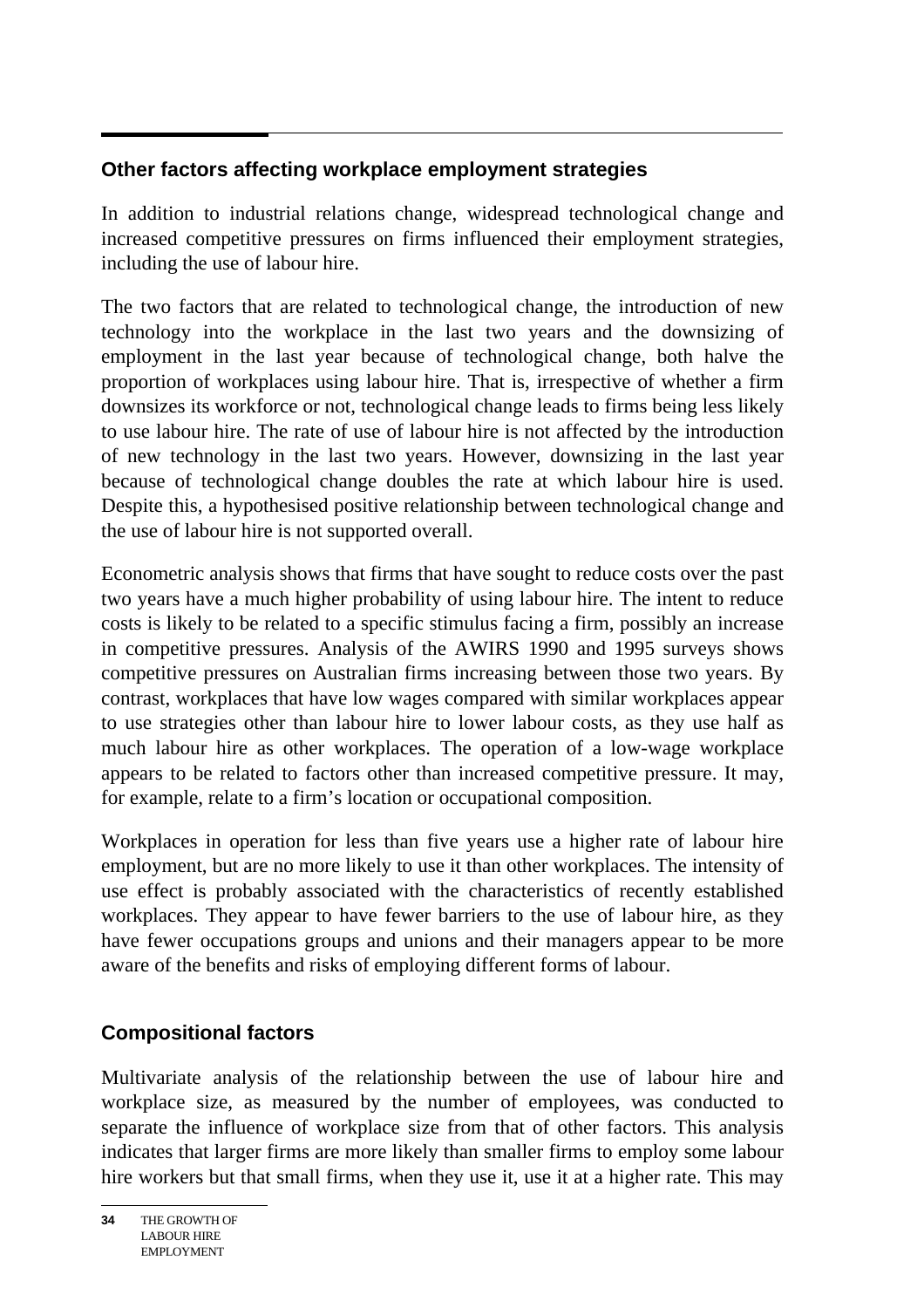occur because large workplaces are more likely than small workplaces to have employee absences on any day of the week, creating more opportunities for the use of labour hire. However, an absence that requires a labour hire replacement worker results in a higher rate of use of labour hire at smaller workplace.

Between 1990 and 1995, the proportion of workplaces employing between 20 and 49 employees grew while the proportion of larger workplaces fell. This led to a decrease in the proportion of workplaces using labour hire, but to an increase in their average rate of use. Any further increase in the proportion of smaller firms after 1995 will probably have furthered these opposite effects.

The HILDA 02 survey data indicate that the use of labour hire is highest in the communications services, manufacturing and the property and business services industries. However, as with workplace size, it is necessary to account for the influence of other factors and to distinguish whether a workplace uses labour hire from how much is used.

Taking other factors into account, some industries (manufacturing, wholesale trade, transport and storage, and finance and insurance) are more likely to use labour hire than others. However, there were no significant differences in the rate of use across industries.

The industry effects are not explained by the econometric model analysis, in the sense that they do not arise from variation in variables included in the model. Further research into what causes these unexplained industry effects is needed.

Structural change in the economy explains part of the change in the use of labour hire. Between 1990 and 1995, the total share of employment of the four industries most likely to use labour hire declined from 40 to 31 per cent. By 2002, the employment share of these industries had fallen to 26 per cent. The relative decline of industries with a higher propensity to use labour hire explains why structural change partly offset the overall growth in the use of labour hire.

### **4.3 Concluding comments**

This paper has shown that the use of labour hire employment grew strongly from 1990 to 2002, with many demand-side factors leading to both the proportion of firms using labour hire and the rate at which they use it increasing. However, it is not clear if this rate of growth will be maintained. The influence of some factors, such as whether a workplace is a closed shop, can be expected to have a weaker influence on future growth as the importance of closed shops continues to fall. Other industrial relations factors underpinning the growth of labour hire between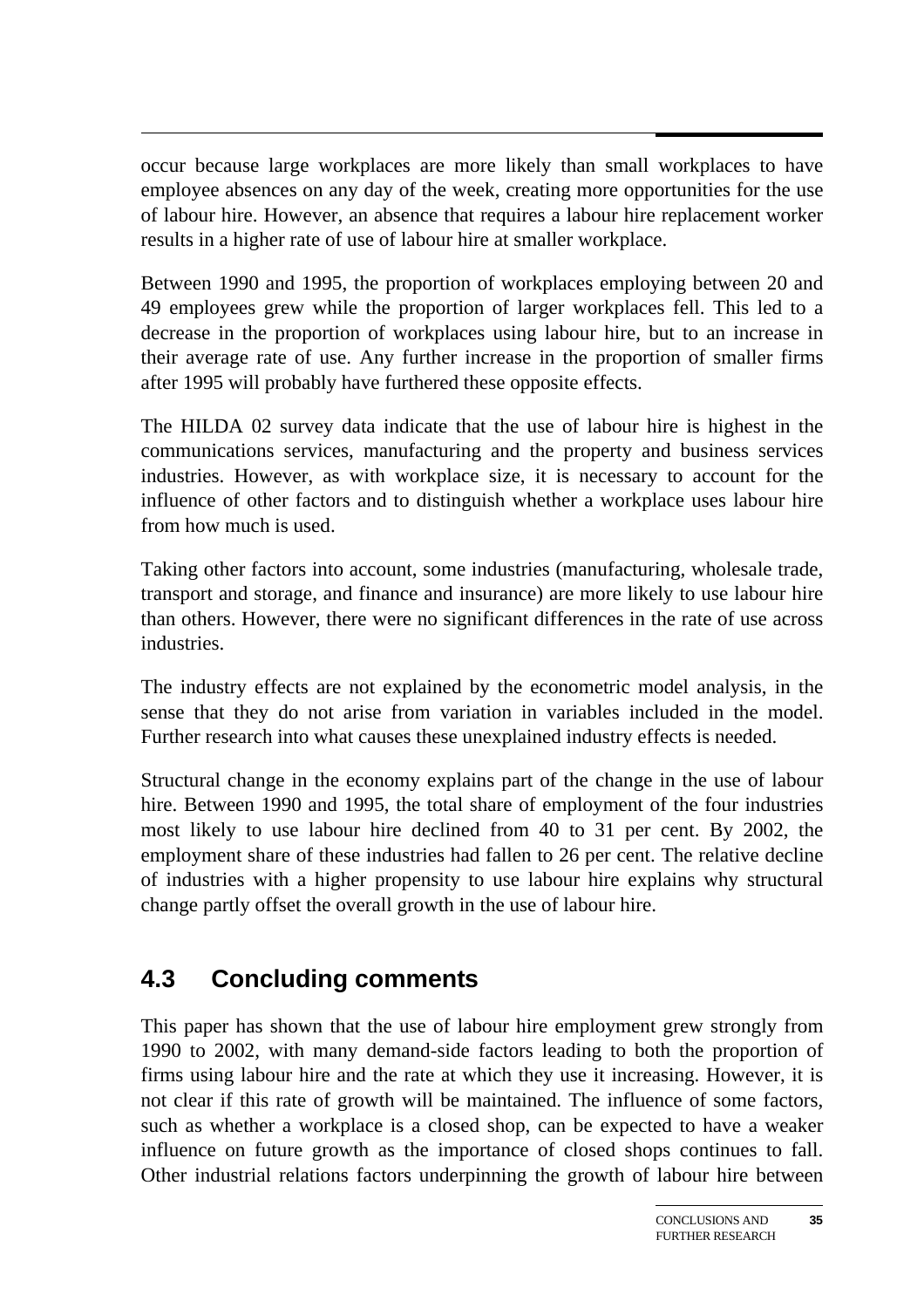$\overline{a}$ 1990 and 2002 may similarly decline in importance with, for example, most workplaces now engaging in workplace bargaining. Moreover, future industrial relations reforms affecting direct employees might reduce the comparative advantage of labour hire workers. On the other hand, factors such as international competition may continue to strengthen. In addition, new influences, such as skill shortages, may help sustain the growth in the labour hire work arrangement.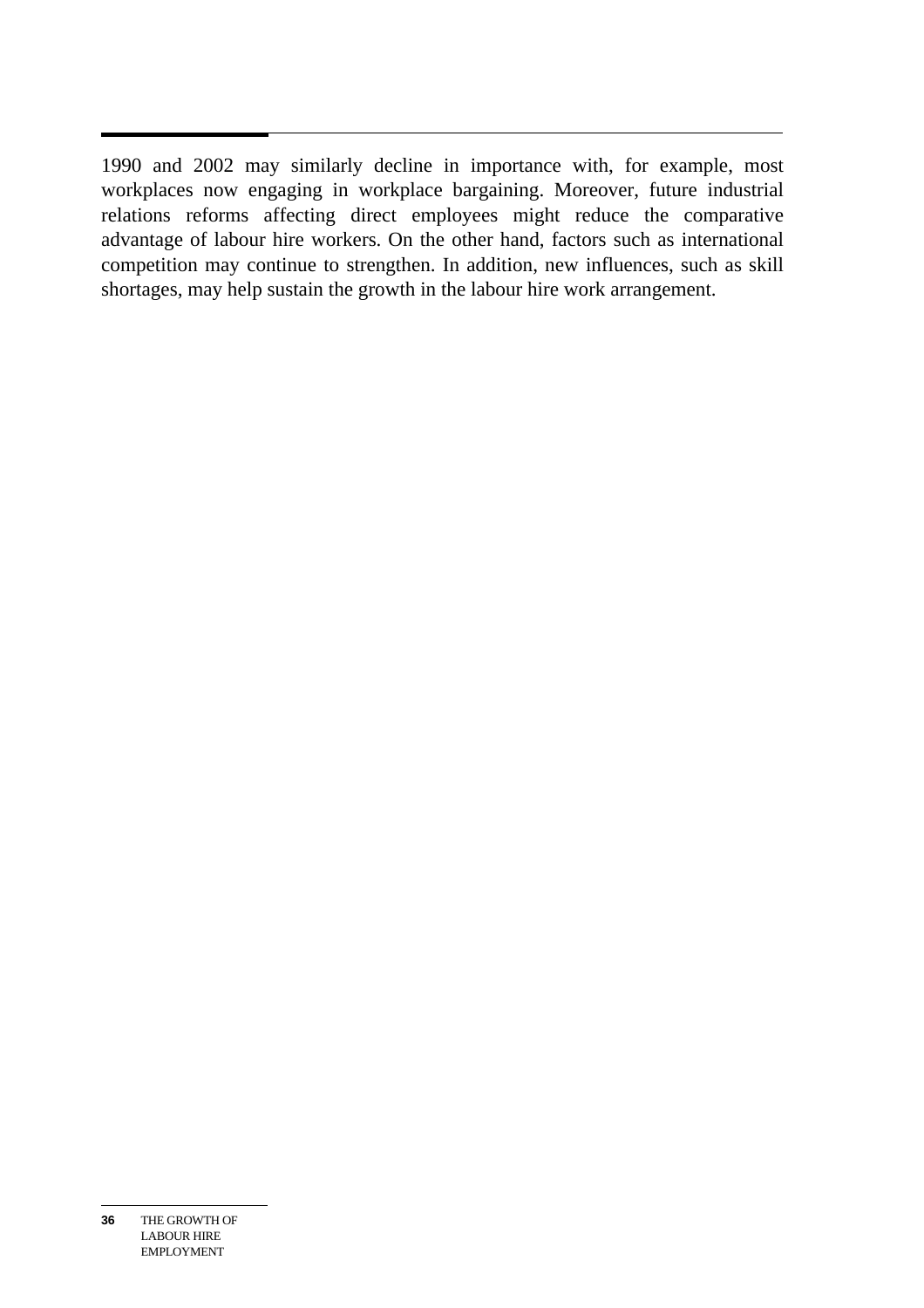## A Major factors influencing survey estimates

The major factors influencing survey estimates of labour hire employment are outlined below. Further discussion, of these and other factors affecting the estimates, is detailed in appendix A of Laplagne and Glover (2005).

Surveys of households and labour hire agencies, such as the HILDA surveys and the ESS surveys, allow estimates of the economy-wide rate of labour hire employment. Surveys of workplaces allow less comprehensive estimates, because the cost of such surveys has led to the exclusion of a significant number of workplaces from their scope. For example, the two AWIRS surveys excluded workplaces with fewer than 20 employees and those in the agriculture, forestry and fisheries, and defence industries. Because of AWIRS's exclusion of smaller workplaces, that survey is representative of only half of all employees in 1990 and 1995 (Morehead et al. 1997). By contrast, household-based surveys and surveys of firms providing labour hire services are not restricted in scope. Therefore, as long as the household and labour hire agency samples are adjusted to be representative of the whole population, the HILDA and ESS surveys allow potentially reliable economy-wide estimates of the rate of labour hire employment.

Estimates of labour hire employment based on the HILDA 02 and ESS 02 surveys differ slightly. Based on ESS 02, 290 000 labour hire workers are identified, equivalent to 3.1 per cent of all employed persons. Based on HILDA 02, only 270 000 labour hire workers are identified, or 2.9 per cent of all employed persons. The difference between the two estimates is mainly due to the HILDA 02 survey not identifying labour hire contractors, who were identified by the ESS 02 survey.

### **A.1 Why are the W&V, FOES and ESS 99 estimates outliers?**

Wooden and VandenHeuvel (W&V) state that their sample is 'non-representative' of the economy in 1994 (Wooden and VandenHeuvel 1996b, p. 171). The W&V estimate appears to be affected by factors beside the restriction of the analysis to workplaces employing 100 or more employees. Restricting the AWIRS 95 sample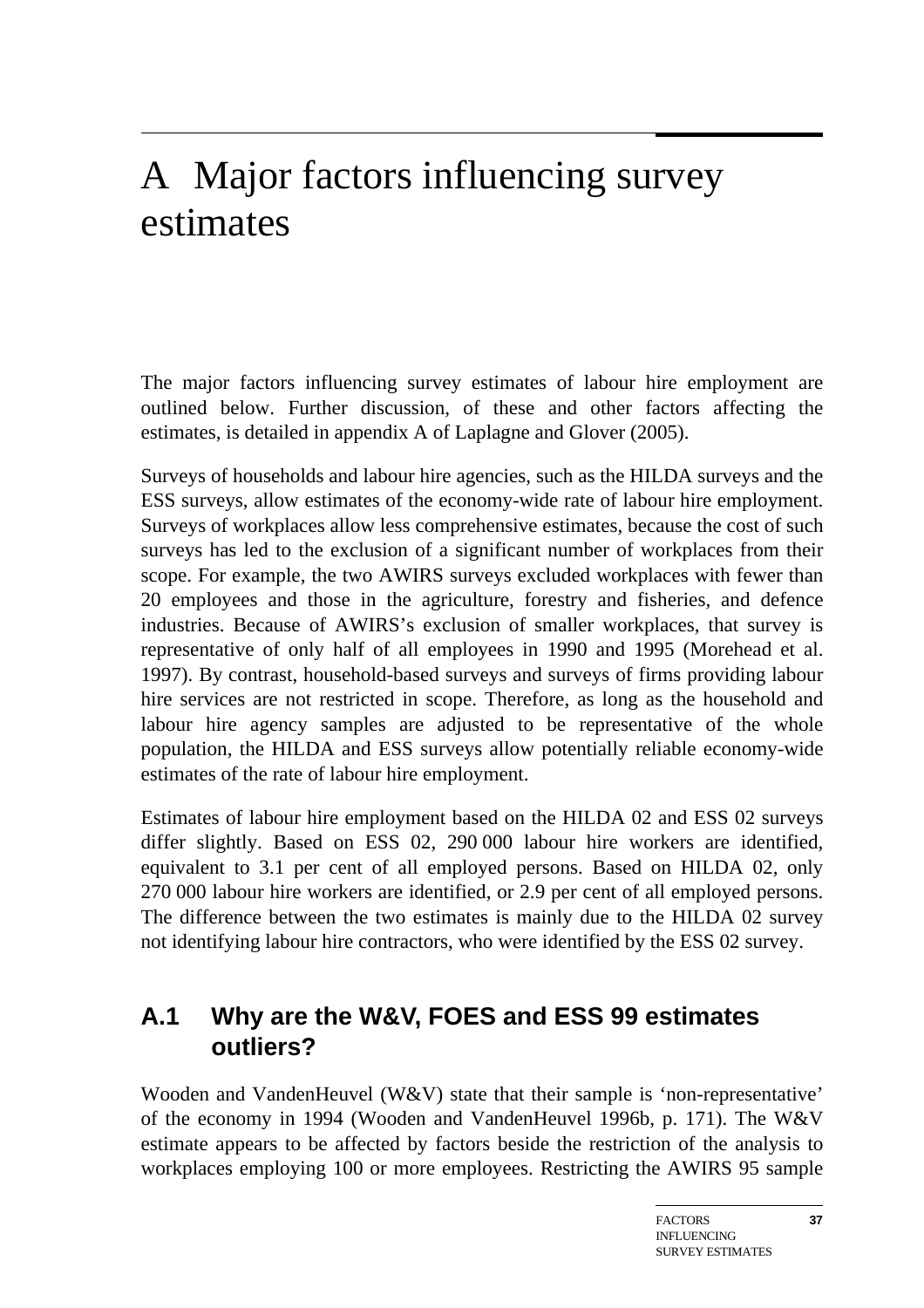to workplaces employing 100 or more employees increases the rate of labour hire employment from 2.2 to 2.8 per cent, well below Wooden and VandenHeuvel's estimate of 3.6 per cent in the previous year. Refer to Wooden and VandenHeuvel (1996b) for a discussion of factors that may have affected the representativeness of their sample.

The FOES 98 and FOES 01 surveys underestimate the rate of labour hire employment. This may have occurred because the FOES surveys use the 'any responsible adult in the household' survey method to select a single survey respondent to represent each household (Vassiliou S., ABS, Melbourne, pers. comm., 21 September 2004). It appears that many respondents were unaware of the employment details of other members of their household, as a large number of FOES questions were answered with 'don't know'.

The ESS 99 survey overestimates the rate of labour hire employment because:

- persons 'employed' in their own single-person business, created for the sole purpose of arranging a series of placements for themselves, were counted as labour hire workers, even though they were not employed through a commercially independent labour hire agency;
- clients of businesses that primarily provided ancillary employment services, such as assistance in preparing résumés or career counselling, but did not perform labour hire placements, were counted as labour hire workers; and
- employees of firms that used one business entity to collect revenue and another to provide administrative services, including employment services, were counted as labour hire workers.

Similar problems do not affect the estimate of labour hire employment obtained from the ESS 02 survey, as these three groups were not regarded as labour hire workers.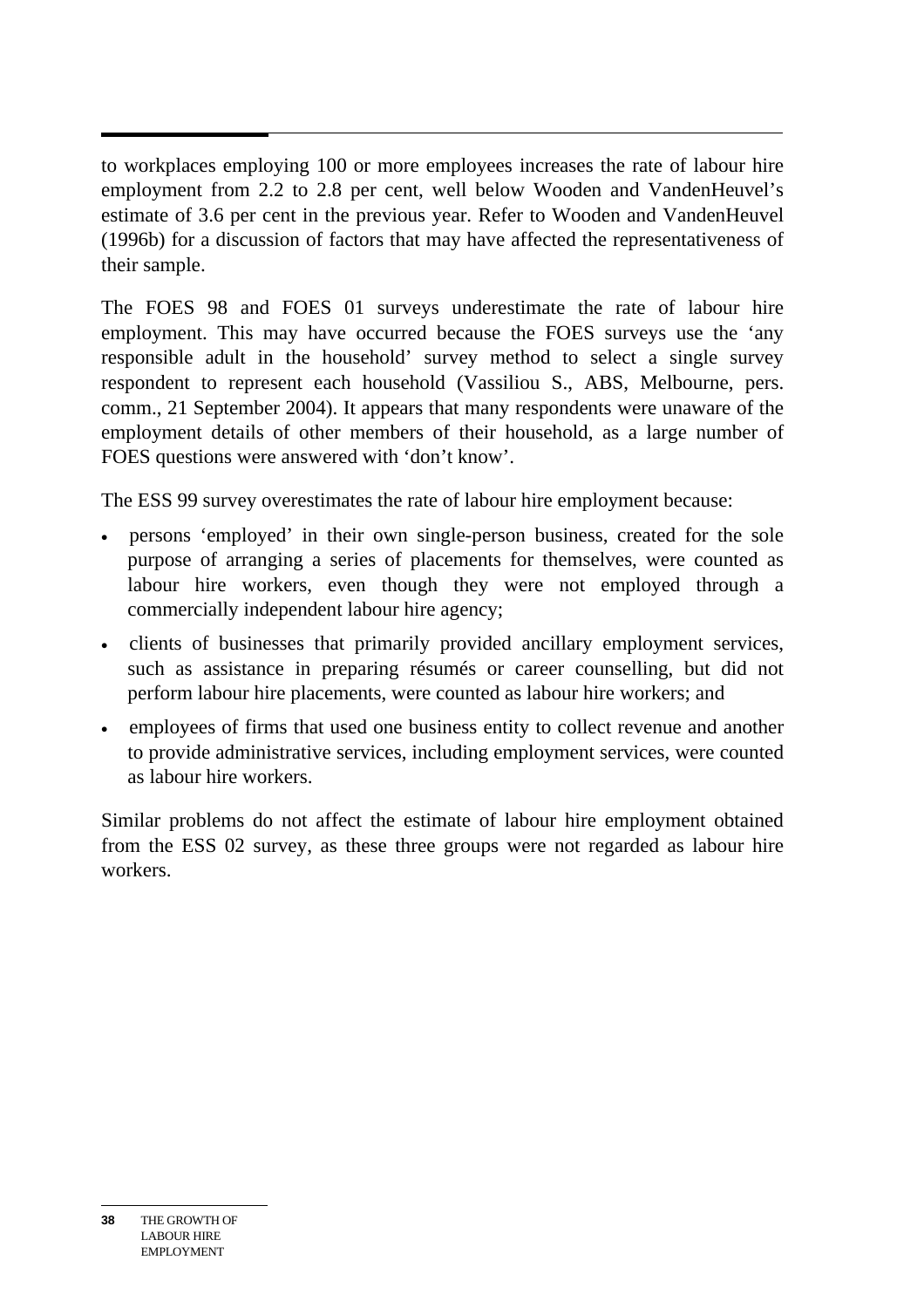## B Analysis of labour hire growth using the AWIRS panel dataset

The AWIRS surveys of 1990 and 1995 contain a sub-sample of workplaces that existed in both years. This sub-sample forms the AWIRS panel, or longitudinal, dataset.

Using that panel dataset, it is possible to attribute the growth in the rate of use of labour hire employment between 1990 and 1995 to one or both of the following effects:

- a change in firms' preferences in favour of labour hire employment;<sup>16</sup> and
- a change in the economy's industry structure towards firms that are more likely to use labour hire or towards firms that use higher rates of labour hire.

The former effect is obtained by examining how panel workplaces changed their use of labour hire between 1990 and 1995. The latter effect can be estimated by re-weighting the 1995 data to adjust them to the industry composition and workplace size composition existing in the whole economy in 1995.17 This analysis is akin to decomposition or shift-share analysis, except that the only sources of structural change considered are industry of operation and workplace size.

The examination of the AWIRS panel data indicates that the growth in the use of labour hire workers between 1990 and 1995 was due to an increased preference for labour hire, not structural change. The preference effect was reflected in an increase in the proportion of workplaces using any labour hire, and an increase in the rate of use of labour hire by workplaces already using it in 1990. The proportion of panel workplaces using any labour hire increased from 16.6 to 27.2 per cent from 1990 to 1995, while the rate of use, as a proportion of panel workplaces' employees, increased from 4.3 to 8.5 per cent from 1990 to 1995.

 $\overline{a}$ 

<sup>16</sup> A change in firms' preferences can be reflected in an increase in the proportion of firms using any labour hire, in a higher rate of use by firms using labour hire workers, or in both.

 $17$  Panel workplaces in 1990 were selected so as to be representative of all workplaces in that year, without the need for weighting. For those workplaces to be also representative of the 1995 population of workplaces, re-weighting is required.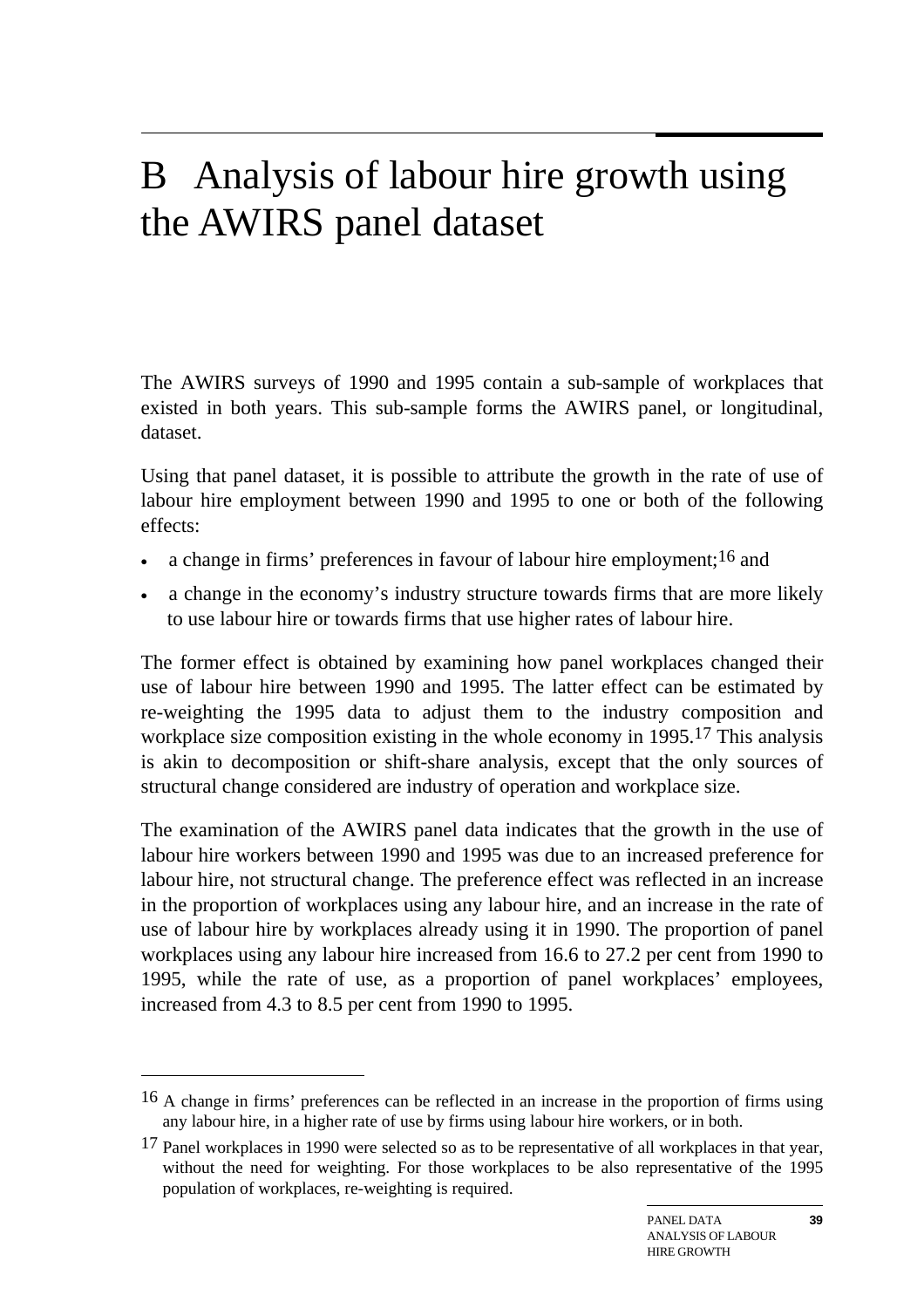$\overline{a}$ The AWIRS panel data also reveal that workplaces' use of labour hire employment is dynamic: approximately half of workplaces using labour hire employment in the 1990 survey period did not use it in the 1995 survey period. Those workplaces generally had a below-average rate of use in 1990. Despite the relatively low continuation rate, the incidence of use of labour hire increased between 1990 and 1995 because new users, those not using it in 1990 but using it in 1995, outnumbered those no longer using it by a factor of 2.5. Moreover, new users used labour hire at the same rate as ongoing users.

Adjusting the 1995 panel data for changes in industry composition and in the distribution of workplace size reveals that the unweighted panel data results overstate the growth in both the incidence and rate of use of labour hire in the economy. Based on weighted 1995 panel data, the economy-wide incidence of labour hire is only 20.6 per cent, and the rate of use among workplaces using labour hire is only 8.1 per cent. Changes to the economy's industry structure and workplace size composition between 1990 and 1995, therefore, moderated the preference effects identified above. In other words, the growth in the economy-wide rate of labour hire employment between 1990 and 1995 was entirely due to an increased preference by firms for this form of employment, with the change in the structure of the economy slowing labour hire growth somewhat.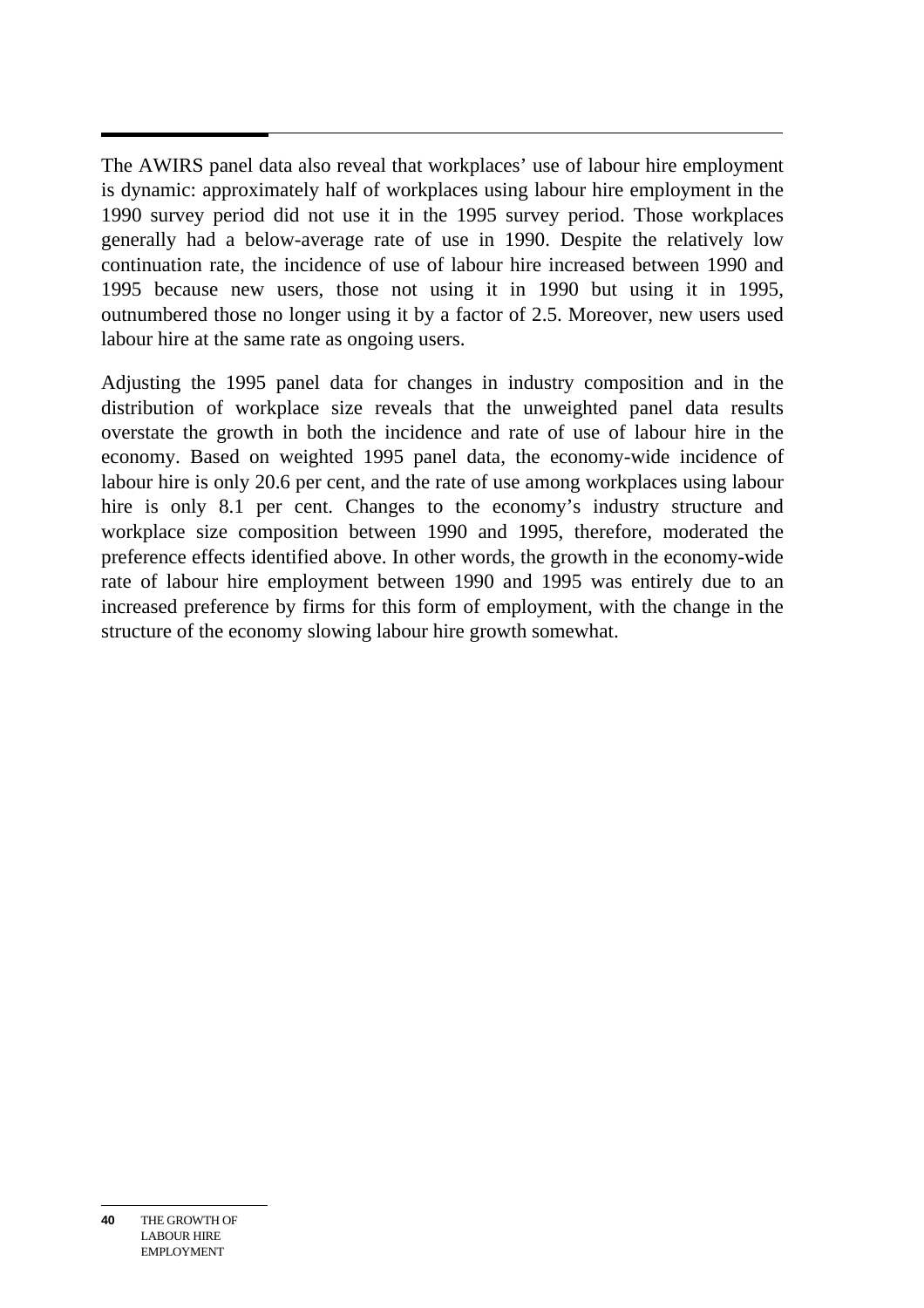## C Detailed results

Estimation results in this paper are sourced from Glover et al. (1995). These authors used econometric analysis of unit-record data from AWIRS 95 to identify the factors that influence the use of labour hire employment by workplaces. The econometric approach was preferred to alternatives used by other authors, such as shift-share analysis, because of two related advantages:

- Multivariate econometric analysis can identify and measure the individual effects of many factors operating simultaneously. Shift-share analysis, being analogous to bivariate analysis, can only deal easily with two, or at most three, factors at a time. For example, using shift-share analysis to examine the effects of workplace age on the economy-wide rate of labour hire use would not generally allow for the possibility that age might be related to size and unionisation, which may be the real drivers of labour hire use.
- Econometric analysis can quickly and efficiently distinguish between the 'incidence' effects of individual factors (more firms use labour hire) and their 'intensity' effects (existing users use it more intensively).

Glover et al. (2005) used the Heckman modelling approach because it allows the separate identification of the determinants of the probability that a workplace uses labour hire workers, and of the rate at which labour hire is used, when it is used. This approach is necessary as a workplace can choose to use or not use labour hire, and if it uses it, it then chooses what rate of labour hire to use.

Marginal effects are the effects of a small change in an explanatory variable on the dependent variable. In a standard linear regression, these effects are measured by the coefficient estimates of each explanatory variable. The two-part structure of the Heckman model means that the coefficients do not represent marginal effects. Marginal effects in a Heckman framework are a complex function of coefficients estimated in both equations (see Glover et al. 2005, appendix C).

Table C.1 reports the predicted probability of a workplace using labour hire and its predicted rate of use, calculated by applying the estimated marginal effects of significant variables to a reference workplace (see table notes).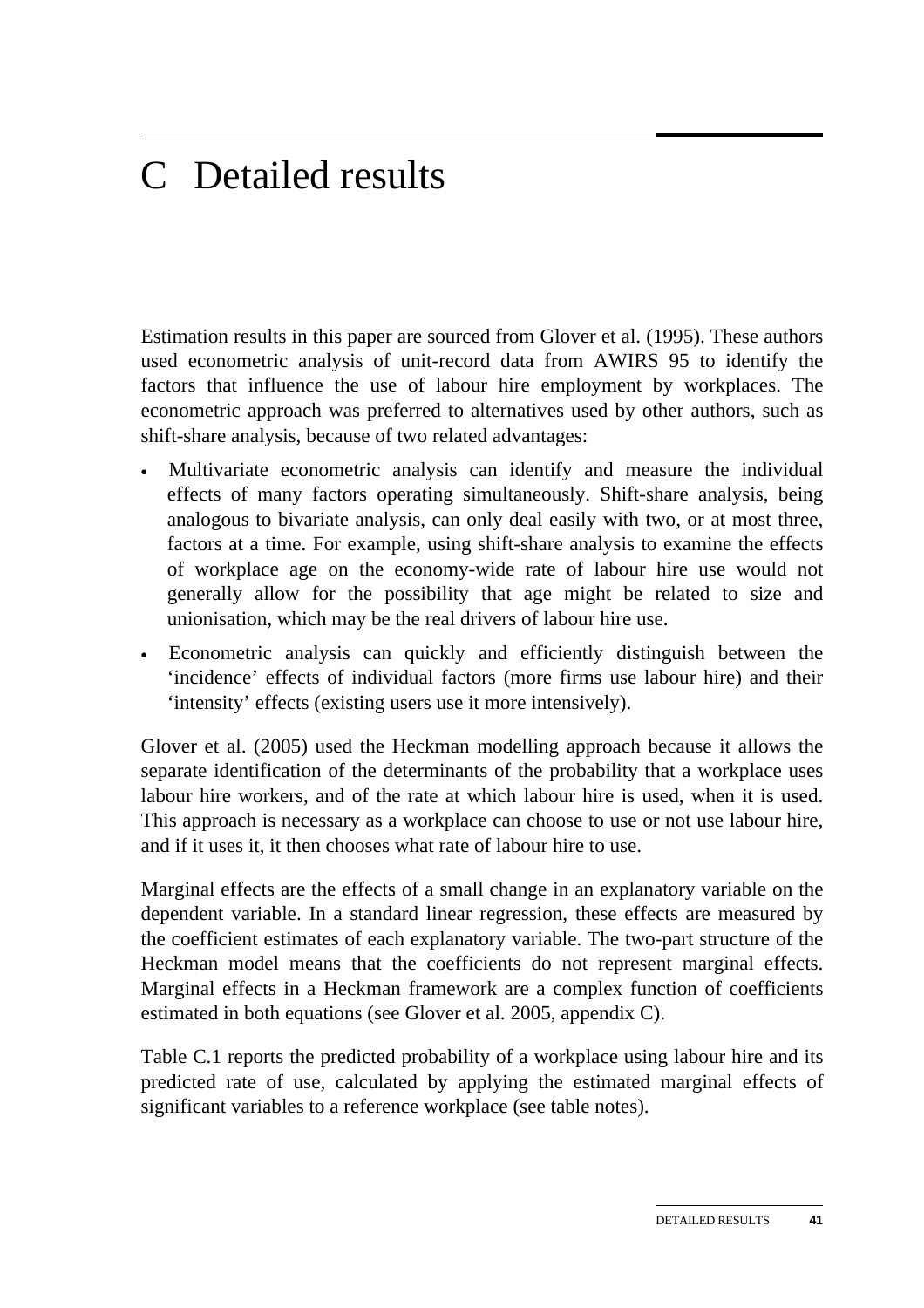| Factor                                                     | Probability of use | Rate of use <sup>b</sup> |
|------------------------------------------------------------|--------------------|--------------------------|
|                                                            | %                  | $\%$                     |
| Sample-wide reference workplace <sup>c</sup>               | 20.3               | 3.9 <sup>°</sup>         |
| Workplace is a closed union shop                           | 8.8                |                          |
| Workplace use of part-time casual employees                |                    | 3.8                      |
| New technology introduced into workplace in last two years | 13.8               |                          |
| Workplace downsized because tech. change in last year      | 10.2               | 8.1                      |
| Workplace change introduced to reduce costs                | 28.9               |                          |
| Low wage workplace relative to others in same industry     | 10.1               |                          |
| Employment relations manager employed at workplace         | 29.2               | 2.4                      |
| Workplace established less than five years ago             |                    | 7.1                      |
| Workplace bargaining occurred at the workplace             | 26.2               |                          |

#### Table C.1 **Predicted probability and rate of use of labour hire employmenta**

**a** Only marginal effects that are significant at the 0.05 level or better are shown. **b** Conditional rate of use: the proportion of labour hire workers in the total workforce of workplaces that use this form of employment. **c** The sample-wide reference workplace is a stylised workplace, designed to be representative of all workplaces in the sample, regardless of industry. The reference workplace is assumed to have the median number of employees of all workplaces in the sample, as well as the average occupational mix and proportion of parttime casual employees. The role of this hypothetical workplace is to serve as a benchmark against which the effects of various factors can be assessed, in terms of direction and strength. For example, compared to the predicted probability of use of labour hire of the reference workplace (20.3 per cent), the presence of a closed union shop leads to a probability which is almost 12 percentage points lower (8.8 per cent). Note, however, that the probabilities linked to individual factors are not additive. That is, the probability of using labour hire at a workplace that downsized due to technological change *and* introduced new technology does not equal 10.2 plus 13.8.

*Source*: Glover et al. 2005.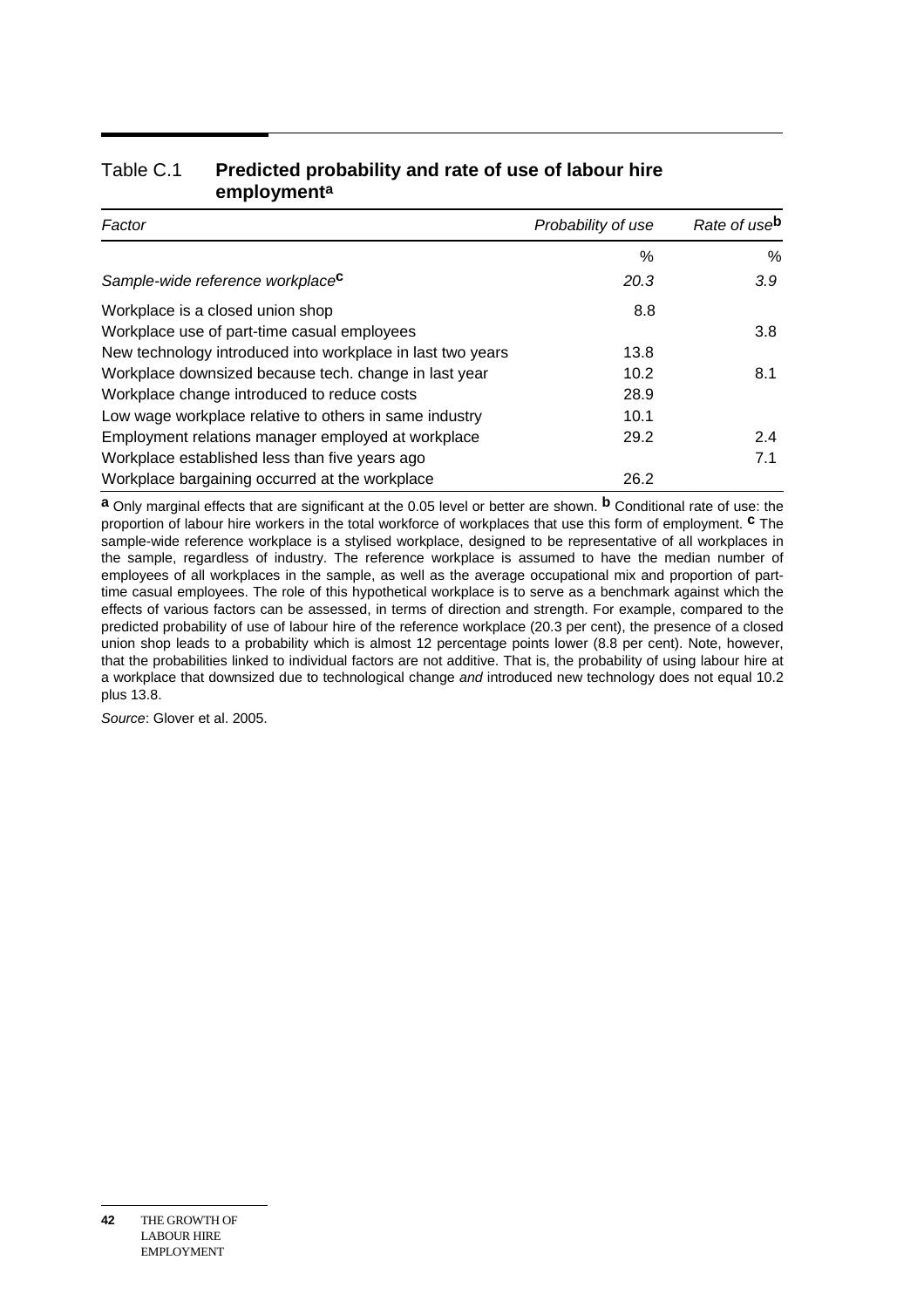## References

- ABS (Australian Bureau of Statistics) 2000, *Employment Services*, Cat. no. 8558.0, Canberra, October.
- —— 2002a, *Forms of Employment*, Cat. no. 6359.0, Canberra, September.
- —— 2002b, *Labour Force Australia*, Cat. no. 6203.0, Canberra, June.
- —— 2003, *Employment Services*, Cat. no. 8558.0, Canberra, August.
- Benson, J. and Ieronimo, N. 1996, 'Outsourcing decisions: evidence from Australia-based enterprises', *International Labour Review*, vol. 135, no. 1, pp. 59–73.
- Berman, E., Bound, J. and Machin, S. 1998, 'Implications of skill-biased technical change: international evidence', *The Quarterly Journal of Economics*, November, pp. 1245–79.
- Brynjolfsson, E. and Hitt, L. 2000, 'Beyond computation: information technology, organizational transformation and business performance', *Journal of Economic Perspectives*, vol. 14, no. 4, fall, pp. 23–48.
- De Laine, C., Laplagne, P., Stone, S. 2000, *The Increasing Demand for Skilled Workers in Australia: The Role of Technical Change*, Productivity Commission Staff Research Paper, AusInfo, Canberra, September.
- Gabbitas, O. and Gretton, P. 2003, *Firm Size and Export Performance: Some Empirical Evidence*, Productivity Commission Staff Research Paper, Canberra, April.
- Glover, M., Laplagne, P. and Fry, T. 2005, *Determinants of Labour Hire Use in Australian Workplaces*, Productivity Commission Research Memorandum, Canberra.
- Golden L. 1996, 'The expansion of temporary help employment in the US, 1982-1992: a test of alternative economic explanations', *Applied Economics*, vol. 28, pp. 1127–41.
- Hall, R. 2000, 'Outsourcing, contraction-out and labour hire: implications for human resource development in Australian organization', *Asia Pacific Journal of Human Resources*, vol. 38, no. 2, pp. 23–41.

—— 2002, Labour Hire in Australia: Motivation, Dynamics and Prospects, ACIRRT Working Paper no. 76, Sydney University, April.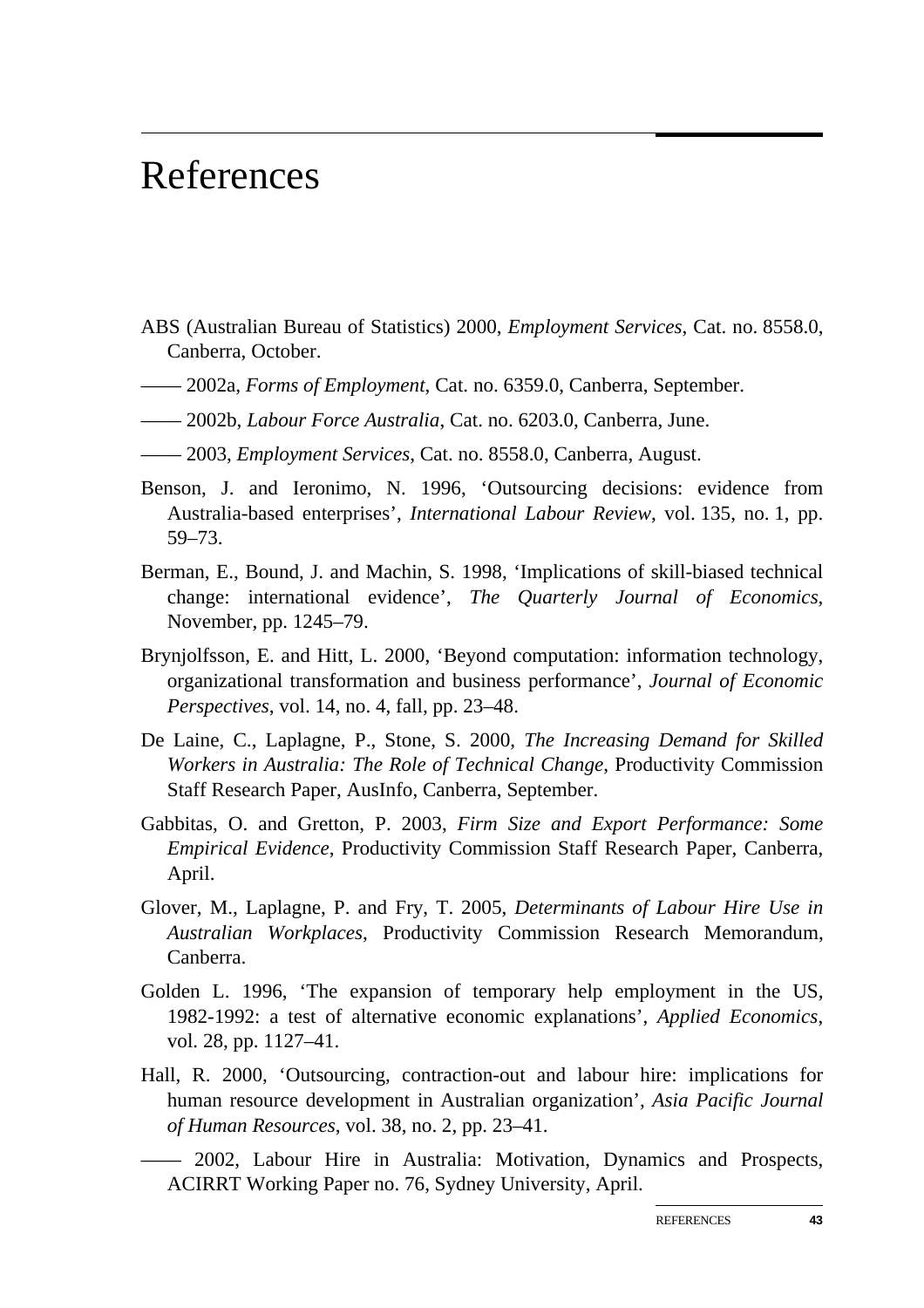- $\overline{a}$ Hartig, M. 1999, 'A new world at work: A labour hire perspective', ACCIRT Conference Papers, *Managing a Blended Workforce Conference*, Sydney, 25 November.
- HILDA (Household, Income and Labour Dynamics in Australia) 2002, *HILDA Survey Annual Report 2002*, Melbourne Institute of Applied Economic and Social Research, The University of Melbourne.
- Laplagne, P. and Glover, M. 2005, *Importance and Characteristics of Labour Hire Employment*, Productivity Commission Research Memorandum, Canberra.
- LHTF (Labour Hire Task Force) 2001, *Labour Hire Task Force, Final Report*, commissioned by NSW Government, http://www.dir.nsw.gov.au/action/current/ labhire\_report.pdf (accessed 14 May 2002).
- Machin, S. and Van Reenen, J. 1998, 'Technology and changes in skill structure: evidence from seven OECD countries', *The Quarterly Journal of Economics*, November, pp. 1215–44.
- Morehead, A., Steele, M., Alexander, M., Stephen, K. and Duffin, L. 1997, *Changes at Work: The 1995 Australian Workplace Industrial Relations Survey*, Longman, Melbourne.
- Neumark, D. and Reed, D. 2002, *Employment Relationships in the New Economy*, NBER Working Paper no. 8910, http://www.nber.org/papers/w8910 (accessed 6 May 2002).
- PC (Productivity Commission) 1999, *Work Arrangements on Large Capital City Building Projects*, Labour Market Research Report, AusInfo, Canberra.

—— 2004, *ICT Use and Productivity: A Synthesis from Studies of Australian Firms*, Commission Research Paper, Canberra.

- Peetz, D. 1997, *The Accord, Compulsory Unionism and the Paradigm Shift in Australian Union Membership*, Discussion Paper no. 358, Centre for Economic Policy Research, ANU.
- Von Glinow, M. and Mohrman, S. 1990, 'High technology organizations: an introduction', in Von Glinow M. and Mohram S. (eds), *Managing Complexity in High Technology Organizations*, New York, Oxford University Press, pp. 3–14.
- Wooden, M. 1998, *The Changing Nature of Employment Arrangements*, The Transformation of Australian Industrial Relations Project, Discussion Paper Series no. 5, National Institute of Labour Studies Inc., Flinders University, Adelaide.

—— 1999a, 'The AWIRS and productivity: editorial introduction', *The Australian Bulletin of Labour*, vol. 18, no. 2, pp. 91–3.